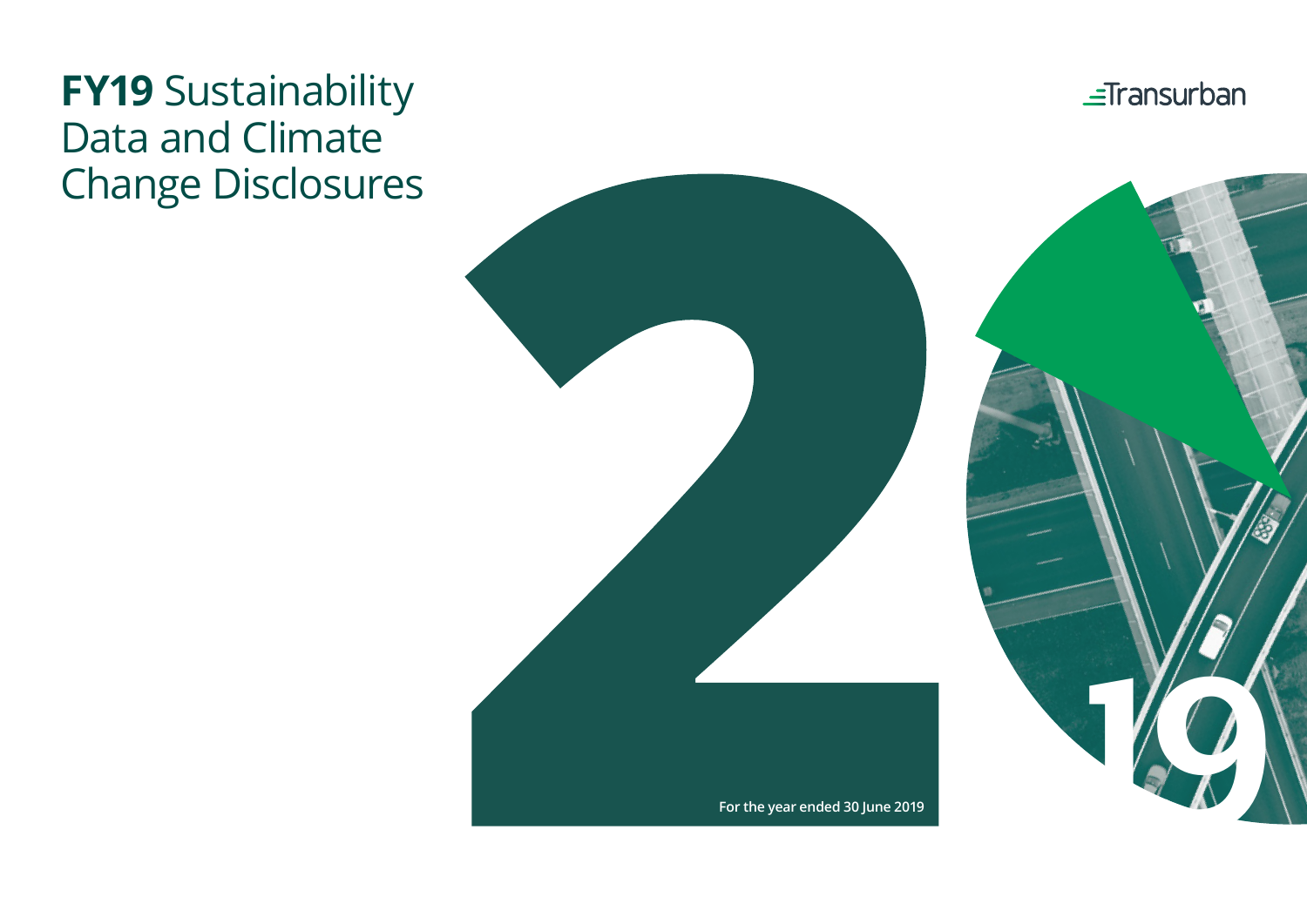# **Contents**

# **01** Introduction and assurance

- 01 Introduction
- 01 Sustainability data assurance
- 02 KPMG assurance statement

# **04** Sustainability data tables

- 04 Environmental data
- 13 Employee data

# **20** Climate change disclosures

- 20 Introduction
- 21 Task force on Climate-related Financial Disclosures roadmap
- 22 Scenario analysis and material risks

# **27** Global Reporting Initiative (GRI) annotated index



# **Reporting suite—all available at [transurban.com/i](http://www.transurban.com/investor-centre)nvestor-centre**

**FY19 Sustainability Data and Climate Change Disclosures—this report**

Information to supplement the Corporate Report including information related to our assessment and management of climaterelated impacts.

### **[FY19 Corporate Report](https://www.transurban.com/corporate-report-2019)**

The holistic performance of Transurban in FY19 including our financial statements.

#### **[FY19 Results Presentation](https://www.transurban.com/fy19-results-presentation)**

Management presentation of financial and non-financial results including non-statutory analysis.

**[FY19 UN Sustainable Development](https://www.transurban.com/fy19-sustainability-sdgs)  [Goals progress Report](https://www.transurban.com/fy19-sustainability-sdgs)**

Progress report on the nine UN SDGs that are particularly relevant to Transurban, including associated targets, performance during the year and summary of key initiatives implemented.

#### **[Corporate Governance Statement](https://www.transurban.com/corporate-governance-statement)**

Corporate Governance Statement in accordance with the ASX Council's Corporate Governance Principles and Recommendations (3rd Edition).

#### **[Tax Transparency Report](https://www.transurban.com/tax-transparency-report)**

Overview of our corporate structure, approach to tax and tax position for FY18—available late August 2019.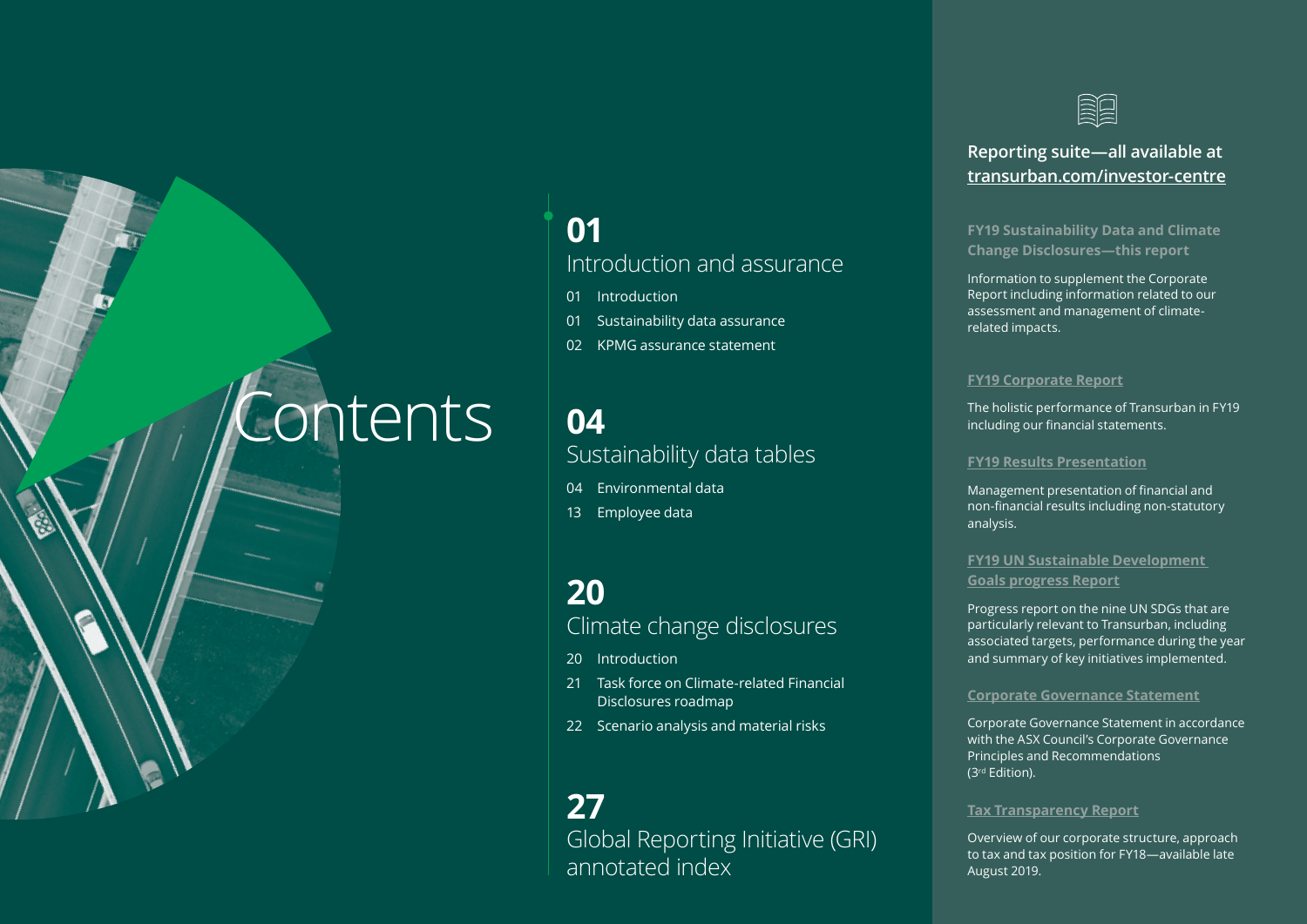# Introduction and assurance

# **Introduction**

Transurban has released an annual Sustainability Report since 2006, and past reports are available on our website. Transurban has taken a new approach to its annual reporting suite in FY19, combining information previously available in our annual and sustainability reports into a single reporting suite to provide a holistic view of the business.

Consistent with Transurban's past Sustainability Reports, which are available on our website, the non-financial topics included in this report are guided by a materiality assessment to determine the most appropriate issues for Transurban to report (Figure 1). We have used several processes to identify material issues for reporting including the GRI Standards, United Nations Sustainable Development Goals and stakeholder feedback.

*Bubble size shows number of issues*

*at each position*

The high priority issues for our business have consistently included economic performance, health and safety, local communities, ethical business practices and employee-related matters.

#### Customer privacy **Alternative Customer Privacy Alternative Customer Privacy Alternative Manufacture Customer Priv** Economic performance **9** Very high Public policy | 7 Energy Anti-competition Local communities **11** Emissions and air quality Human rights & Procurement **1 13** Climate change Indirect economic impact Customer products & Services Major Insignificant Minor Moderate Major Level of stakeholder interest and influence **Level of stakeholder interest and influence** Training | Marketing communications Environmental compliance Labour complaints **8 Employment | Labour relations**  Biodiversity I Indigenous rights **5 Diversity | Equal remuneration Dive** Moderate **12 Materials| Service compliance**  Environmental complaints | Community complaints Anti-discrimination Freedom of association **Effluents Anti-corruption and waste Supplier environmental assessment** Minor Environmental expenses | Materials transport Local wages and hiring Water **Supplier impact Supplier l labour practices on society** Security Human rights complaints Insignificant Significant Moderate **Material SDG** Trivial Minor Major **Material for reporting Not material for reporting Impact/risk to Transurban**

#### **Figure 1: Materiality assessment**

# **Sustainability data assurance**

KPMG has provided limited assurance for some of our most material social and environmental indicators within the FY19 Corporate Reporting suite.

These include:

- Road Injury Crash Index
- Recordable Injury Frequency Rate
- Scope 1 GHG emissions (tCO<sub>2</sub>e)
- Scope 2 GHG emissions (tCO $_2$ e)
- Nitrogen oxides (NOx) emissions (tonnes)
- Customer vehicle GHG emissions (tCO<sub>2</sub>e)
- Community investment (\$).

The KPMG limited assurance statement is presented on page 2.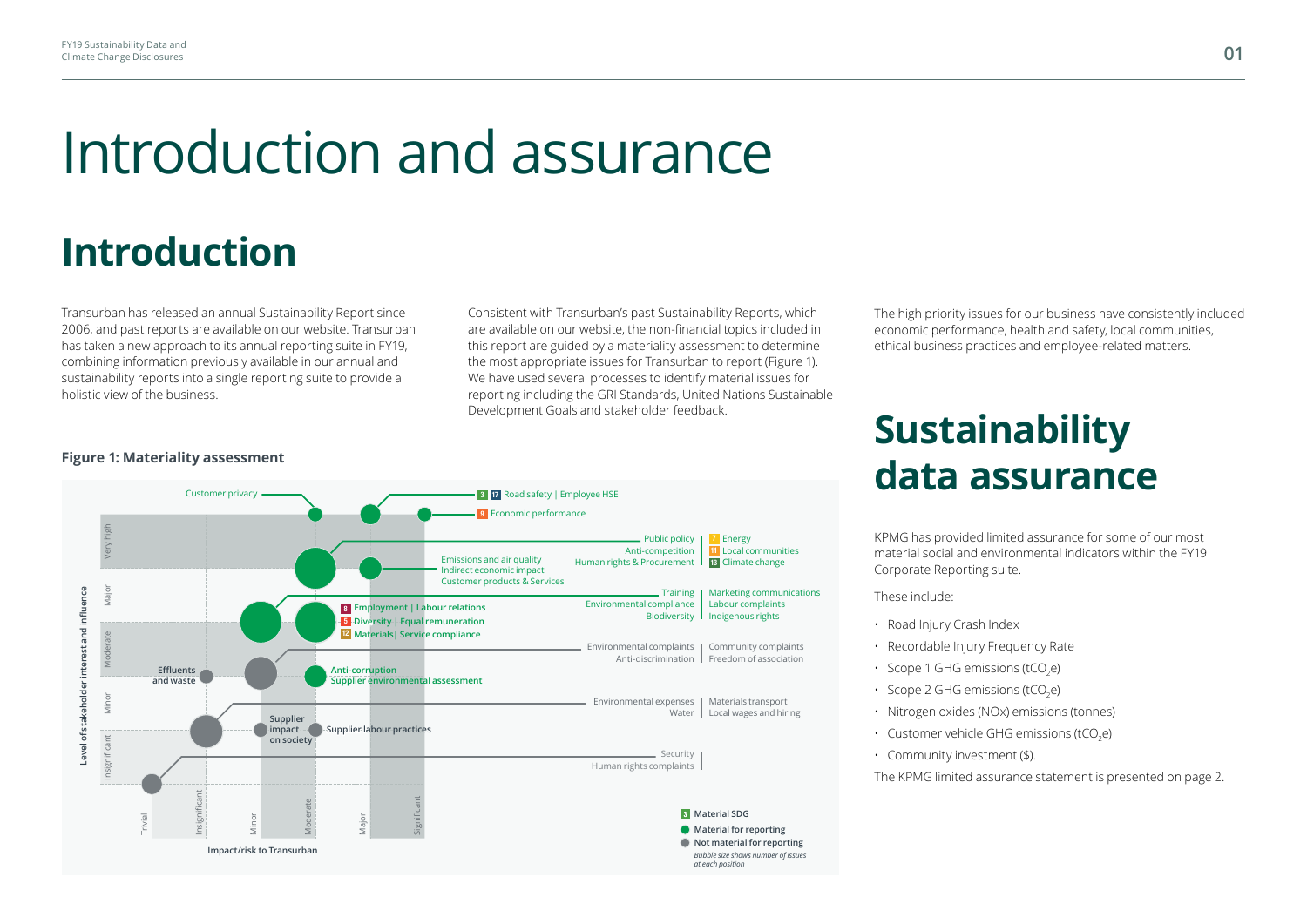# **KPMG assurance statement**

# **KPMG**

#### Independent Limited Assurance Report to the Directors of Transurban Limited

#### **Conclusion**

Based on the evidence we obtained from the procedures performed, we are not aware of any material misstatements in the I nformation Subject to Assurance, which has been prepared by Transurban Limited in accordance with Management Criteria for the year ended 30 June 2019.

#### **Information Subject to Assurance**

The Information Subject to Assurance as presented in the Transurban FY19 Corporate Reporting Suite, comprising of the FY19 Corporate Report, FY19 Sustainability Data and Climate Change Disclosure Report and the FY19 UN Sustainable Development Goals Progress Report is identified below:

| <b>Information Subject to Assurance</b>  | <b>Reported Value</b>                                                                                            |
|------------------------------------------|------------------------------------------------------------------------------------------------------------------|
| Scope 1 greenhouse gas emissions (tCO2e) | 4.050 tCO2e across all assets<br>3,540 tCO2e excluding M5 and M7                                                 |
| Scope 2 greenhouse gas emissions (tCO2e) | 124,433 tCO2e across all assets ("location<br>hased")<br>119,709 tCO2e excluding M5 and M7<br>("location based") |
| Customer travel emissions (tCO2e)        | 1,411,465 tCO2e across all assets<br>993,961 tCO2e excluding M5 and M7                                           |
| Nitrogen Oxides (NOx) emissions (tonnes) | 94t for CityLink<br>45t for Lane Cove Tunnel<br>10t for Cross City Tunnel                                        |
| Road Injury Crash Index (RICI)           | 4.71 injury crashes per 100 million km<br>travelled                                                              |
| Recordable Injury Frequency Rate (RIFR)  | 0.81 employee injuries per million hours<br>3.66 contractor injuries per million hours                           |
| Community investment (\$)                | \$1.8 million                                                                                                    |

© 2019 KPMG, an Australian partnership and a member firm of the KPMG network of independent member firms affiliated with KPMG<br>International Cooperative ("KPMG International"), a Swiss entity. All rights reserved. The KPMG trademarks or trademarks of KPMG International. Liability limited by a scheme approved under Professional Standards Legislation.

#### **KPMG**

#### **Criteria Used as the Basis of Reporting**

The methodologies used by Transurban Limited management to measure the Information Subject to Assurance ("the criteria") are described in the FY19 Sustainability Data and Climate Change Disclosures Report.

#### **Basis for Conclusion**

We conducted our work in accordance with Australian Standard on Assurance Engagements<br>ASAE 3000 (Standard). In accordance with the Standard we have:

- used our professional judgement to plan and perform the engagement to obtain limited assurance that we are not aware of any material misstatements in the Information Subject to Assurance, whether due to fraud or error;
- considered relevant internal controls when designing our assurance procedures, however we do not express a conclusion on their effectiveness; and
- ensured that the engagement team possess the appropriate knowledge, skills and professional competencies.

#### **Summary of Procedures Performed**

Our limited assurance conclusion is based on the evidence obtained from performing the following procedures:

- enquiries with relevant Transurban Limited personnel to understand the internal controls, governance structure and reporting process of the I nformation Subject to Assurance;
- reviews of relevant documentation including reporting frameworks and process documentation;
- analytical procedures over the Information Subject to Assurance;
- site visit to Melbourne CityLink office;
- agreeing a sample of data points from the Information Subject to Assurance back to source documentation;
- evaluating the appropriateness of the criteria with respect to the Information Subject to Assurance; and
- reviewed the Transurban FY19 Corporate Report, FY19 Sustainability Data and Climate Change Disclosures Report and the FY19 Sustainable Development Goals Progress Report in their entirety to ensure they are consistent with our overall knowledge of assurance engagement.

#### **How the Standard Defines Limited Assurance and Material Misstatement**

The procedures performed in a limited assurance engagement vary in nature and timing from, and are less in extent than for a reasonable assurance engagement. Consequently the level of assurance obtained in a limited assurance engagement is substantially lower than the assurance that would have been obtained had a reasonable assurance engagement been performed.

Misstatements, including omissions, are considered material if, individually or in the aggregate, they could reasonably be expected to influence relevant decisions of the Directors of Transurban Limited.

2 2<br>© 2019 KPMG, an Australian partnership and a member firm of the KPMG network of independent member firms affiliated with KPMG<br>International Cooperative ("KPMG International"), a Swiss entity. All rights reserved. The K trademarks or trademarks of KPMG International. Liability limited by a scheme approved under Professional Standards Legislation.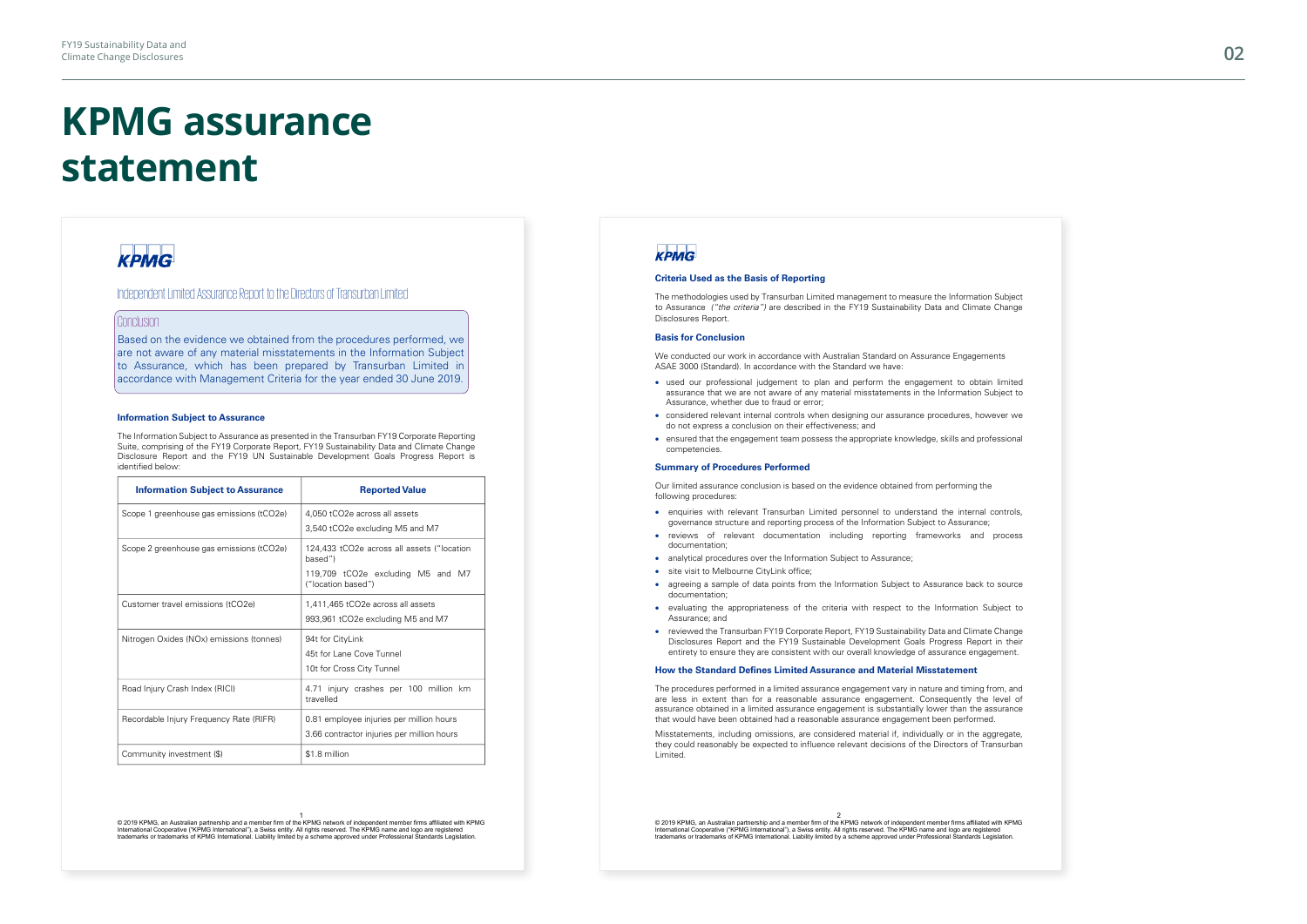#### **KPMG assurance statement (continued)**

#### **KPMG**

#### **Use of this Assurance Report**

This report has been prepared for the Directors of Transurban Limited for the purpose of providing an assurance conclusion on the Information Subject to Assurance and may not be suitable for another purpose. We disclaim any assumption of responsibility for any reliance on this report, to any person other than the Directors of Transurban, or for any other purpose than that for which it was prepared.

#### **Management's responsibility**

Management are responsible for:

- determining that the criteria is appropriate to meet their needs and the needs of intended users;
- preparing and presenting the Information Subject to Assurance in accordance with the criteria; and
- establishing internal controls that enable the preparation and presentation of the Information Subject to Assurance that is free from material misstatement, whether due to fraud or error.

#### **Our Responsibility**

Our responsibility is to perform a limited assurance engagement in relation to the Information Subject to Assurance for the 30 June 2019, and to issue an assurance report that includes our conclusion.

#### **Our Independence and Quality Control**

We have complied with our independence and other relevant ethical requirements of the Code of Ethics for Professional Accountants issued by the Australian Professional and Ethical Standards Board, and complied with the applicable requirements of Australian Standard on Quality Control 1 to maintain a comprehensive system of quality control.

KPMG

7 August 2019 Sydney

S 46 (1991)<br>C 2019 KPMG, an Australian partnership and a member firm of the KPMG network of independent member firms affiliated with KPMG (1996)<br>International Cooperative ("KPMG International"), a Swiss entity. All rights trademarks or trademarks of KPMG International. Liability limited by a scheme approved under Professional Standards Legislation.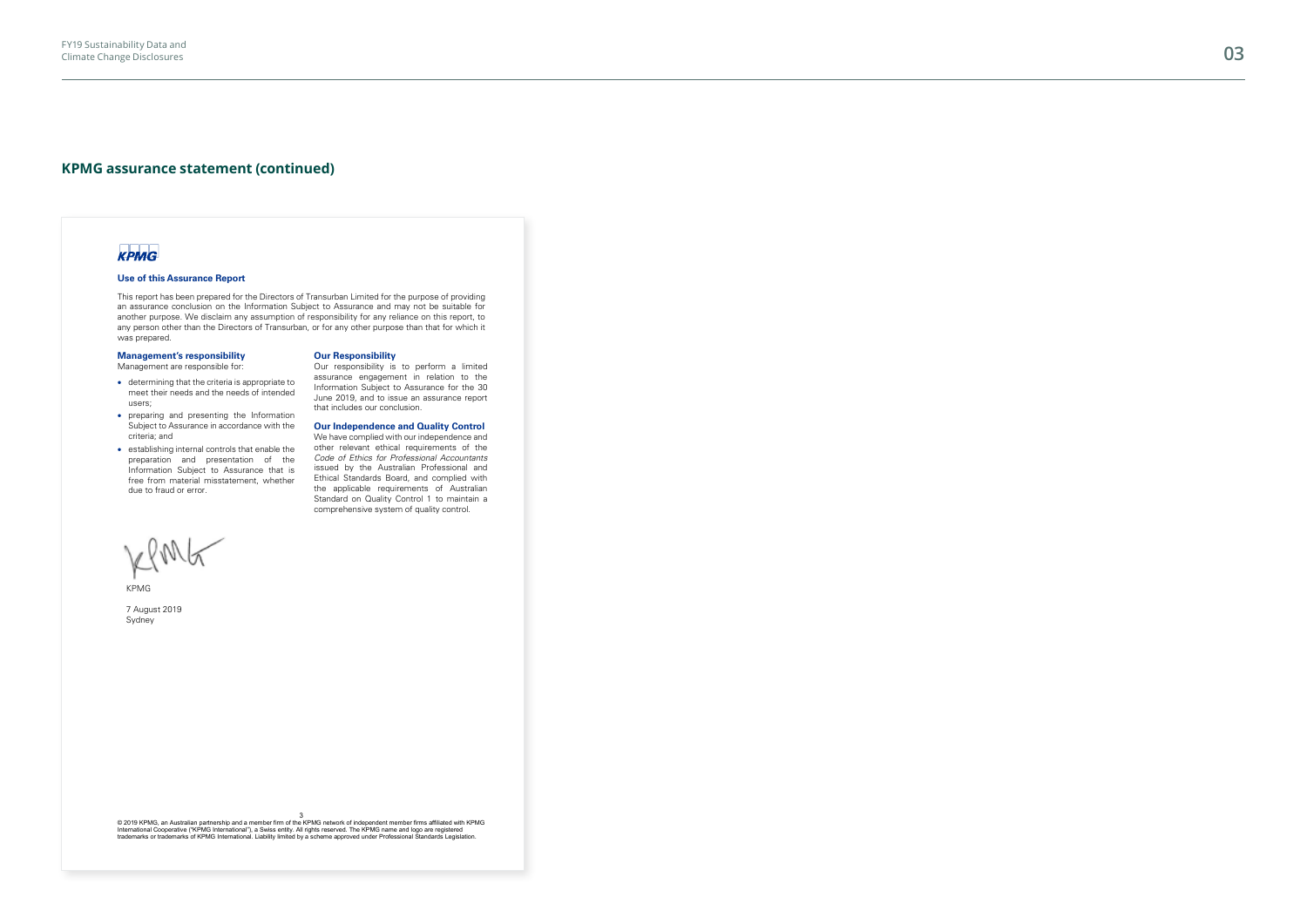# Sustainability data tables

# **Environmental data**

Transurban includes information in its Corporate Report about all assets and projects in which it holds an interest.

For the purpose of many organisation-wide environmental metrics and targets, we limit the scope of reporting to assets that were under Transurban's financial and operational control for the full 2018–19 Financial Year (FY19). This excludes construction projects which are under the control of major contractors, assets that were not under our operational control for the full year (eg M4), and assets in which Transurban has an equity interest but not direct management control or direct control of asset operations (M5 South West and Westlink M7).

FY19 figures are generally based on 9 months and 3 months of actual and extrapolated data respectively to provide the FY19 full year total. Separate to the Corporate Report, Transurban also completes environmental reporting for a number of regulatory requirements including the Australian National Greenhouse and Energy Reporting (NGER) Act, and environmental licence requirements on individual assets.

The A25 in Montreal was acquired by Transurban in late FY18 and is being include in environmental data for the first time in FY19. As the asset is still being integrated into Transurban systems, some environmental data for A25 were not available and have been estimated based on asset characteristics and similar assets for which data are available. This comprises an immaterial (<1%) proportion of Transurban's overall environmental data. WestConnex in Sydney was acquired by a Transurban-led consortium during FY19 individual assets and will be included in environmental data from FY20 onwards as they become operational.

#### **Table 1—Projects and assets included in Corporate Report**

Transurban has interests in 17 toll roads and a number of development projects. Roads and construction projects active during FY19 are shown below by location.

Many key environmental metrics and targets are focused on assets over which Transurban has direct operational control and the greatest ability to drive improvement.

|                        | <b>Roads in FY19</b> | <b>Construction projects</b> |
|------------------------|----------------------|------------------------------|
| Victoria               | CityLink             | West Gate Tunnel Project     |
| <b>New South Wales</b> | Hills M2             | NorthConnex                  |
|                        | Lane Cove Tunnel     | WestConnex                   |
|                        | Eastern Distributor  |                              |
|                        | Cross City Tunnel    |                              |
|                        | $M4*$                |                              |
|                        | M5 South West*       |                              |
|                        | Westlink M7*         |                              |
| Queensland             | Gateway Motorway     | Gateway Upgrade North        |
|                        | Logan Motorway       | Logan Enhancement Project    |
|                        | Go Between Bridge    |                              |
|                        | Legacy Way           |                              |
|                        | AirportlinkM7        |                              |
|                        | Clem7                |                              |
| <b>USA</b>             | 95 Express Lanes     | 395 Express Lanes            |
|                        | 495 Express Lanes    | Fredericksburg Extension     |
| Canada                 | A25                  |                              |
|                        |                      |                              |

*\* M4 not reported in FY19 environment data due to partial year ownership. M5 South West and Westlink M7 reported individually, but excluded from some totals and targets.*

*Abbreviations M2: Hills M2, LCT: Lane Cove Tunnel, ED: Eastern Distributor, CCT: Cross City Tunnel, M5 West: M5 South West and M7: Westlink M7.*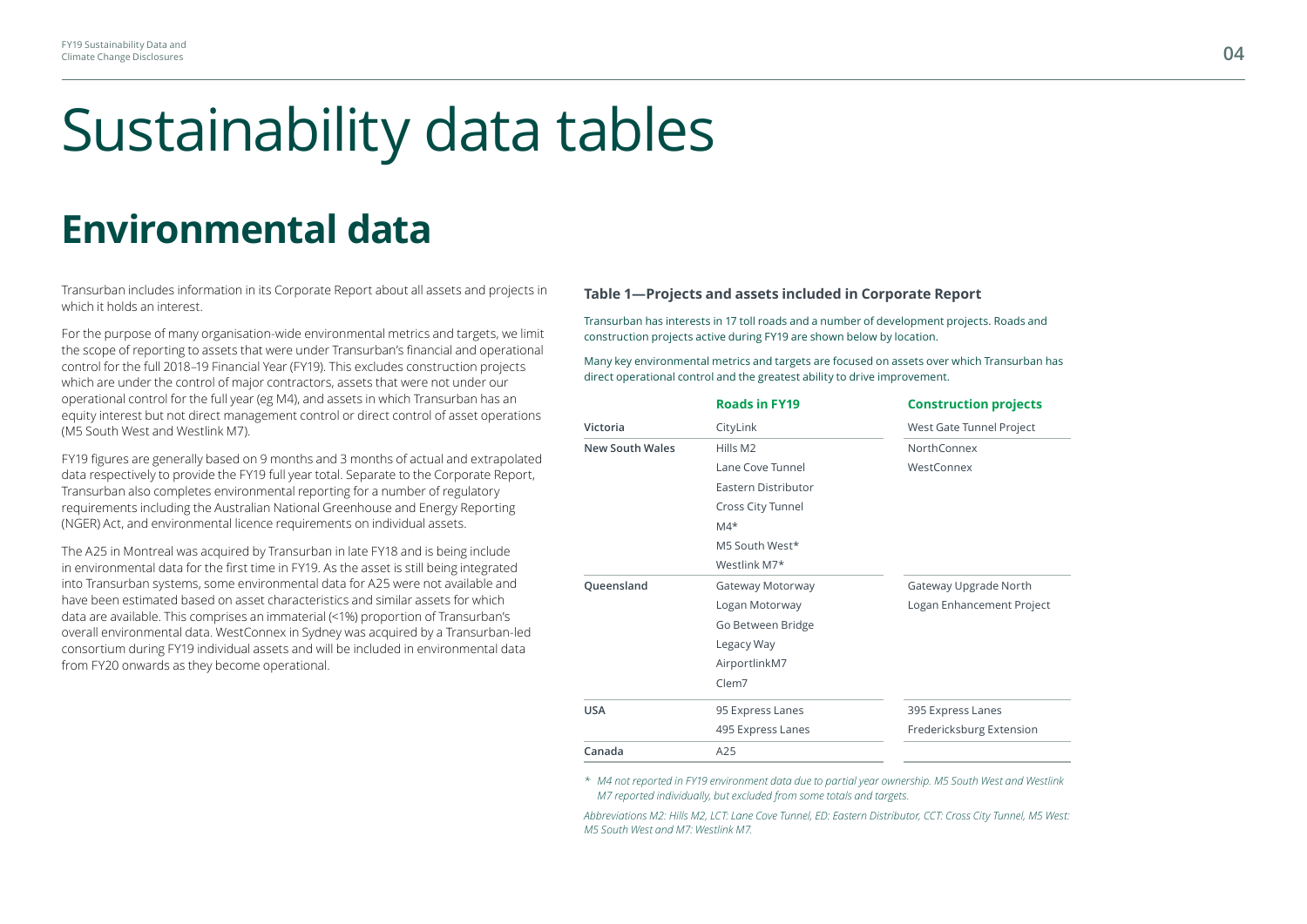### **GHG emissions**

#### **Table 2—GHG emissions total**

|                                             |                    | <b>FY17</b> | <b>FY18</b> | FY19*   | <b>Notes</b>                                                                                                                                                                                                        |
|---------------------------------------------|--------------------|-------------|-------------|---------|---------------------------------------------------------------------------------------------------------------------------------------------------------------------------------------------------------------------|
| Total Scope 1 & 2 & 3                       | tCO,e              | 148.516     | 144.110     | 738,120 |                                                                                                                                                                                                                     |
| Total Scope 1 & 2                           | tCO.e              | 120,529     | 120.837     | 120,617 | Scope 1 & 2 emissions are the main focus of Transurban's monitoring and targets.                                                                                                                                    |
| Scope 1                                     | tCO,e              | 2,746       | 3,697       | 3,540   |                                                                                                                                                                                                                     |
| Scope 2 ("market-based")                    | tCO.e              | 117.783     | 117.139     | 117,077 | Scope 2: GHG Protocol 'market-based' Scope 2 emissions include purchase of GreenPower-accredited                                                                                                                    |
| (GreenPower emissions savings)              | tCO.e              | 2,745       | 2,708       | 2,632   | Large-scale Generation Certificates (LGCs) which fund renewable electricity and reduce net Scope<br>2 emissions compared with 'location-based' state grid electricity averages. In previous Transurban              |
| Scope 2 ("location-based")                  | tCO.e              | 120,528     | 119.848     | 119,709 | Sustainability Reports, only the 'location-based' figure was reported.                                                                                                                                              |
| Scope 3                                     | tCO.e              | 27.986      | 23,274      | 617,503 | Scope 3: In FY19 Transurban extended the boundary of its Scope 3 emissions reporting to include                                                                                                                     |
| Purchased goods and services                | tCO <sub>se</sub>  | <b>NR</b>   | <b>NR</b>   | 186,296 | 'Purchased goods and services' (supply chain for existing assets and corporate functions) and 'Capital<br>Goods' (major project construction). The increase in total emissions from FY18 is solely due to extending |
| Capital goods (major projects)              | tCO,e              | <b>NR</b>   | <b>NR</b>   | 410,680 | our reporting boundary to include this new category. Scope 3 emissions are expected to fluctuate                                                                                                                    |
| Upstream fuel and energy related activities | tCO <sub>se</sub>  | 19.289      | 17.798      | 16,196  | significantly year-on-year with variation in construction activities.                                                                                                                                               |
| Waste                                       | tCO <sub>s</sub> e | 4,889       | 1.668       | 1,769   |                                                                                                                                                                                                                     |
| <b>Business travel</b>                      | tCO.e              | 3.808       | 3.808       | 2,562   |                                                                                                                                                                                                                     |
| <b>Customer travel emissions</b>            | tCO.e              | 1.372.482#  | 993,268     | 993,961 |                                                                                                                                                                                                                     |

*\* Total excluding M5 and M7, which are indirectly managed and not included in the scope of many of Transurban's environmental targets.* 

# In FY18 Transurban updated the method used for customer vehicle emissions to a more accurate source reflecting more recent vehicle fuel efficiency research. The decrease from FY17 to FY18 is an improvement in calculation *significant real-world changes.*

#### **Table 3—GHG emissions by asset**

| <b>FY19 GHG emissions</b>       |                   | <b>CityLink</b> | M2      | LCT    | ED.    | <b>CCT</b> | M5<br>West <sup>*</sup> |         | Gateway<br>M7* Motorway Motorway | Logan   | Go<br><b>Between</b><br><b>Bridge</b> | Clem7  | Legacy<br>Way | Airportlink<br><b>M7</b> | 495<br>Lanes | 95<br><b>Express Express</b><br>Lanes | A25                  | <b>Offices</b> | <b>Total</b> | <b>Total</b> |
|---------------------------------|-------------------|-----------------|---------|--------|--------|------------|-------------------------|---------|----------------------------------|---------|---------------------------------------|--------|---------------|--------------------------|--------------|---------------------------------------|----------------------|----------------|--------------|--------------|
| Total Scope 1 & 2 & 3           | tCO <sub>se</sub> | 28,124          | 3,667   | 17,642 | 6,278  | 10,753     | .665                    | 4,581   | 3,334                            | 2,596   | 105                                   | 11,446 | 12,915        | 35,053                   | 2,393        | 1,152                                 | 99                   | 602,563        | 744.366      | 738,120      |
| Total Scope 1 & 2               | tCO,e             | 25,480          | 3,203   | 15,458 | 5,518  | 9,407      | 1,310                   | 3,924   | 2,735                            | 2,134   | 91                                    | 9,820  | 11,064        | 30,133                   | 1,969        | 863                                   | 94                   | 2,649          | 125,851      | 120,617      |
| Scope 1                         | tCO.e             | 580             | 325     | 81     | 101    | 48         | 131                     | 379     | 289                              | 229     |                                       | 178    | 173           | 82                       | 832          | 354                                   | 93                   | 169            | 4,050        | 3,540        |
| Scope 2                         | tCO <sub>se</sub> | 24,900          | 2,878   | 15,377 | 5.417  | 9,359      | 1.179                   | 3,545   | 2,446                            | ,905    | 86                                    | 9,642  | 10,891        | 30,051                   | .136         | 509                                   |                      | 2,480          | 121,801      | 117,077      |
| Scope 3                         | tCO <sub>se</sub> | 2,645           | 464     | 2.184  | 760    | .346       | 355                     | 657     | 599                              | 462     | 14                                    | .626   | 1,851         | 4,920                    | 424          | 289                                   |                      | 599.914        | 618.515      | 617.503      |
| Customer travel emissions tCO.e |                   | 203,094         | 136,452 | 18,688 | 35,312 | 6,128      | 168,935                 | 248.569 | 225,998                          | 226,553 | 489                                   | 1,686  | 6,950         | 20,834                   |              |                                       | 25,670 59,474 16,634 | NA.            | 1,411,465    | 993,961      |

Scope 1 (Fuel usage) is primarily by operations and maintenance contractors on each asset. Transurban collects fuel data from its largest contractors that represent the majority of hours worked and fuel used on each asset, *for any smaller or short term contractors where fuel data collection is impractical. This is consistent with standard estimation guidance for the National Greenhouse and Energy Reporting Act (NGER).*

*\* Total excluding M5 West and M7, which are indirectly managed and not included in the scope of many of Transurban's environmental targets.*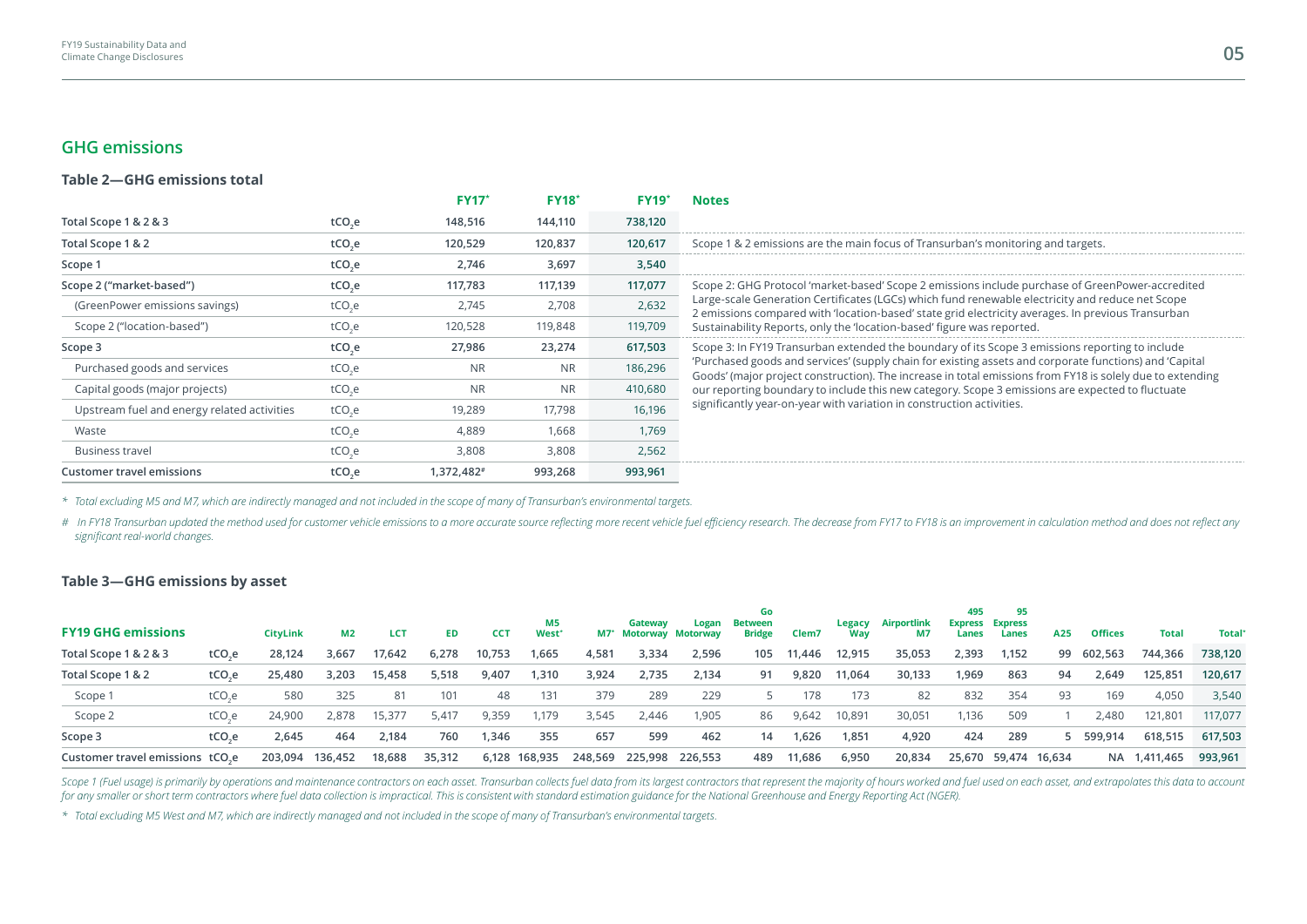## **Energy consumption**

#### **Table 4—Energy consumption total**

|                          |    | <b>FY17*</b>   | <b>FY18*</b> | <b>FY19*</b> |
|--------------------------|----|----------------|--------------|--------------|
| Total energy consumption | GJ | 556,568        | 568,370      | 568,155      |
| Direct-Fuel              | GJ | 39,483         | 53,412       | 51,142       |
| Natural gas              | GJ | 780            | 871          | 938          |
| Petrol                   | GJ | 7,957          | 17,406       | 16,625       |
| Diesel                   | GJ | 30,742         | 34,972       | 33,566       |
| <b>LPG</b>               | GJ | $\overline{4}$ | 163          | 12           |
| Indirect-Electricity     | GJ | 517,085        | 514,958      | 517,013      |
| Grid electricity         | GJ | 504,850        | 502,766      | 505,011      |
| GreenPower               | GJ | 11,762         | 11,747       | 11,555       |
| Solar                    | GJ | 473            | 445          | 447          |

*\* Total excluding M5 and M7, which are indirectly managed and not included in the scope of many of Transurban's environmental targets.*

#### **Table 5—Energy consumption by asset**

| <b>FY19 Energy</b>       |    | <b>CityLink</b> | <b>M2</b>      | LCT      | <b>ED</b>   | CC1      | M <sub>5</sub><br>West <sup>*</sup> | <b>M7</b>   | Gateway<br>Motorway Motorway | Logan  | Go<br><b>Betwen</b><br><b>Bridge</b> | Clem7       | Legacy<br>Way | <b>Airportlink</b><br><b>M7</b> | 495<br>Express<br>Lanes | 95 Express<br>Lanes | A25         | <b>Offices</b> | <b>Total</b> | <b>Total</b> |
|--------------------------|----|-----------------|----------------|----------|-------------|----------|-------------------------------------|-------------|------------------------------|--------|--------------------------------------|-------------|---------------|---------------------------------|-------------------------|---------------------|-------------|----------------|--------------|--------------|
| Total energy consumption | GI | 92,254          | 17,244         | 77,866   | 25,394      | 44,386   | 7,297                               | 20,947      | 15,122                       | 11,837 | 454                                  | 45,919      | 51,470        | 136,394                         | 23,326                  | 10,225              | 3,989       | 12,274         | 596,399      | 568,155      |
| Direct-Fuel              | GI | 8,480           | 4,607          | 1,153    | 1,440       | 674      | 1.910                               | 5,382       | 4,116                        | 3,266  | 68                                   | 2,531       | 2,463         | 1,163                           | 12,194                  | 5,240               | 1,333       | 2,416          | 58,434       | 51,142       |
| Natural gas              | GJ | 891             | $\Omega$       |          |             | $\Omega$ | $\mathbf 0$                         | $\Omega$    | $\mathbf 0$                  |        |                                      | $\mathbf 0$ |               |                                 |                         |                     | $\Omega$    | 47             | 938          | 938          |
| Petrol                   | GJ | 360             | 49             | 12       | 57          | $\Omega$ | ,349                                | 148         | 457                          | 352    | 0                                    | 116         | 97            | 46                              | 9,494                   | 5,240               | 300         | 46             | 18,123       | 16,625       |
| Diesel                   | GI | 7,228           | 4,558          | 1.141    | 1,382       | 674      | 560                                 | 5,234       | 3,659                        | 2,914  | 68                                   | 2,415       | 2,364         | 1,117                           | 2,690                   | $\overline{0}$      | 1,033       | 2,322          | 39,361       | 33,566       |
| <b>LPG</b>               | GJ | $\Omega$        | $\mathbf{0}$   | $\Omega$ |             |          | $\mathbf 0$                         | $\Omega$    | $\mathbf 0$                  |        | $\Omega$                             | $\Omega$    |               |                                 | 10                      |                     | 0           |                | 12           | 12           |
| Indirect-Electricity     | GI | 83,775          | 12,637         | 76.713   | 23,954      | 43,712   | 5,387                               | 15,565      | 11,007                       | 8,571  | 386                                  | 43,388      | 49,007        | 135,231                         | 11,133                  | 4,985               | 2,656       | 9,858          | 537,965      | 517,013      |
| Grid                     | GI | 83,775          | 12,637         | 67,507   | 23,781      | 41,089   | 5,176                               | 15,565      | 11,007                       | 8,571  | 386                                  | 43,388      | 49,007        | 135,231                         | 11,133                  | 4,985               | 2,656       | 9,858          | 525,751      | 505,011      |
| GreenPower               | GI | 0               | $\overline{0}$ | 9,206    | $\mathbf 0$ | 2,350    | $\mathbf 0$                         | $\mathbf 0$ | $\mathbf 0$                  |        | $\Omega$                             | $\mathbf 0$ |               | 0                               |                         | $\mathbf 0$         | 0           | $\overline{0}$ | 11,555       | 11,555       |
| Solar                    | GI | 0               | $\Omega$       | $\Omega$ | 174         | 273      | 212                                 | 0           |                              |        | $\Omega$                             | $\Omega$    |               | 0                               |                         |                     | $\mathbf 0$ |                | 659          | 447          |

*\* Total excluding M5 and M7, which are indirectly managed and not included in the scope of many of Transurban's environmental targets.* 

Fuel usage is primarily by operations and maintenance contractors on each asset. Transurban collects fuel data from its largest contractors and extrapolates this data to account for any smaller or short term contractors wh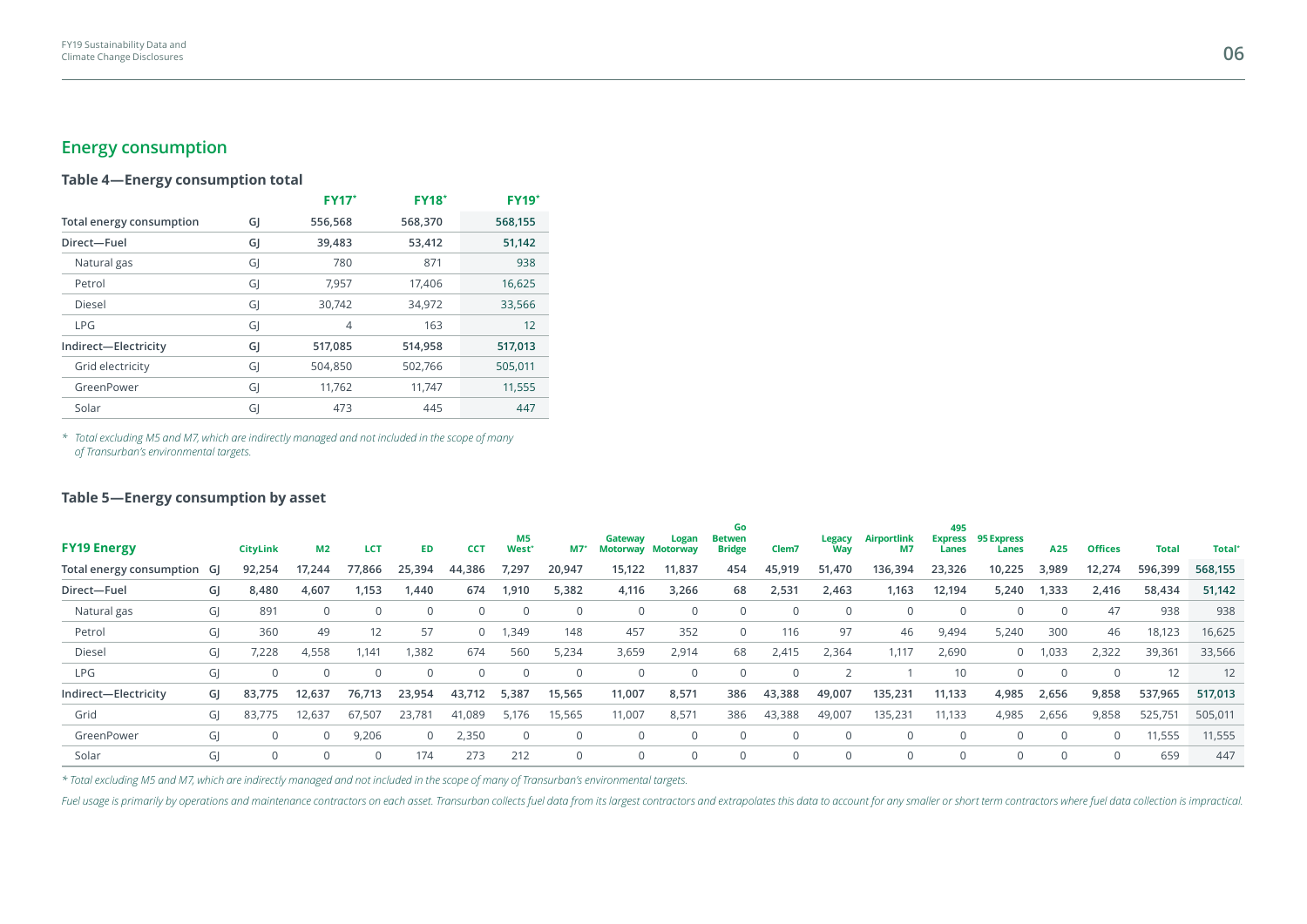### **Significant air emissions**

#### **Table 6—Air emissions by asset**

| <b>CityLink</b>                               |        | <b>FY17</b>    | <b>FY18</b>    | <b>FY19</b>    | <b>Annual</b><br>regulatory<br>limit |
|-----------------------------------------------|--------|----------------|----------------|----------------|--------------------------------------|
| NOx (oxides of nitrogen)                      | tonnes | 110            | 106            | 94             | 1,416                                |
| CO (carbon monoxide)                          | tonnes | 136            | 136            | 125            | 5,274                                |
| $PM_{10}$ (fine particles $\leq 10$ microns)  | tonnes | 6              | 6              | 6              | 61                                   |
| $PM_{25}$ (fine particles $\leq$ 2.5 microns) | tonnes | 4              | $\overline{4}$ | 4              | 51                                   |
| <b>Lane Cove Tunnel</b>                       |        |                |                |                |                                      |
| NOx (oxides of nitrogen)                      | tonnes | 43             | 50             | 45             | 229                                  |
| CO (carbon monoxide)                          | tonnes | 71             | 79             | 74             | 1,530                                |
| $PM_{10}$ (fine particles $\leq 10$ microns)  | tonnes | 2              | 2              | $\overline{2}$ | 14                                   |
| VOC (volatile organic compounds)              | tonnes | 42             | 43             | 42             | 153                                  |
| <b>Cross City Tunnel</b>                      |        |                |                |                |                                      |
| NOx (oxides of nitrogen)                      | tonnes | 9              | 11             | 10             | 123                                  |
| CO (carbon monoxide)                          | tonnes | 25             | 28             | 25             | 781                                  |
| $PM_{10}$ (fine particles $\leq 10$ microns)  | tonnes | 0.4            | 0.4            | 0.4            | $\overline{7}$                       |
| VOC (volatile organic compounds)              | tonnes | $\overline{2}$ | 3              | 3              | 78                                   |

Transurban's tunnel assets are monitored for air pollutant concentration within tunnels and at external points to ensure that air quality is maintained within safe conditions as defined by our operating licences. Monitoring and reporting requirements vary for different assets and states according to these operating requirements.

Transurban's Victorian and New South Wales tunnels have monitored limits on the total air pollutant load (in tonnes) emitted from tunnel ventilation each year. Total annual loads are reported in table 6.

Transurban's Queensland tunnels (Clem7, Legacy Way, AirportlinkM7) are monitored for in-tunnel and ambient air concentration throughout the year and [data are published throughout the year.](http://brisbanenetwork.linkt.com.au/sustainability/) They are not annual load limits that can be reported alongside figures above.

In New South Wales, the Hills M2 and Eastern Distributor assets feature shorter enclosed sections that do not require the same extent of air quality management as longer tunnels. In-tunnel air quality is monitored against air quality goals but not required by regulations to be publicly reported.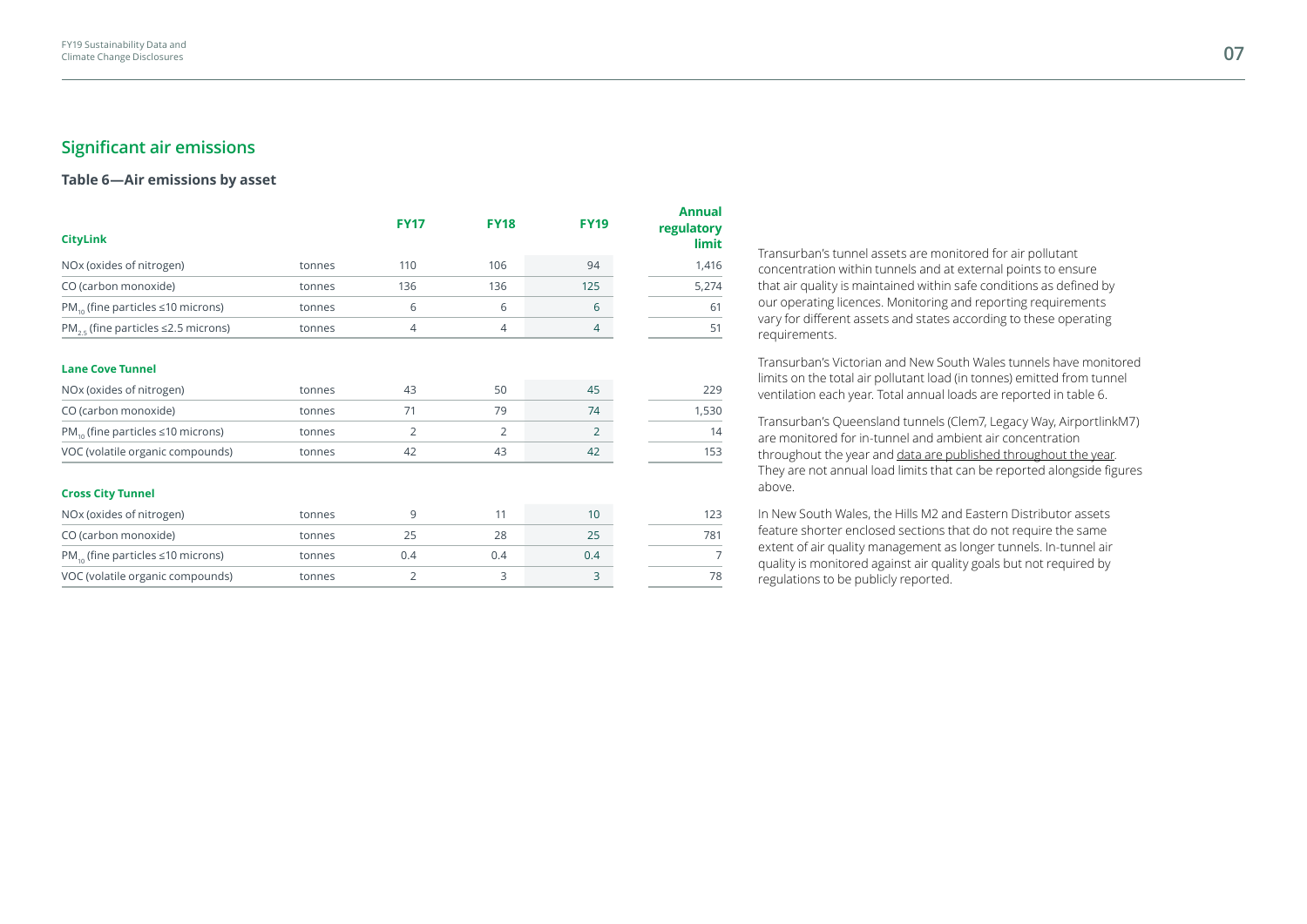### **Water usage**

#### **Table 7—Water use total**

|                   |                | <b>FY17*</b> | <b>FY18</b> * | $FY19^*$ |
|-------------------|----------------|--------------|---------------|----------|
| Potable water     | m <sup>3</sup> | 72.053       | 97.409        | 102,394  |
| Recycled          | m <sup>3</sup> | 172.705      | 162.542       | 158,699  |
| Total water usage | m <sup>3</sup> | 244.758      | 259.951       | 261,093  |

*\* Total excluding M5 and M7, which are indirectly managed and not included in the scope of many of Transurban's environmental targets* 

#### **Table 8—Water use by asset**

| <b>FY19 water</b> |                | <b>CityLink</b> | <b>M2</b> | <b>LCT</b> | ED. | <b>CCT</b> | M5<br>South <sup>*</sup> | M7*   | Gateway<br><b>Motorway Motorway</b> | Logan | Go<br>Between<br><b>Bridge</b> | <b>Clem7</b>    | Legacy<br>Way | Airportlink<br>M7 | 495<br><b>Express</b><br>Lanes | 95<br><b>Express</b><br>Lanes | A25 | <b>Offices</b> | <b>Total</b> | Total <sup>*</sup> |
|-------------------|----------------|-----------------|-----------|------------|-----|------------|--------------------------|-------|-------------------------------------|-------|--------------------------------|-----------------|---------------|-------------------|--------------------------------|-------------------------------|-----|----------------|--------------|--------------------|
| Potable water     | m <sup>3</sup> | 51.763          | 424       | 197        | 751 | ,356       | 2,997                    | 3,225 | 88                                  | ,545  |                                | $0\quad 20,057$ | 4,063         | 19,537            | 192                            | 284                           | 75  | 2,061          | 108,616      | 102,394            |
| Recycled          | m <sup>3</sup> | 158.699         |           |            |     |            | 13                       |       |                                     |       |                                |                 |               |                   |                                | $\Omega$                      |     |                | 158,790      | 158,699            |
| Total water usage | $\mathsf{m}^3$ | 210,462         | 424       | 197        | 751 | 1,356      | 3,011                    | 3,303 | 88                                  | 1,545 |                                | $0$ 20,057      | 4,063         | 19,537            | 192                            | 284                           | 75  | 2,061          | 267,407      | 261,093            |

*\* Total excluding M5 and M7, which are indirectly managed and not included in the scope of many of Transurban's environmental targets* 

Estimates are used for water usage on some assets based on historical figures and Transurban-wide averages.

CityLink recycled water includes groundwater that drains into the tunnel, is treated and reinjected into the aquifer to maintain appropriate conditions. Potable water was previously required for this re-injection before Transurban developed groundwater treatment and recycling systems in 2003, significantly reducing potable water consumption.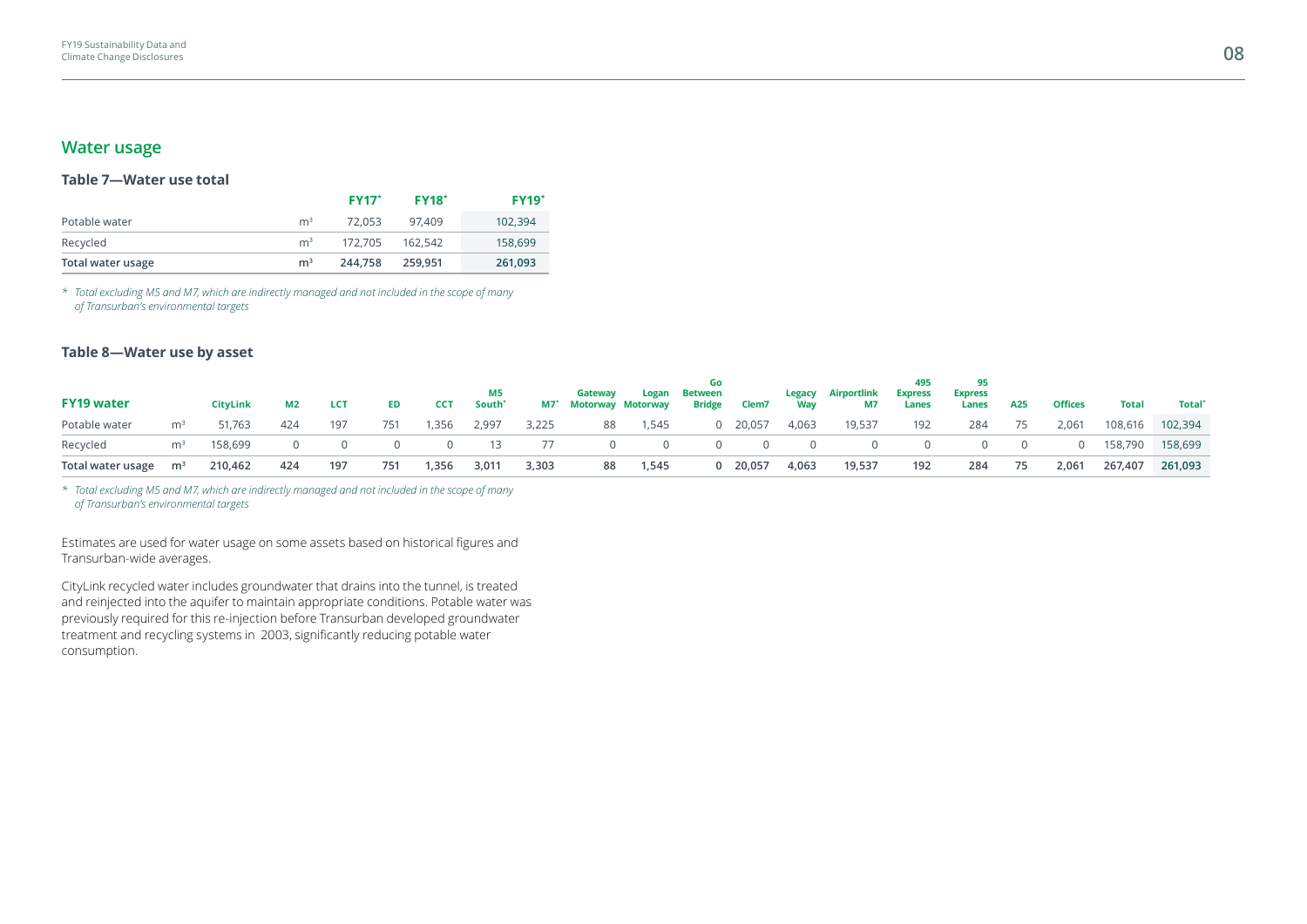## **Groundwater**

#### **Table 9—Groundwater monitoring data by asset**

|                                      |                | <b>FY17</b> | <b>FY18</b> | <b>FY19</b> |
|--------------------------------------|----------------|-------------|-------------|-------------|
| <b>CityLink</b>                      |                |             |             |             |
| Total water withdrawal, of which     | m <sup>3</sup> | 254,623     | 237,851     | 223,264     |
| Groundwater from tunnels             | m <sup>3</sup> | 199,462     | 176,907     | 171,727     |
| Total potable water use, of which    | m <sup>3</sup> | 55,161      | 60,944      | 51,537      |
| Deluge testing in tunnels            | m <sup>3</sup> | 554         | 300         | 300         |
| Groundwater recharge*                | m <sup>3</sup> | 5,028       | 4,671       | 9,649       |
| Shallow recharge                     | m <sup>3</sup> | 42,260      | 49,658      | 35,273      |
| Irrigation                           | m <sup>3</sup> | 7,319       | 6,315       | 6,315       |
| Volume of water recycled/reused      | m <sup>3</sup> | 172,585     | 162,532     | 158,699     |
| Percentage of water recycled/reused  | m <sup>3</sup> | 87%         | 68%         | 71%         |
| Water discharge by destination       |                |             |             |             |
| Total water discharge                | m <sup>3</sup> | 205,614     | 196,813     | 198,575     |
| Groundwater recharge                 | m <sup>3</sup> | 174,935     | 179,423     | 181,377     |
| Groundwater discharge to Yarra River | m <sup>3</sup> | 26,877      | 14,375      | 13,028      |
| Discharge to sewer                   | m <sup>3</sup> | 3,802       | 3,016       | 4,170       |
| <b>Lane Cove Tunnel</b>              |                |             |             |             |
| Total water withdrawal, of which     | m <sup>3</sup> | 55,742      | 42,341      | 32,706      |
| Groundwater from tunnels             | m <sup>3</sup> | 55,150      | 41,800      | 32,509      |
| Total potable water use              | m <sup>3</sup> | 592         | 541         | 197         |
| Water discharge by destination       |                |             |             |             |
| Total water discharge                | m <sup>3</sup> | 55,150      | 41,800      | 32,509      |
| Groundwater discharge                | m <sup>3</sup> | 55,150      | 41,800      | 32,509      |

| <b>Cross City Tunnel</b> |  |
|--------------------------|--|
|--------------------------|--|

| Total water withdrawal, of which | m <sup>3</sup> | 135,013 | 130,558 | 130,558 |
|----------------------------------|----------------|---------|---------|---------|
| Groundwater from tunnels         | m <sup>3</sup> | 132,307 | 129,202 | 129,202 |
| Total potable water use          | m <sup>3</sup> | 2.706   | 1,356   | 1,356   |
| Water discharge by destination   |                |         |         |         |
| Total water discharge            | m <sup>3</sup> | 132,307 | 129.202 | 129.202 |
| Groundwater discharge            | m <sup>3</sup> | 131,285 | 127.801 | 127,801 |
| Discharge to sewer               | m <sup>3</sup> | 1.022   | 1.401   | 1.401   |

|                                  |                | <b>FY17</b> | <b>FY18</b> | <b>FY19</b> |
|----------------------------------|----------------|-------------|-------------|-------------|
| Clem7                            |                |             |             |             |
| Total water withdrawal, of which | m <sup>3</sup> | 42,181      | 62,635      | 58,835      |
| Groundwater from tunnels         | m <sup>3</sup> | 41,111      | 47,619      | 38,779      |
| Total potable water use          | m <sup>3</sup> | 1,070       | 15,016      | 20,057      |
| Water discharge by destination   |                |             |             |             |
| Total water discharge            | m <sup>3</sup> | 41,111      | 47,619      | 38,779      |
| Groundwater discharge            | m <sup>3</sup> | 41,111      | 47,619      | 38,779      |
| <b>Legacy Way</b>                |                |             |             |             |
| Total water withdrawal, of which | m <sup>3</sup> | 86,593      | 94,638      | 77,563      |
| Groundwater from tunnels         | m <sup>3</sup> | 84,556      | 86,473      | 73,500      |
| Total potable water use          | m <sup>3</sup> | 2,037       | 8,165       | 4,063       |
| Water discharge by destination   |                |             |             |             |
| Total water discharge            | m <sup>3</sup> | 84,556      | 86,473      | 73,500      |
| Groundwater discharge            | m <sup>3</sup> | 84,556      | 86,473      | 73,500      |
| AirportlinkM7                    |                |             |             |             |
| Total water withdrawal, of which | m <sup>3</sup> |             | 240,888     | 254,357     |
| Groundwater from tunnels         | m <sup>3</sup> |             | 234,973     | 234,820     |
| Total potable water use          | m <sup>3</sup> |             | 5,915       | 19,537      |
| Water discharge by destination   |                |             |             |             |

**Total water discharge m3 234,973 234,820** Groundwater discharge m<sup>3</sup> m<sup>3</sup> 234,973 234,820

Groundwater totals are natural drainage into road tunnels. Most of this water is treated and either re-injected to *aquifers or discharged to drains and waterways.*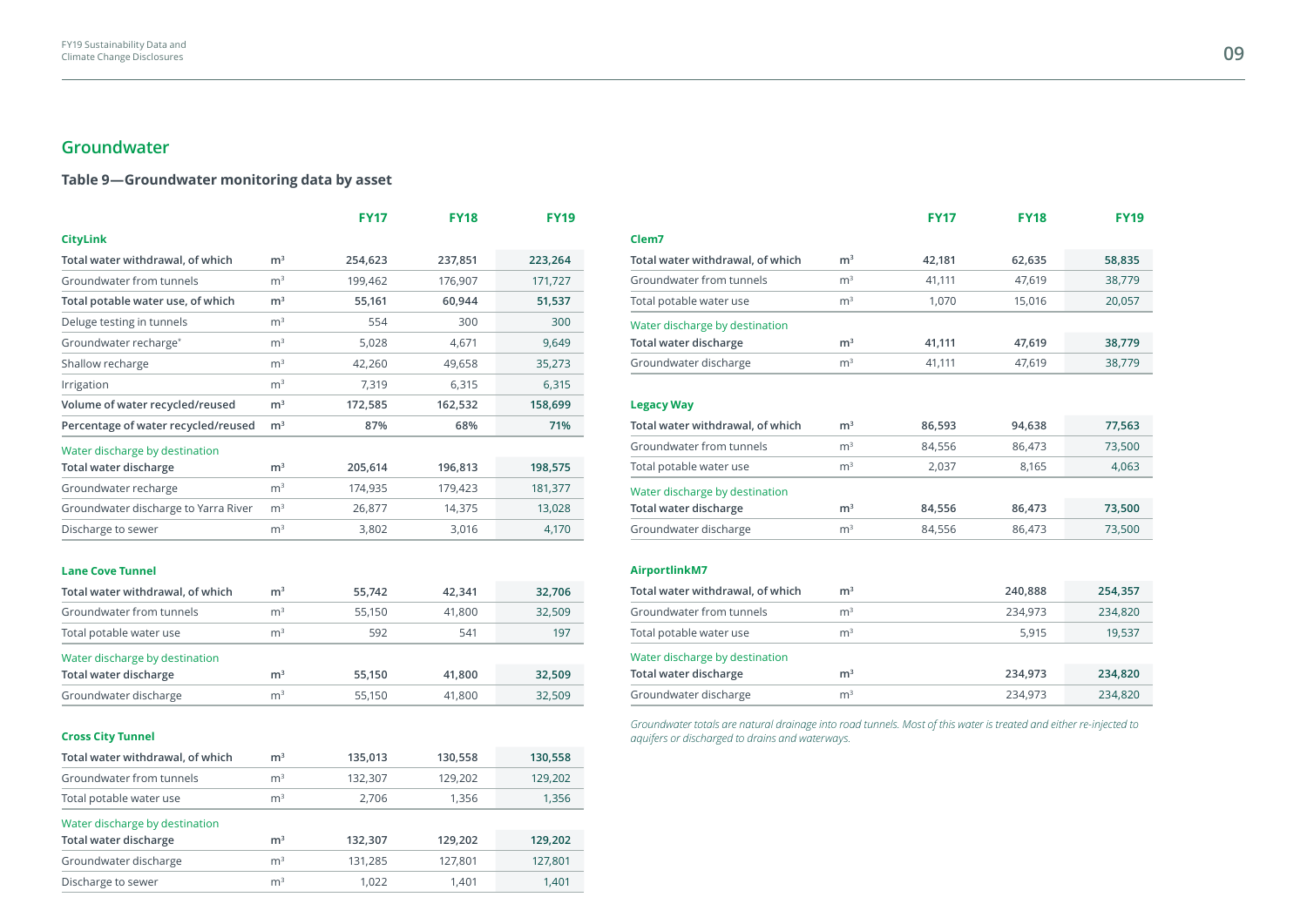## **Waste and recycling**

#### **Table 10—Waste data total**

|                                 |        | $FY17^*$ | <b>FY18</b> * | $FY19^*$ |
|---------------------------------|--------|----------|---------------|----------|
| Total waste by disposal method: | tonnes | 4.715    | 1.649         | 20.869   |
| Landfill                        | tonnes | 2.222    | 1.390         | 1.550    |
| Recycled                        | tonnes | 2.493    | 260           | 19.319   |

*\* Total excluding M5 and M7, which are indirectly managed and not included in the scope of many of Transurban's environmental targets* 

#### **Table 11—Waste data by asset**

| <b>FY19 water</b>               |        | CityLink | M2  | <b>LCT</b> | ED | CCT | M5<br><b>West</b> * | <b>M7*</b> | Gateway<br>Motorway | Logan<br><b>Motorway</b> | <b>Between</b> | Bridge Clem7 | Wav | Legacy Airportlink<br>M7 | 495<br>Lanes | - 95<br>Express Express<br>Lanes |    | A25 Offices | <b>Total</b> | Total* |
|---------------------------------|--------|----------|-----|------------|----|-----|---------------------|------------|---------------------|--------------------------|----------------|--------------|-----|--------------------------|--------------|----------------------------------|----|-------------|--------------|--------|
| Total waste by disposal method: | tonnes | 239      | 144 | 48         | 86 | 238 | 187                 | 179        | 19,159              | 128                      | $\Omega$       | 55           | 72  | 32                       | 291          | 219                              | 81 | - 77        | 21.235       | 20,869 |
| Landfill                        | tonnes | 239      | -80 | 41         | 78 | 114 | 170                 | 171        | 155                 | 117                      | $\Omega$       | - 42         | 60  | 27                       | 275          | 206                              | 76 | 38          | 1,892        | 1,550  |
| Recycled                        | tonnes |          | 63. |            |    | 124 | 16                  |            | 19,003              | -11                      | $\Omega$       | 12           | 12  |                          | 17           | 13                               |    | 39          | 19.343       | 19,319 |

*\* Total excluding M5 and M7, which are indirectly managed and not included in the scope of many of Transurban's environmental targets* 

Waste sources on assets may include a wide variety of activities throughout the year from Transurban, operations and maintenance contractors, and subcontractors. In some cases full data from all sources are not available and are estimated.

in almost 19,000 tonnes of asphalt being recycled. Excluding this infrequent item, waste quantities were of similar magnitude to recent years.

Gateway Motorway was re-surfaced in FY19 resulting

Waste totals fluctuate significantly each year depending on maintenance cycles on individual assets. Some wastegenerating activities only occur every few years or decade, such as road surface re-sheeting and asphalt recycling.

#### **Table 12—E-tag disposal management**

| E-tag disposal management | <b>FY17</b> | <b>FY18</b> | <b>FY19</b> |
|---------------------------|-------------|-------------|-------------|
| e-TAGs issued             | 837.281     | 813.291     | 717.971     |
| e-TAGs recycled           | 215.174     | 201.128     | 165.832     |

e-TAGs that are returned by customers and found to not be working are returned to our supplier for proper disposal. *The tags are dismantled into their separate components and are recycled or disposed of as appropriate.*

The FY19 figure is based on 11 months of data with one month extrapolated as at the time of report preparation.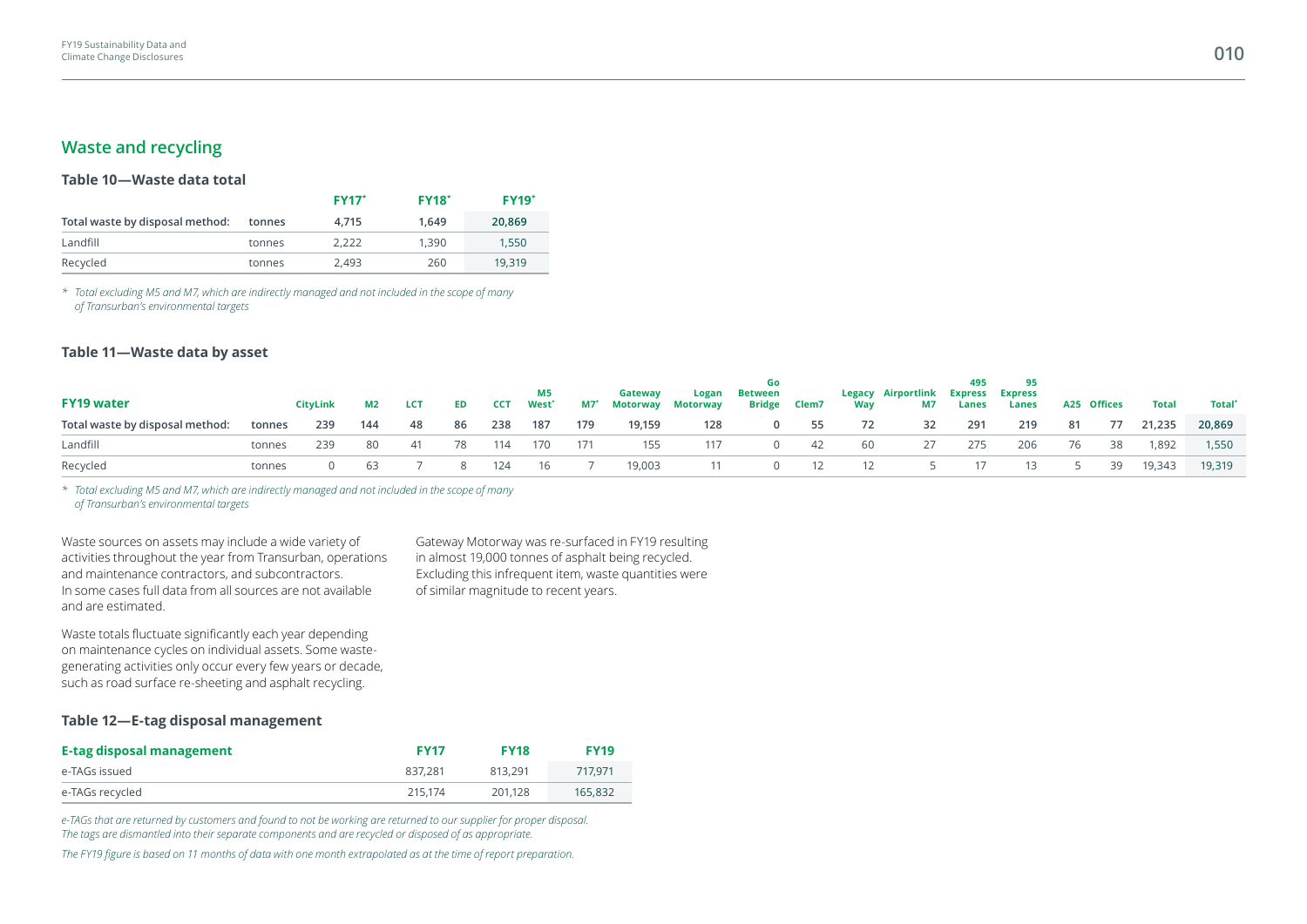## **Data methodology**

#### **Transurban GHG emissions**

Transurban uses 'The Greenhouse Gas Protocol: A Corporate Accounting and Reporting Standard' to define our Scope 1, Scope 2 and Scope 3 GHG emissions. Several sources provide GHG emissions factors and calculation methods:

- Scope 1 and 2 emissions are calculated based on the Australian National Greenhouse and Energy Reporting Act (NGER). US electricity emissions are calculated using factors from the Environmental Protection Agency's eGRID. Canadian electricity emissions are calculated using factors from the Canadian national greenhouse gas inventory.
- Scope 3 emissions from waste, fuel and electricity supply networks are calculated using the Australian Government National Greenhouse Accounts (NGA) Factors.
- Scope 3 emissions from business air travel are calculated using factors from UK DEFRA guidelines recommended by the GHG Protocol.
- Scope 3 emissions from Transurban's supply chain ("Purchased goods and services") are estimated based on procurement spend, and Environmentally Extended Input-Output (EEIO) GHG emissions factors per dollar spent on different supply chain sectors. This method is consistent with guidelines from the GHG Protocol.
- Scope 3 emissions from Transurban's major projects ("Capital Goods") are estimated based on major project spending each year, and GHG inventories provided by major projects as part of the Infrastructure Sustainability (IS) Rating Tool. GHG emissions reported include fuel and electricity consumed during major project construction, as well as the embodied emissions of raw materials used (eg concrete, asphalt, steel etc.)

#### **Customer travel emissions**

GHG emissions from customer vehicles on our assets are calculated based on total distances travelled, vehicle type, average speed, and fuel efficiency models from the software program COPERT Australia.

Transurban's traffic and tolling systems record information such as vehicle class and entry and exit points of vehicles. Supplementary information on some assets includes vehicle origin-destination studies, independent travel time studies, and assumptions based on the physical dimensions of assets.

These data are used to calculate the total Vehicle Kilometres Travelled (VKT) on each asset for the year. Vehicle type is from Transurban tolling data. Travel speeds are based on GPS data from external provider TomTom to determine average travel speeds on Transurban assets.

Transurban calculates resulting emissions using vehicle GHG emission factors that are sensitive to vehicle type, fuel and travel speed, sourced from the software program COPERT Australia which is based on vehicle emissions testing research for a range of vehicle types and conditions. Vehicle fuel efficiency is based on assuming average vehicles travelling on Transurban roads. Conservative emissions estimates are made by using fuel efficiency data for vehicle manufacturing standards that have been in place for over 10 years. Actual GHG emissions may vary due to actual vehicle type, age, driving style and other factors that are impractical to estimate.

When not available in actual data, some assumptions regarding vehicle and fuel type are estimated based on the Australian Bureau of Statistics (ABS) Motor Vehicle Census 2018.

#### **Environmental data estimates**

Transurban has previously provided detailed environmental data in a separate Sustainability Report, released in October of each year. Environmental data include some estimations of incomplete data—typically for the final 1-3 months of FY19.

Estimation methods used were included in the scope of external assurance by KPMG of key metrics. It is not expected that these estimates will materially affect environmental data totals. Where estimation has been used, written commentary about Transurban performance trends allows for the uncertainty in this estimation. If an annual trend in environmental performance is within the margin of error for estimation used, it will not be used as the basis for any significant statements of performance.

FY19 environmental data will be fully finalised shortly after the publication of the Corporate Report. If finalised figures vary materially from FY19 preliminary totals, a correction and statement will be made in the following year's Corporate Report. Additional data may become available after the report has been publicly released. Transurban revises its data internally to replace past estimates with this additional data where possible for long term monitoring. For public consistency, data from previous years is shown as the originally published figures and not updated unless this materially changes.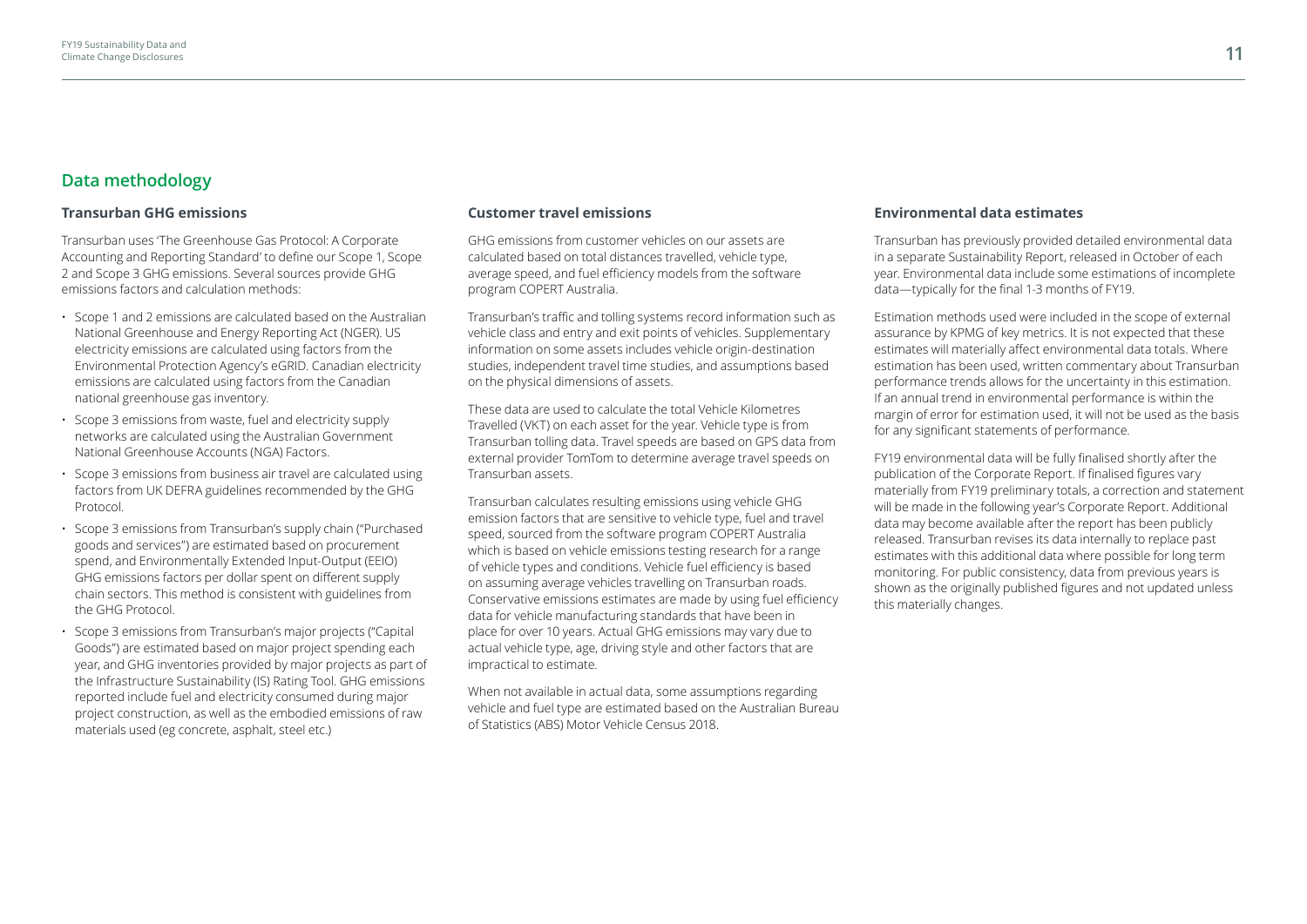#### **Community investment**

Community investment figures include cash sponsorships, grants, donations, student scholarships and work programs. The figure reported is considered a conservative total. Figures do not include spending on community-related conferences, memberships and other associations that overlap with other ordinary business activities. Figures do not include community facilities or outcomes provided as part of road construction projects. Figures represents cash investment only and do not include additional in-kind value contributed by Transurban through volunteering time, asset utilisation for community events, and community program overheads. All amounts are reported in Australian dollars unless otherwise stated. The community investment total reported for FY19 includes a portion of community spending that was forecast but not yet paid at the time of report drafting. This estimated portion was included in the scope of external assurance by KPMG.

Transurban's FY19 community investment of \$1.8M is reported on p15 of our Sustainable Development Goals Progress Report.

#### **Recordable Injury Frequency Rate (RIFR) definition**

"Recordable injuries" include Lost Time Injury (work-related injury or illness resulting in a person losing one or more full shifts from work after the date of injury) as well as Medical Treatment Injury (work-related incident requiring medical treatment other than first aid). The Recordable Injury Frequency Rate (RIFR) is the number of recordable injuries per million hours worked. These are monitored separately for employees and contractors. For contractors, RIFR includes the total number of hours worked by Transurban contractors and sub-contractors on our operational and project sites. Injuries and hours are counted when a contractor meets the following definitions: An individual, company or other legal entity that carries out work or performs a service subject to a contract for service. Includes subcontractors (a consultant is considered a contractor for HSE purposes).

Transurban provides commentary on our FY19 Employee RIFR of 0.81 recordable injuries per million work hours on p33 of our Corporate Report, and Contractor RIFR of 3.66 recordable injuries per million work hours on p42 of our Corporate Report.

#### **Road Injury Crash Index (RICI) definition**

A serious road injury crash is where any number of persons need treatment for a serious injury following a crash on our roads. This entails any person taken to hospital in an ambulance following a crash. Incidents where individuals are assessed and released from medical care at the crash scene are not classified as serious injury crashes. The Road Injury Crash Index (RICI) measures how many serious road injury crashes occur per 100 million vehicle kilometres travelled.

Transurban's provides commentary on our FY19 RICI of 4.71 injury crashes per 100 million vehicle kilometres travelled on p21 of our Corporate Report.

#### **Rounding**

Discrepancies in totals may be due to rounding.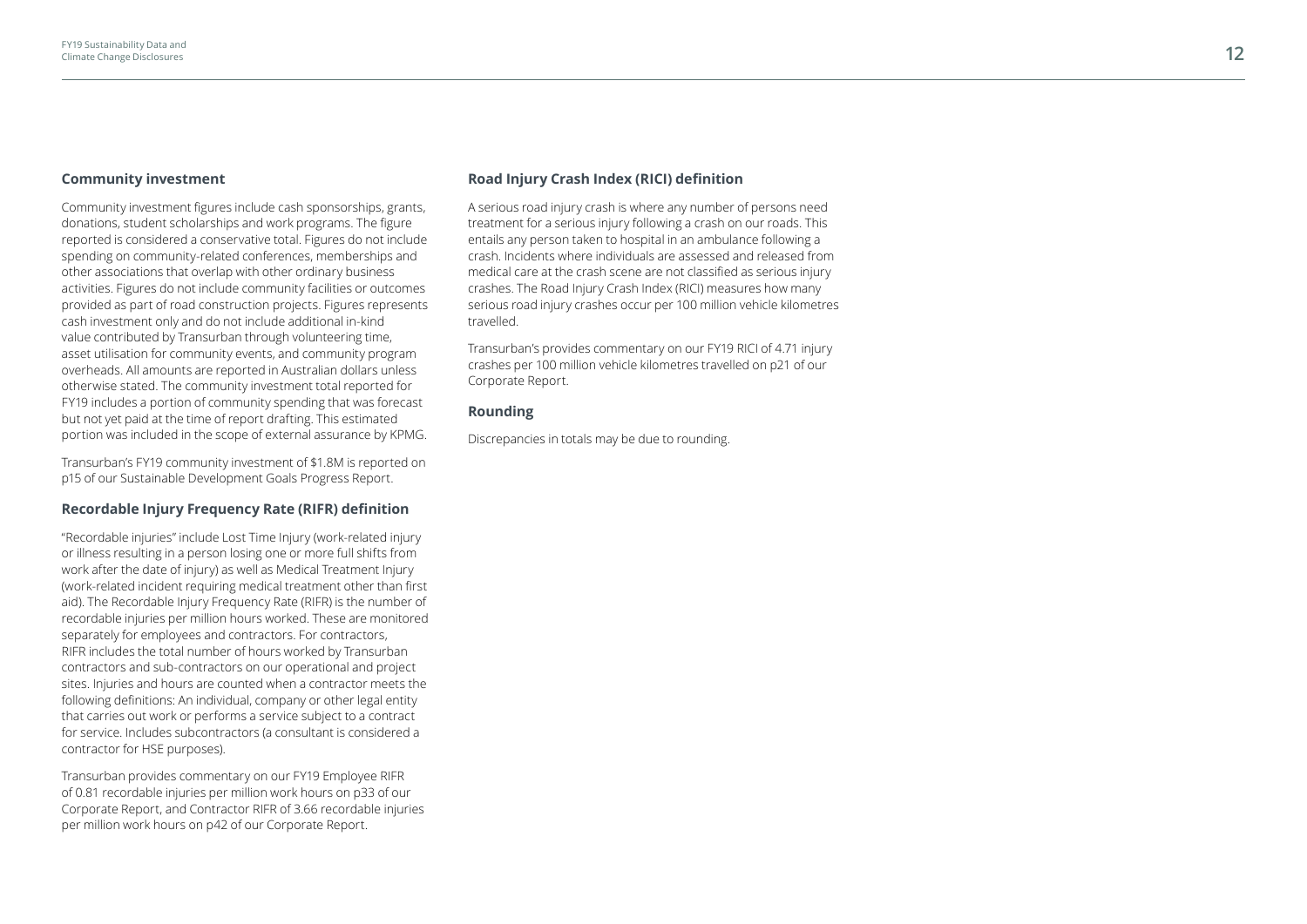# **Employee data**

#### **Table 13—Total number of employees by employment contract and gender**

|                     | <b>FY17</b> |       |        |        |       |        | <b>FY18</b> |       |                 |       |              |        | <b>FY19</b>  |       |        |        |       |        |
|---------------------|-------------|-------|--------|--------|-------|--------|-------------|-------|-----------------|-------|--------------|--------|--------------|-------|--------|--------|-------|--------|
|                     | Male        |       | Female |        | Total |        | Male        |       | Female          |       | <b>Total</b> |        | Male         |       | Female |        | Total |        |
|                     | No.         | %     | No.    | %      | No.   | %      | No.         | %     | No.             | %     | No.          | %      | No.          | %     | No.    | $\%$   | No.   | $\%$   |
| Casual              | 9           | 26.5% | 25     | 73.5%  | 34    | 2.1%   | 11          | 32.4% | 23              | 67.6% | 34           | 2.1%   | 16           | 47.1% | 18     | 52.9%  | 34    | 2.2%   |
| Fixed full-time     | 25          | 39.7% | 38     | 60.3%  | 63    | 3.9%   | 36          | 45.6% | 43              | 54.4% | 79           | 4.8%   | 29           | 52.7% | 26     | 47.3%  | 55    | 3.5%   |
| Fixed part-time     | 0           | 0.0%  |        | 100.0% |       | 0.1%   |             | 20.0% | 12 <sup>2</sup> | 80.0% | 15           | 0.9%   | $\mathbf{0}$ | 0.0%  | 3      | 100.0% |       | 0.2%   |
| Permanent full-time | 664         | 61.9% | 408    | 38.1%  | 1,072 | 66.3%  | 743         | 62.1% | 454             | 37.9% | 1197         | 72.5%  | 796          | 63.9% | 449    | 36.1%  | 1,245 | 79.5%  |
| Permanent part-time | 9           | 7.3%  | 115    | 92.7%  | 124   | 7.7%   | 9           | 7.4%  | 113             | 92.6% | 122          | 7.4%   | 6            | 6.4%  | 88     | 93.6%  | 94    | 6.0%   |
| Supervised workers  | 183         | 56.8% | 139    | 43.2%  | 322   | 19.9%  | 130         | 63.4% | 75              | 36.6% | 205          | 12.4%  | 91           | 66.9% | 45     | 33.1%  | 136   | 8.7%   |
| <b>Grand total</b>  | 890         | 55.0% | 727    | 45.0%  | 1,617 | 100.0% | 932         | 56.4% | 720             | 43.6% | 1,652        | 100.0% | 938          | 59.9% | 629    | 40.1%  | 1,567 | 100.0% |

Transurban's headcount definition includes direct Transurban employees (permanent full time/part time, fixed term full time/part time, casuals) and temporary/contract workers (supervised workers in this definition), but ex *employees on maternity leave, salary continuance and Statement of Work Contractors. Number of males, females per employment type is a % of the Grand total.*

#### **Table 14—Total workforce by region and gender**

|                 | <b>FY17</b> |       |        |       |              |        | <b>FY18</b> |       |        |       |       |        | <b>FY19</b> |       |        |       |              |        |
|-----------------|-------------|-------|--------|-------|--------------|--------|-------------|-------|--------|-------|-------|--------|-------------|-------|--------|-------|--------------|--------|
|                 | Male        |       | Female |       | <b>Total</b> |        | Male        |       | Female |       | Total |        | Male        |       | Female |       | <b>Total</b> |        |
|                 | No.         | %     | No.    | %     | No.          | %      | No.         | %     | No.    | %     | No.   | $\%$   | No.         | %     | No.    | %     | No.          | $\%$   |
| Victoria        | 482         | 57.1% | 362    | 42.9% | 844          | 52.2%  | 499         | 57.0% | 377    | 43.0% | 876   | 53.0%  | 507         | 58.5% | 359    | 41.5% | 866          | 55.3%  |
| New South Wales | 149         | 50.3% | 147    | 49.7% | 296          | 18.3%  | 167         | 54.6% | 139    | 45.4% | 306   | 18.5%  | 162         | 64.3% | 90     | 35.7% | 252          | 16.1%  |
| Queensland      | 142         | 48.1% | 153    | 51.9% | 295          | 18.2%  | 157         | 52.3% | 143    | 47.7% | 300   | 18.2%  | 162         | 57.0% | 122    | 43.0% | 284          | 18.1%  |
| North America   | 117         | 64.3% | 65     | 35.7% | 182          | 11.3%  | 109         | 64.1% | 61     | 35.9% | 170   | 10.3%  | 107         | 64.8% | 58     | 35.2% | 165          | 10.5%  |
| Total           | 890         | 55.0% | 727    | 45.0% | 1.617        | 100.0% | 932         | 56.4% | 720    | 43.6% | 1,652 | 100.0% | 938         | 59.9% | 629    | 40.1% | 1,567        | 100.0% |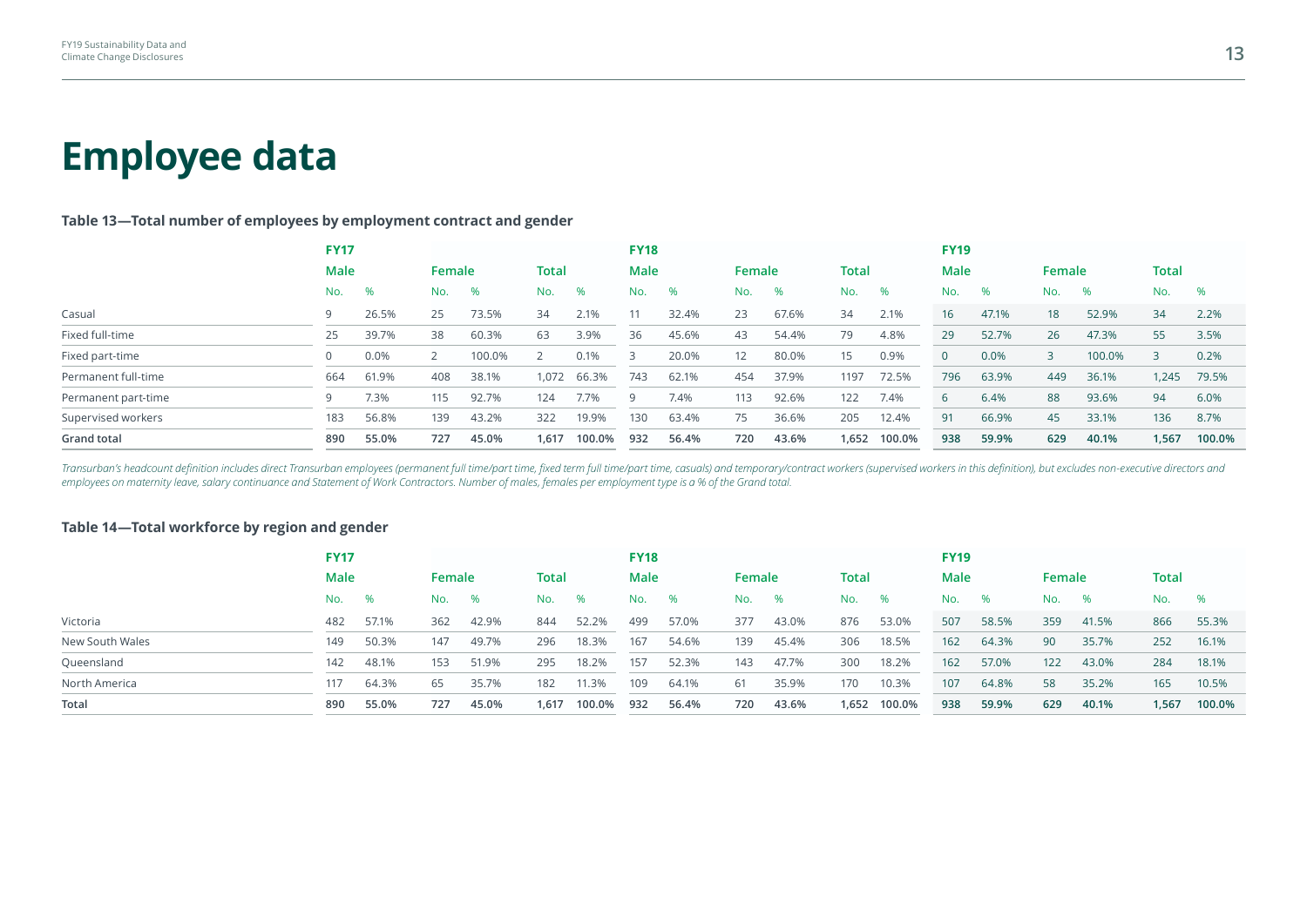#### **Table 15—Total workforce by employee category and gender**

|                                      | <b>FY17</b> |        |                |       |              |        | <b>FY18</b> |        |             |       |              |        | <b>FY19</b> |        |          |       |                 |        |
|--------------------------------------|-------------|--------|----------------|-------|--------------|--------|-------------|--------|-------------|-------|--------------|--------|-------------|--------|----------|-------|-----------------|--------|
|                                      | <b>Male</b> |        | Female         |       | <b>Total</b> |        | <b>Male</b> |        | Female      |       | <b>Total</b> |        | Male        |        | Female   |       | Total           |        |
|                                      | No.         | %      | No.            | %     | No.          | %      | No.         | %      | No.         | $\%$  | No.          | %      | No.         | %      | No.      | %     | No.             | %      |
| CEO                                  |             | 100.0% | $\mathbf 0$    | 0.0%  |              | 0.1%   |             | 100.0% | $\mathbf 0$ | 0.0%  |              | 0.1%   |             | 100.0% | $\Omega$ | 0.0%  |                 | 0.1%   |
| <b>Executive Management</b>          |             | 55.6%  | $\overline{4}$ | 44.4% | 9            | 0.7%   | 6           | 54.5%  | 5           | 45.5% | 11           | 0.8%   | 6           | 50.0%  | 6        | 50.0% | 12 <sup>2</sup> | 0.8%   |
| Senior management/Specialist Leader  | 22          | 62.9%  | 13             | 37.1% | 35           | 2.7%   | 26          | 66.7%  | 13          | 33.3% | 39           | 2.7%   | 27          | 64.3%  | 15       | 35.7% | 42              | 2.9%   |
| Middle Management/Specialist Partner | 79          | 69.3%  | 35             | 30.7% | 114          | 8.8%   | 102         | 67.5%  | 49          | 32.5% | 151          | 10.4%  | 174         | 67.4%  | 84       | 32.6% | 258             | 18.0%  |
| Manager/Specialist                   | 62          | 63.9%  | 35             | 36.1% | 97           | 7.5%   | 52          | 62.7%  | 31          | 37.3% | 83           | 5.7%   | 280         | 64.4%  | 155      | 35.6% | 435             | 30.4%  |
| Professional/Technical*              | 16          | 42.1%  | 22             | 57.9% | 38           | 2.9%   | 549         | 65.3%  | 292         | 34.7% | 841          | 58.1%  | N/A         | N/A    | N/A      | N/A   | N/A             | N/A    |
| Team leader/Advisor                  | 472         | 65.6%  | 248            | 34.4% | 720          | 55.6%  | 17          | 54.8%  | 14          | 45.2% | 31           | 2.1%   | 152         | 58.0%  | 110      | 42.0% | 262             | 18.3%  |
| Customer service*                    | 26          | 16.3%  | 134            | 83.8% | 160          | 12.4%  | 32          | 18.7%  | 139         | 81.3% | 171          | 11.8%  | N/A         | N/A    | N/A      | N/A   | N/A             | N/A    |
| <b>Entry Level/Support</b>           | 24          | 19.8%  | 97             | 80.2% | 121          | 9.3%   | 17          | 14.3%  | 102         | 85.7% | 119          | 8.2%   | 207         | 49.2%  | 214      | 50.8% | 421             | 29.4%  |
| Total                                | 707         | 54.6%  | 588            | 45.4% | 1,295        | 100.0% | 802         | 55.4%  | 645         | 44.6% | 1,447        | 100.0% | 847         | 59.2%  | 584      | 40.8% | 1,431           | 100.0% |

*The Senior Executive count for FY18 excludes one female executive who was on parental leave. Including the female executive the gender split at senior executive level is 50:50.*

*Totals in this table excludes supervised workers.* 

*\* This category is no longer reported due to change in systems.*

#### **Table 16—Percentage of total workforce by employee category and age group**

|                                      | <b>FY17</b> |           |                    |        | <b>FY18</b> |           |                    |        | <b>FY19</b> |           |                    |        |
|--------------------------------------|-------------|-----------|--------------------|--------|-------------|-----------|--------------------|--------|-------------|-----------|--------------------|--------|
|                                      | Under 30    | $30 - 50$ | Over <sub>50</sub> | Total  | Under 30    | $30 - 50$ | Over <sub>50</sub> | Total  | Under 30    | $30 - 50$ | Over <sub>50</sub> | Total  |
| CEO                                  | 0.0%        | 0.0%      | 0.1%               | 0.1%   | 0.0%        | 0.0%      | 0.1%               | 0.1%   | 0.0%        | 0.0%      | 0.1%               | 0.1%   |
| <b>Executive Management</b>          | 0.0%        | 0.5%      | 0.2%               | 0.7%   | 0.0%        | 0.5%      | 0.3%               | 0.8%   | 0.0%        | 0.5%      | 0.3%               | 0.8%   |
| Senior management/Specialist Leader  | 0.0%        | 1.5%      | 1.2%               | 2.7%   | 0.0%        | 1.5%      | 1.1%               | 2.6%   | 0.0%        | 1.7%      | 1.3%               | 2.9%   |
| Middle Management/Specialist Partner | 0.1%        | 7.0%      | 1.7%               | 8.8%   | 0.0%        | 8.1%      | 2.3%               | 10.4%  | 0.1%        | 14.0%     | 4.0%               | 18.0%  |
| Manager/Specialist                   | 0.2%        | 6.3%      | 1.1%               | 7.5%   | 0.3%        | 4.6%      | 0.9%               | 5.7%   | 2.5%        | 24.8%     | 3.1%               | 30.4%  |
| Professional/Technical*              | 0.3%        | 2.0%      | 0.6%               | 2.9%   | 10.5%       | 39.7%     | 7.9%               | 58.1%  | N/A         | N/A       | N/A                | N/A    |
| Team leader/Advisor                  | 9.8%        | 38.4%     | 7.4%               | 55.6%  | 0.3%        | 1.5%      | 0.3%               | 2.1%   | 3.6%        | 12.5%     | 2.2%               | 18.3%  |
| Customer service*                    | 2.3%        | 6.3%      | 3.7%               | 12.4%  | 2.3%        | 6.0%      | 3.5%               | 11.8%  | N/A         | N/A       | N/A                | N/A    |
| <b>Entry Level/Support</b>           | 2.0%        | 5.7%      | 1.6%               | 9.3%   | 1.5%        | 5.3%      | 1.5%               | 8.2%   | 8.6%        | 15.5%     | 5.3%               | 29.4%  |
| <b>Total</b>                         | 14.7%       | 67.7%     | 17.6%              | 100.0% | 14.8%       | 67.1%     | 18.1%              | 100.0% | 14.8%       | 69.0%     | 16.2%              | 100.0% |

*Totals in this table excludes supervised workers.*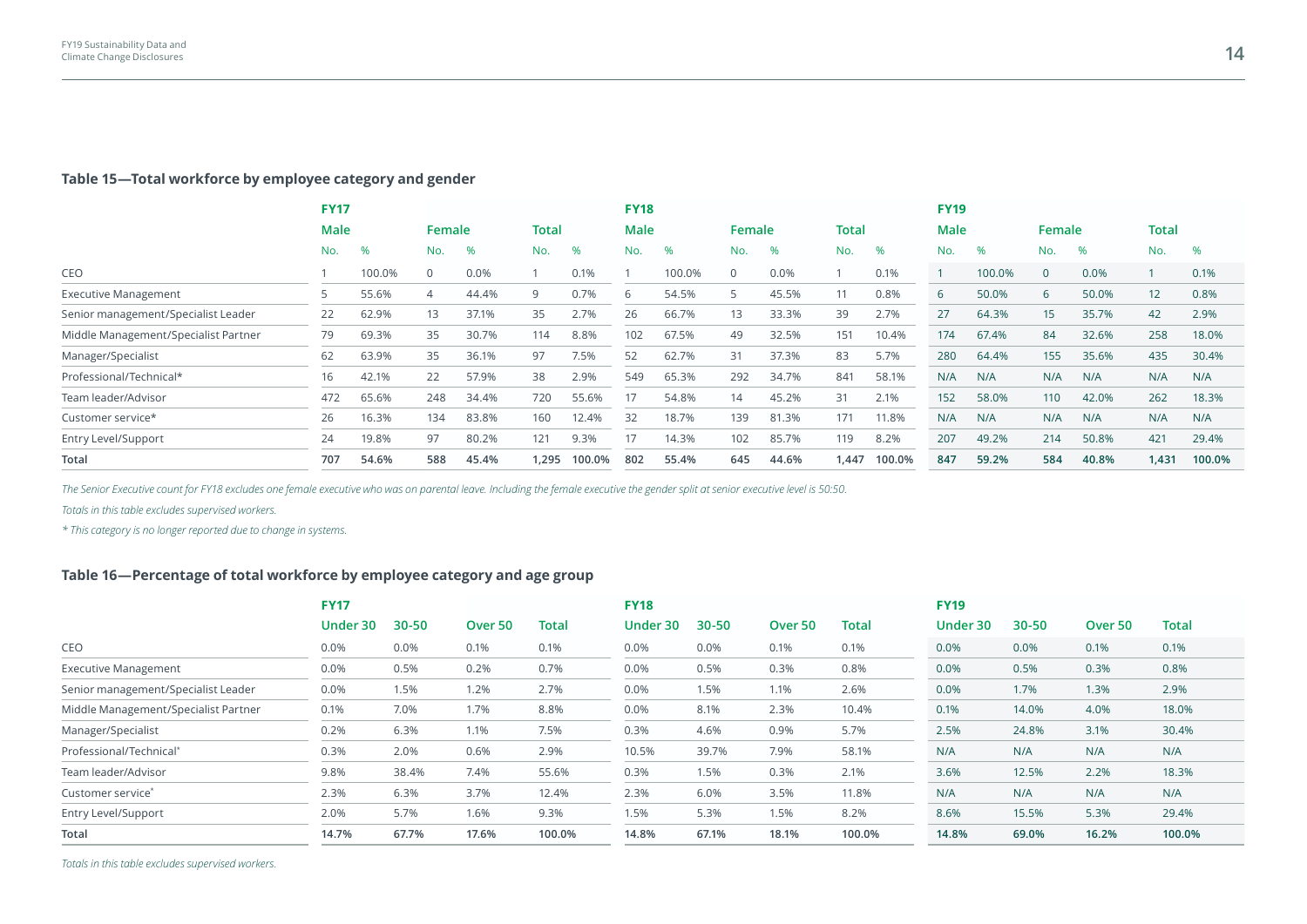### **Table 17—Composition of governance bodies by gender and age group**

|           | <b>FY17</b> |     |          |      |              |      | <b>FY18</b> |     |                |      |                 |      | <b>FY19</b> |      |                |     |                |      |
|-----------|-------------|-----|----------|------|--------------|------|-------------|-----|----------------|------|-----------------|------|-------------|------|----------------|-----|----------------|------|
|           | Male        |     | Female   |      | <b>Total</b> |      | Male        |     | Female         |      | <b>Total</b>    |      | Male        |      | Female         |     | <b>Total</b>   |      |
|           | No.         | %   | No.      | $\%$ | No.          | %    | No.         | %   | No.            | $\%$ | No.             | %    | No.         | $\%$ | No.            | - % | No.            | %    |
| Under 30  | $\Omega$    | 0%  | $\Omega$ | 0%   | $\cup$       | 0%   | $\Omega$    | 0%  | $\overline{0}$ | 0%   | $\overline{0}$  | 0%   | $\Omega$    | 0%   | 0              | 0%  | $\overline{0}$ | 0%   |
| $30 - 50$ | $\Omega$    | 0%  | $\Omega$ | 0%   | $\mathbf{0}$ | 0%   | $\Omega$    | 0%  | $\overline{0}$ | 0%   | $\overline{0}$  | 0%   | $\Omega$    | 0%   | $\circ$ 0      | 0%  | $\overline{0}$ | 0%   |
| Over 50   | 6           | 67% |          | 33%  | 9            | 100% |             | 70% | 3              | 30%  | 10              | 100% | $\sigma$    | 67%  | 3 <sup>1</sup> | 33% | 9              | 100% |
| Total     | 6           | 67% |          | 33%  | 9            | 100% |             | 70% | 3              | 30%  | 10 <sup>°</sup> | 100% | 6           | 67%  | 3              | 33% | 9              | 100% |

*Figures represent CEO and Transurban Board.* 

#### **Table 18—Total number and rate of new employee hires by age group, gender and region**

|            |                     | <b>FY17</b> |       |                   |       |              |       | <b>FY18</b>    |       |                |       |                |       | <b>FY19</b> |       |                |      |                 |       |
|------------|---------------------|-------------|-------|-------------------|-------|--------------|-------|----------------|-------|----------------|-------|----------------|-------|-------------|-------|----------------|------|-----------------|-------|
|            |                     | <b>Male</b> |       | Female            |       | <b>Total</b> |       | <b>Male</b>    |       | Female         |       | <b>Total</b>   |       | Male        |       | Female         |      | <b>Total</b>    |       |
|            |                     | No.         | %     | No.               | %     | No.          | %     | No.            | %     | No.            | %     | No.            | %     | No.         | %     | No.            | %    | No.             | %     |
| <b>VIC</b> | Under 30            | 23          | 1.8%  | 23                | 1.8%  | 46           | 3.7%  | 17             | 1.2%  | 34             | 2.4%  | 51             | 3.6%  | 30          | 2.0%  | 28             | 1.9% | 58              | 3.9%  |
|            | $30 - 50$           | 65          | 5.2%  | 47                | 3.8%  | 112          | 9.0%  | 65             | 4.6%  | 52             | 3.7%  | 117            | 8.3%  | 71          | 4.8%  | 45             | 3.0% | 116             | 7.9%  |
|            | Over 50             | 6           | 0.5%  | $12 \overline{ }$ | 1.0%  | 18           | 1.4%  | 6              | 0.4%  | 9              | 0.6%  | 15             | 1.1%  | 6           | 0.4%  | $\overline{4}$ | 0.3% | 10 <sup>°</sup> | 0.7%  |
|            | Total               | 94          | 7.5%  | 82                | 6.6%  | 176          | 14.1% | 88             | 6.3%  | 95             | 6.8%  | 183            | 13.0% | 107         | 7.2%  | 77             | 5.2% | 184             | 12.5% |
|            | NSW Under 30        | 4           | 0.3%  | $\overline{7}$    | 0.6%  | 11           | 0.9%  | 4              | 0.3%  | 6              | 0.4%  | 10             | 0.7%  | 6           | 0.4%  | 6              | 0.4% | 12 <sup>2</sup> | 0.8%  |
|            | $30 - 50$           | 17          | 1.4%  | 18                | 1.4%  | 35           | 2.8%  | 27             | 1.9%  | 16             | 1.1%  | 43             | 3.1%  | 13          | 0.9%  | 9              | 0.6% | 22              | 1.5%  |
|            | Over 50             | 5           | 0.4%  | 2                 | 0.2%  | $7^{\circ}$  | 0.6%  | $\overline{2}$ | 0.1%  | $\overline{2}$ | 0.1%  | $\overline{4}$ | 0.3%  | 5           | 0.3%  | $\overline{3}$ | 0.2% | 8               | 0.5%  |
|            | Total               | 26          | 2.1%  | 27                | 2.2%  | 53           | 4.2%  | 33             | 2.3%  | 24             | 1.7%  | 57             | 4.1%  | 24          | 1.6%  | 18             | 1.2% | 42              | 2.8%  |
|            |                     |             |       |                   |       |              |       |                |       |                |       |                |       |             |       |                |      |                 |       |
|            | <b>QLD</b> Under 30 | 4           | 0.3%  | 11                | 0.9%  | 15           | 1.2%  | 5              | 0.4%  | 8              | 0.6%  | 13             | 0.9%  | 6           | 0.4%  | $\overline{3}$ | 0.2% | 9               | 0.6%  |
|            | $30 - 50$           | 25          | 2.0%  | 15                | 1.2%  | 40           | 3.2%  | 26             | 1.8%  | 21             | 1.5%  | 47             | 3.3%  | 24          | 1.6%  | 14             | 0.9% | 38              | 2.6%  |
|            | Over 50             |             | 0.3%  | $\overline{4}$    | 0.3%  | 8            | 0.6%  | $7^{\circ}$    | 0.5%  | 4              | 0.3%  | 11             | 0.8%  | 2           | 0.1%  | 3              | 0.2% | 5 <sup>1</sup>  | 0.3%  |
|            | Total               | 33          | 2.6%  | 30                | 2.4%  | 63           | 5.0%  | 38             | 2.7%  | 33             | 2.3%  | 71             | 5.0%  | 32          | 2.2%  | 20             | 1.4% | 52              | 3.5%  |
| $NA^*$     | Under 30            | 5           | 0.4%  | 2                 | 0.2%  | 7            | 0.6%  | 8              | 0.6%  | 8              | 0.6%  | 16             | 1.1%  | 8           | 0.5%  | $\overline{2}$ | 0.1% | 10 <sup>°</sup> | 0.7%  |
|            | $30 - 50$           | 15          | 1.2%  | 8                 | 0.6%  | 23           | 1.8%  | 19             | 1.4%  | 13             | 0.9%  | 32             | 2.3%  | 9           | 0.6%  | 6              | 0.4% | 15              | 1.0%  |
|            | Over 50             | 6           | 0.5%  | $\mathbf{0}$      | 0.0%  | 6            | 0.5%  | $\overline{4}$ | 0.3%  | 5              | 0.4%  | 9              | 0.6%  | 2           | 0.1%  |                | 0.1% | 3               | 0.2%  |
|            | Total               | 26          | 2.1%  | 10                | 0.8%  | 36           | 2.9%  | 31             | 2.2%  | 26             | 1.8%  | 57             | 4.1%  | 19          | 1.3%  | 9              | 0.6% | 28              | 1.9%  |
|            |                     |             |       |                   |       |              |       |                |       |                |       |                |       |             |       |                |      |                 |       |
|            | <b>Grand total</b>  | 179         | 14.3% | 149               | 11.9% | 328          | 26.3% | 190            | 13.5% | 178            | 12.7% | 368            | 26.2% | 182         | 12.3% | 124            | 8.4% | 306             | 20.7% |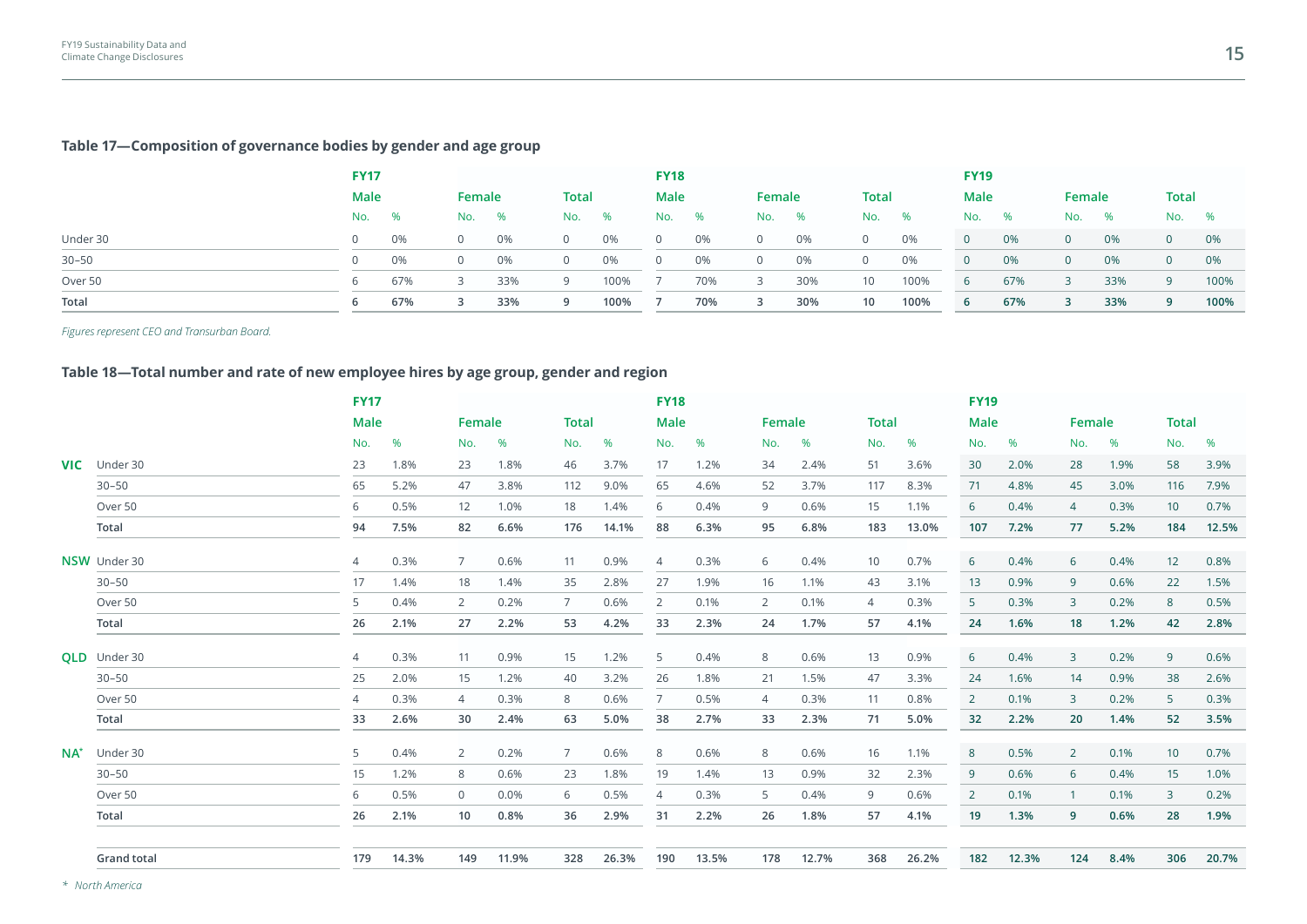#### **Table 19—Total number and rate of employee turnover by age group, gender and region**

|     |                     | <b>FY17</b>    |      |                |      |                |       | <b>FY18</b>    |      |                |      |                |       | <b>FY19</b>    |      |        |       |                 |       |
|-----|---------------------|----------------|------|----------------|------|----------------|-------|----------------|------|----------------|------|----------------|-------|----------------|------|--------|-------|-----------------|-------|
|     |                     | Male           |      | Female         |      | <b>Total</b>   |       | Male           |      | Female         |      | <b>Total</b>   |       | <b>Male</b>    |      | Female |       | <b>Total</b>    |       |
|     |                     | No.            | %    | No.            | %    | No.            | %     | No.            | %    | No.            | %    | No.            | %     | No.            | %    | No.    | %     | No.             | $\%$  |
|     | <b>VIC</b> Under 30 | $\overline{2}$ | 0.2% | 9              | 0.8% | 11             | 0.9%  | 5              | 0.4% | 5              | 0.4% | 10             | 0.8%  | $2^{\circ}$    | 0.1% | 8      | 0.6%  | 10 <sup>°</sup> | 0.7%  |
|     | $30 - 50$           | 28             | 2.4% | 18             | 1.5% | 46             | 4.0%  | 27             | 2.1% | 34             | 2.6% | 61             | 4.7%  | 47             | 3.4% | 33     | 2.4%  | 80              | 5.9%  |
|     | Over 50             | 6              | 0.5% | 3              | 0.3% | 9              | 0.8%  | 11             | 0.9% | 3              | 0.2% | 14             | 1.1%  | $7^{\circ}$    | 0.5% | 10     | 0.7%  | 17              | 1.2%  |
|     | Total               | 36             | 3.1% | 30             | 2.6% | 66             | 5.7%  | 43             | 3.3% | 42             | 3.2% | 85             | 6.6%  | 56             | 4.1% | 51     | 3.7%  | 107             | 7.8%  |
|     | NSW Under 30        |                | 0.1% | 6              | 0.5% | $\overline{7}$ | 0.6%  | 2              | 0.2% | 5              | 0.4% | $\overline{7}$ | 0.5%  | $\overline{3}$ | 0.2% | 6      | 0.4%  | 9               | 0.7%  |
|     | $30 - 50$           | 23             | 2.0% | 9              | 0.8% | 32             | 2.8%  | $\overline{7}$ | 0.5% | 17             | 1.3% | 24             | 1.9%  | 14             | 1.0% | 33     | 2.4%  | 47              | 3.4%  |
|     | Over 50             | 4              | 0.3% | 5              | 0.4% | 9              | 0.8%  | 3              | 0.2% | 3              | 0.2% | 6              | 0.5%  | 5 <sup>1</sup> | 0.4% | 26     | 1.9%  | 31              | 2.3%  |
|     | Total               | 28             | 2.4% | 20             | 1.7% | 48             | 4.1%  | 12             | 0.9% | 25             | 1.9% | 37             | 2.9%  | 22             | 1.6% | 65     | 4.8%  | 87              | 6.4%  |
|     | OLD Under 30        | $\mathbf{0}$   | 0.0% | $\mathbf{1}$   | 0.1% | $\overline{1}$ | 0.1%  | 2              | 0.2% |                | 0.1% | 3              | 0.2%  | $\sim$ 1       | 0.1% | 5      | 0.4%  | 6               | 0.4%  |
|     | $30 - 50$           | 8              | 0.7% | $\overline{7}$ | 0.6% | 15             | 1.3%  | 15             | 1.2% | 19             | 1.5% | 34             | 2.6%  | 16             | 1.2% | 20     | 1.5%  | 36              | 2.6%  |
|     | Over 50             | $\mathbf 0$    | 0.0% | $\overline{4}$ | 0.3% | $\overline{4}$ | 0.3%  | $\overline{4}$ | 0.3% |                | 0.1% | 5              | 0.4%  | 5 <sup>5</sup> | 0.4% | 13     | 1.0%  | 18              | 1.3%  |
|     | Total               | 8              | 0.7% | 12             | 1.0% | 20             | 1.7%  | 21             | 1.6% | 21             | 1.6% | 42             | 3.2%  | 22             | 1.6% | 38     | 2.8%  | 60              | 4.4%  |
| NA* | Under 30            | 2              | 0.2% | $\mathbf{1}$   | 0.1% | 3              | 0.3%  | 2              | 0.2% | 3              | 0.2% | 5              | 0.4%  | $\overline{3}$ | 0.2% | 2      | 0.1%  | 5 <sup>5</sup>  | 0.4%  |
|     | $30 - 50$           | 6              | 0.5% | 3              | 0.3% | 9              | 0.8%  | 6              | 0.5% | 5              | 0.4% | 11             | 0.9%  | 15             | 1.1% | 9      | 0.7%  | 24              | 1.8%  |
|     | Over 50             |                | 0.1% | $\mathbf{1}$   | 0.1% | 2              | 0.2%  | 3              | 0.2% | $\overline{0}$ | 0.0% | 3              | 0.2%  | $\overline{4}$ | 0.3% | 3      | 0.2%  | $\overline{7}$  | 0.5%  |
|     | Total               | 9              | 0.8% | 5              | 0.4% | 14             | 1.2%  | 11             | 0.9% | 8              | 0.6% | 19             | 1.5%  | 22             | 1.6% | 14     | 1.0%  | 36              | 2.6%  |
|     | <b>Grand total</b>  | 81             | 7.0% | 67             | 5.8% | 148            | 12.7% | 87             | 6.7% | 96             | 7.4% | 183            | 14.1% | $122$          | 8.9% | 168    | 12.3% | 290             | 21.2% |
|     |                     |                |      |                |      |                |       |                |      |                |      |                |       |                |      |        |       |                 |       |

New employee hire percentage is based on the Average Employee Headcount during the corresponding period. (includes permanent, fixed term, casual, parental leave, salary continuance). New Transurban employees only including *term. Excludes any individual/independent/MSA contractors.*

*Involuntary and Voluntary turnover included for permanent employees only, percentage based on the Average Permanent Employee Headcount.*

*\* North America*

#### **Table 20—Employee headcount**

|                                      | <b>FY17</b> | <b>FY18</b> | <b>FY19</b> |
|--------------------------------------|-------------|-------------|-------------|
| Average employee headcount           | 1.248       | 1.407       | 1.478       |
| Average permanent employee headcount | 1.162       | 1.294       | 1.367       |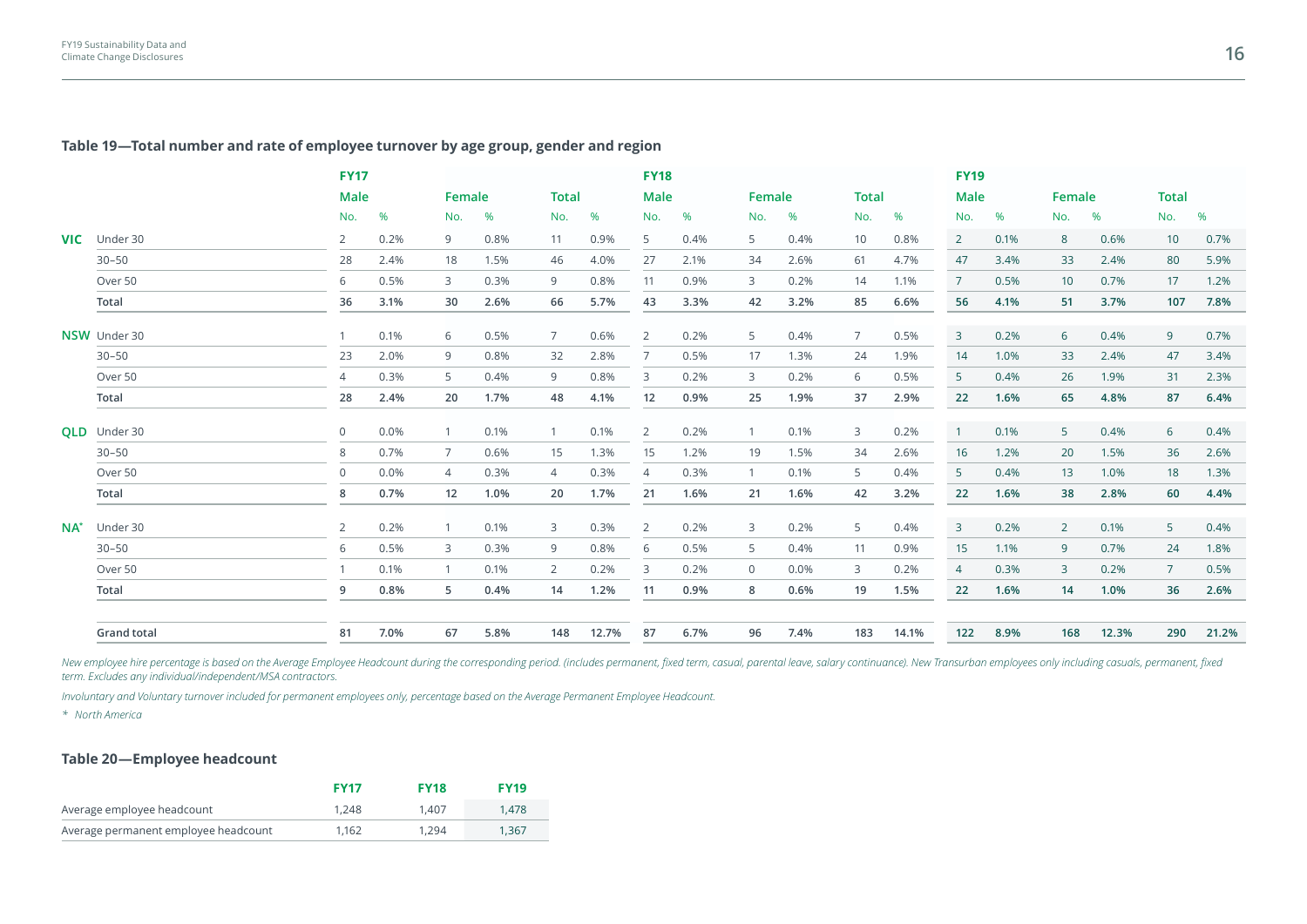### **Table 21—Return to work and retention rates after parental leave by gender**

| <b>FY17</b> |        | <b>FY18</b> |        | <b>FY19</b> |        |
|-------------|--------|-------------|--------|-------------|--------|
| Male        | Female | Male        | Female | Male        | Female |
| 528         | 469    | 615         | 503    | 695         | 492    |
| 28          | 28     | 34          | 29     | 48          | 52     |
| 27          | 28     | 34          | 23     | 47          | 49     |
| 22          | 18     | 27          | 23     | 32          | 19     |
| 96%         | 100%   | 100%        | 79%    | 98%         | 94%    |
| 88%         | 90%    | 100%        | 82%    | 94%         | 83%    |
|             |        |             |        |             |        |

### **Table 22—Average hours of training by employee category and gender**

|                                      | <b>FY17</b> |        |         | <b>FY18</b> |        |         | <b>FY19</b>    |        |         |
|--------------------------------------|-------------|--------|---------|-------------|--------|---------|----------------|--------|---------|
|                                      | Male        | Female | Average | Male        | Female | Average | Male           | Female | Average |
| CEO                                  | 25          | N/A    | 25      | 26          | N/A    | 26      | 43             | N/A    | 43      |
| <b>Executive Management</b>          | 23          | 32     | 27      | 28          | 25     | 26      | 40             | 43     | 41      |
| Senior management/Specialist Leader  | 25          | 23     | 24      | 24          | 20     | 22      | 34             | 29     | 32      |
| Middle Management/Specialist Partner | 21          | 25     | 22      | 15          | 16     | 15      | 6              | 11     | 8       |
| Manager/Specialist                   | 25          | 26     | 25      | 15          | 18     | 16      |                | 8      |         |
| Professional/Technical*              | 35          | 27     | 30      | 8           | 10     | 9       | N/A            | N/A    | N/A     |
| Team leader/Advisor                  | 12          | 16     | 13      | 28          | 40     | 34      | $\overline{7}$ | 9      | 8       |
| Customer service*                    | 20          | 16     | 16      | 10          | 11     | 11      | N/A            | N/A    | N/A     |
| Entry Level/Support                  | 16          | 13     | 13      | 8           | 11     | 11      | $\overline{7}$ | 6      | 6       |
|                                      |             |        |         |             |        |         |                |        |         |

All training hours exclude any independent/individual/MSA contractors and casuals as not all are required to complete training.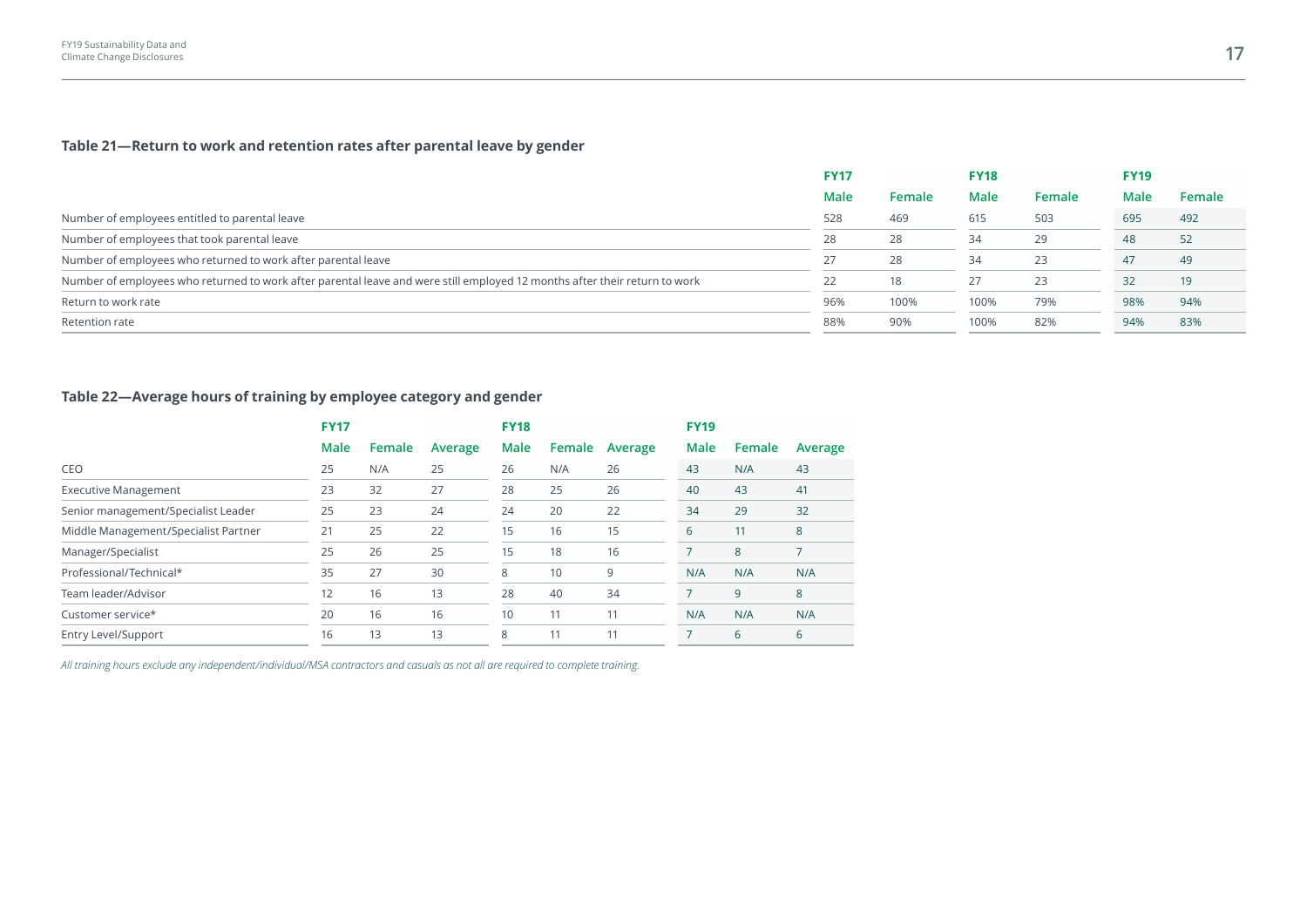| <b>Basic salary</b>                  | <b>FY17</b> |            |            |                   | <b>FY18</b> |            |            |       | <b>FY19</b> |            |            |                   |
|--------------------------------------|-------------|------------|------------|-------------------|-------------|------------|------------|-------|-------------|------------|------------|-------------------|
|                                      | VIC         | <b>NSW</b> | <b>QLD</b> | $NA$ <sup>#</sup> | <b>VIC</b>  | <b>NSW</b> | <b>QLD</b> | NA    | VIC         | <b>NSW</b> | <b>QLD</b> | $NA$ <sup>#</sup> |
| CEO                                  | 0:100       | 0:0        | 0:0        | 0:0               | 0:100       | 0:0        | 0:0        | 0:0   | 0:100       | 0:0        | 0:0        | 0:0               |
| <b>Executive Management</b>          | 46:54       | 46:54      | 0:100      | 100:0             | 45:55       | 44:56      | 100:0      | 100:0 | 44:56       | 45:55      | 100:0      | 100:0             |
| Senior management/Specialist Leader  | 47:53       | 41:59      | 48:52      | 45:55             | 48:52       | 52:48      | 0:100      | 44:56 | 47:53       | 46:54      | 0:100      | 42:58             |
| Middle Management/Specialist Partner | 50:50       | 38:62      | 46:54      | 50:50             | 50:50       | 44:56      | 48:52      | 51:49 | 49:51       | 45:55      | 48:52      | 51:49             |
| Manager/Specialist                   | 49:51       | 45:55      | 43:57      | 41:59             | 50:50       | 47:53      | 49:51      | 48:52 | 49:51       | 48:52      | 46:54      | 48:52             |
| Professional/Technical*              | 48:52       | 47:53      | 50:50      | 34:66             | 49:51       | 52:48      | 56:49      | 44:56 | N/A         | N/A        | N/A        | N/A               |
| Team leader/Advisor                  | 50:50       | 51:49      | 50:50      | 40:60             | 45:55       | 46:54      | 49:51      | 0:0   | 49:51       | 45:55      | 47:53      | 46:54             |
| Customer service*                    | 49:51       | 49:51      | 49:51      | 0:0               | 50:50       | 49:51      | 49:51      | 100:0 | N/A         | N/A        | N/A        | N/A               |
| Entry Level/Support                  | 52:48       | 48:52      | 52:48      | 45:55             | 52:48       | 52:48      | 52:48      | 46:54 | 47:53       | 40:60      | 43:57      | 52:48             |

**Table 23—Ratio of the basic salary of women to men for each employee category, by significant locations of operation**

#### **Table 24—Ratio of the remuneration of women to men for each employee category, by significant locations of operation**

| <b>Remuneration</b>                  | <b>FY17</b> |            |            |       | <b>FY18</b> |            |            |                   | <b>FY19</b> |            |            |                   |
|--------------------------------------|-------------|------------|------------|-------|-------------|------------|------------|-------------------|-------------|------------|------------|-------------------|
|                                      | VIC         | <b>NSW</b> | <b>QLD</b> | NA    | <b>VIC</b>  | <b>NSW</b> | <b>QLD</b> | $NA$ <sup>#</sup> | VIC         | <b>NSW</b> | <b>QLD</b> | $NA$ <sup>#</sup> |
| CEO                                  | 0:100       | 0:0        | 0:0        | 0:0   | 0:100       | 0:0        | 0:0        | 0:0               | 0:100       | 0:0        | 0:0        | 0:0               |
| <b>Executive Management</b>          | 46:54       | 46:54      | 0:100      | 100:0 | 42:58       | 45:55      | 100:0      | 100:0             | 44:56       | 46:54      | 100:0      | 100:0             |
| Senior management/Specialist Leader  | 47:53       | 38:62      | 42:58      | 49:51 | 47:53       | 55:45      | 0:100      | 46:54             | 46:54       | 46:54      | 0:100      | 42:58             |
| Middle Management/Specialist Partner | 50:50       | 38:62      | 47:53      | 51:49 | 50:50       | 43:57      | 48:52      | 51:49             | 49:51       | 44:56      | 47:53      | 53:47             |
| Manager/Specialist                   | 48:52       | 45:55      | 42:58      | 41:59 | 50:50       | 47:53      | 48:52      | 48:52             | 49:51       | 48:52      | 46:54      | 48:52             |
| Professional/Technical*              | 48:52       | 46:54      | 50:50      | 32:68 | 48:52       | 52:48      | 48:52      | 44:56             | N/A         | N/A        | N/A        | N/A               |
| Team leader/Advisor                  | 50:50       | 51:49      | 49:51      | 39:61 | 45:55       | 45:55      | 50:50      | 0:0               | 49:51       | 45:55      | 46:54      | 46:54             |
| Customer service*                    | 49:51       | 49:51      | 49:51      | 0:0   | 50:50       | 50:50      | 51:49      | 100:0             | N/A         | N/A        | N/A        | N/A               |
| Entry Level/Support                  | 52:48       | 49:51      | 53:47      | 45:55 | 52:48       | 54:46      | 52:48      | 47:53             | 47:53       | 40:60      | 42:58      | 53:47             |
|                                      |             |            |            |       |             |            |            |                   |             |            |            |                   |

*# North America*

*The calculation for remuneration follows WGEA reporting methodology. Exchange Rates used for basic salary and remuneration comparisons across USA and Australia:*

• FY17: Where dollar figures are supplied, USD has been converted to AUD using the exchange rate at 30 June 2017 (1 USD: 1.300 AUD)

· FY18: Where dollar figures are supplied, USD has been converted to AUD using the exchange rate at 30 June 2018 (1 USD: 1.352 AUD)

· FY19: Where dollar figures are supplied, USD has been converted to AUD using the exchange rate at 30 June 2019 (1 USD: 1.426 AUD)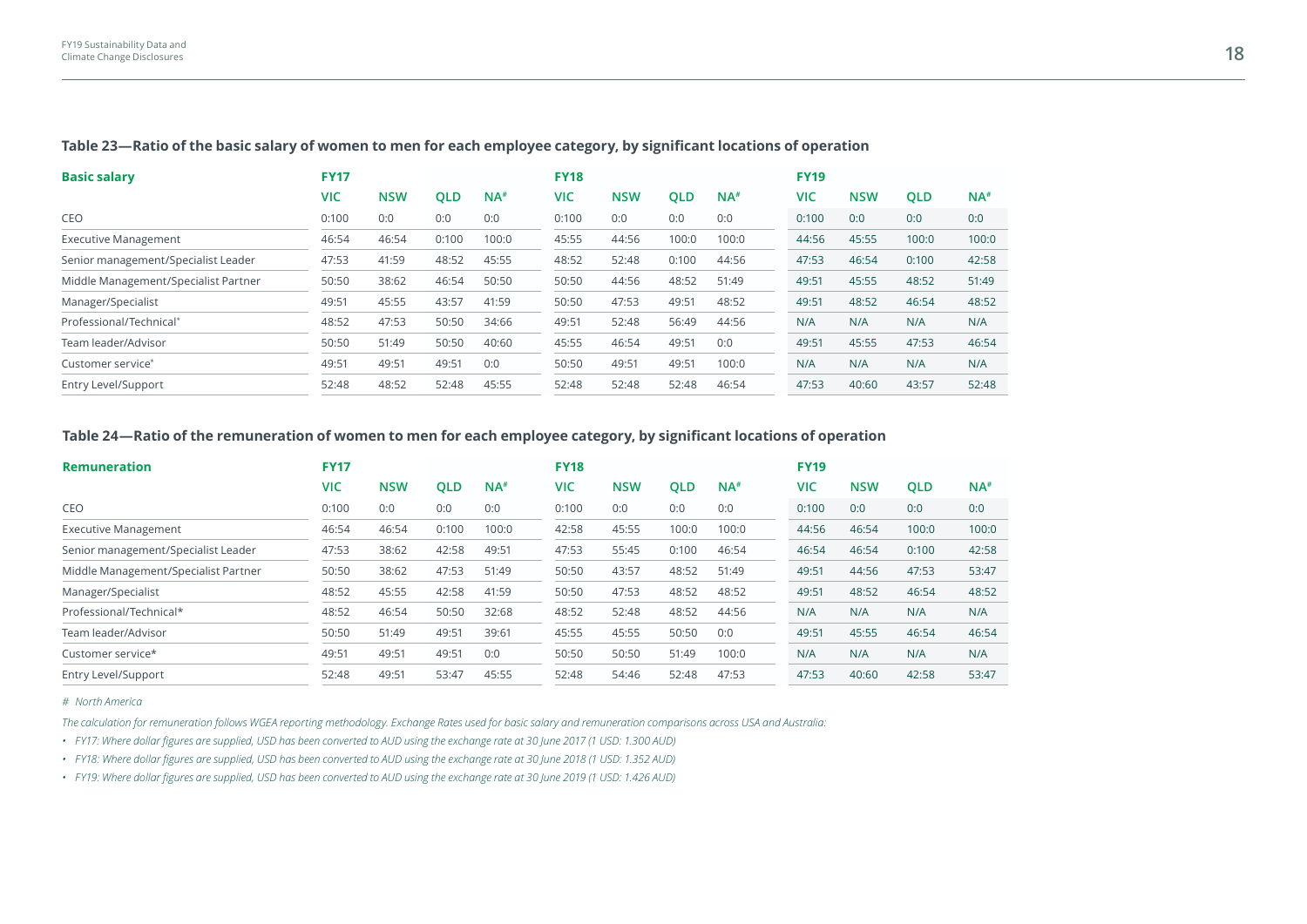#### **Table 25—Occupational health and safety**

| Unplanned absenteeism | <b>FY17</b> |        | <b>FY18</b> |        | <b>FY19</b> |        |
|-----------------------|-------------|--------|-------------|--------|-------------|--------|
| Absentee rate         | <b>Male</b> | Female | <b>Male</b> | Female | Male        | Female |
| Victoria              | .8%         | 2.1%   | 1.4%        | 2.2%   | 1.7%        | 2.0%   |
| New South Wales       | 1.7%        | 2.7%   | 1.5%        | 2.8%   | 1.5%        | 2.7%   |
| Queensland            | 3.2%        | 3.2%   | 2.4%        | 2.9%   | 2.4%        | 2.4%   |
| North America         | 16%         | 10%    | 1.5%        | 1.8%   | 0.9%        | 1.2%   |

#### **Table 26—Percentage of employees covered by collective bargaining agreements**

|                                                                        | <b>FY17</b> | <b>FY18</b> | <b>FY19</b> |
|------------------------------------------------------------------------|-------------|-------------|-------------|
| Percentage of employees covered by<br>collective bargaining agreements | 17.90%      | 14.20%      | 9.28%       |

Based on unplanned hour/hours worked or scheduled to work. Excludes casual hours from 'total scheduled' hours as they are not entitled to personal leave.

Unplanned absenteeism includes sick leave (paid and unpaid), carer's leave (paid and unpaid) and bereavement/compassionate leave.

# **Coverage of Transurban's defined benefit plan obligations**

**FY19:** Superannuation liabilities are met by the Group's general resources. The total payment for Australian employees was approximately AUD\$15.4M and payment to USA employees participating was AUD\$888k for FY19.

Transurban contributed the statutory minimum of 9.5 per cent for Australian employees and 4 per cent for USA employees. Maximum contributions apply. 100 per cent of employees participate in the mandatory Australian plans. Approximately 85 per cent of the USA employees participate in the voluntary 401(k) retirement and profit sharing plan. The employer provided profit sharing contribution is discretionary and has historically paid 4 per cent of its employees' eligible base earnings on an annual basis.

# **Benefits provided to full-time employees and not temporary or part-time employees**

**Performance Incentive**—permanent full-time and part-time employees (with at least six months service), fixed term employees only as specified in contract or tenure of 24 months and greater.

**ShareLink Tax Exempt Offer**—Made available to Australian permanent full-time or part-time employees who have completed probation by the end of offer period. Employees on parental leave or salary continuance less than 12 months are eligible.

## **Seniority level definitions**

**CEO:** Chief Executive Officer

**Senior Executive:** Direct reports to the CEO. These employees are referred to as the key management personnel in the Group's Annual Report.

**Senior Management/Specialist Leader:** General Manager or equivalent. Typically manage a business unit or major project. In conjunction with Senior Executives, they either set or heavily contribute to the strategic directions/goals of the Group.

**Middle Manager/Specialist Partner:** Typically report to a Senior Executive or a Senior Manager with employees reporting into them. Typically manage a business unit and are responsible for setting policies and procedures for their area.

**Manager/Specialist:** Typically report to a Middle Manager and manage a functional area within a business unit, with employees reporting into them. Responsible for the operational results for their area.

**Professional/Technical\* :** Employees apply technical and/or professional knowledge to their role and may have specialty degree/training. They may or may not have staff reporting to them eg Engineer.

**Team Leader/Advisor:** Manage a functional team. Responsible for managing targets, budgets, service levels for teams.

**Customer Service\* :** Employees are typically operationally based eg Customer Service Officer.

**Entry Level/Support:** Employees are typically in administration, coordination and business support roles.

*\* Employee categories "Professional/Technical" and "Customer Service" are no longer used as at FY19 due to change in systems for employee categorisation.*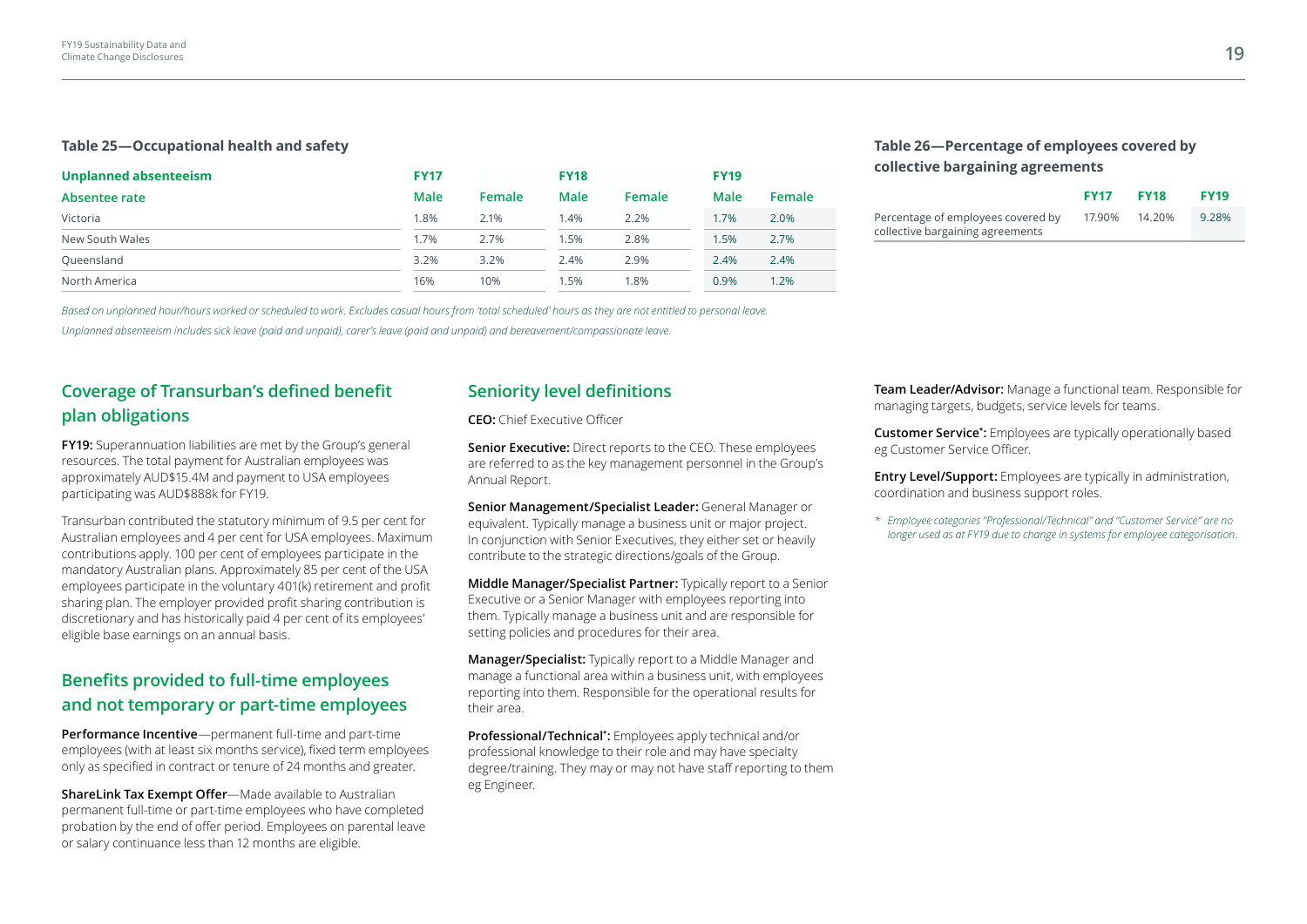# Climate change disclosures

# **Introduction**

As a road operator with assets across three countries and both hemispheres, climate change will affect the way that we operate our business into the future. As global and national economies transition to low-carbon solutions, we need to not only consider the impacts of changes to our climate, but also changes to technology, markets and affects on our reputation.

Climate-related risks covering both threats and opportunities are managed through Transurban's Enterprise Risk Management (ERM) Framework and are overseen by the Board of Directors through reporting and the Audit and Risk Committee. This Framework plays a critical role in helping the business deliver our business strategy, is linked to our strategic objectives and enables our performance to be monitored. It covers corporate-wide risks and risks associated with both the operation of individual road assets and our project delivery activities.

Our 2012 Climate Change Strategy, as well as our science-based target to reduce greenhouse gas emissions by 52 per cent by 2030, underpin our actions and management of climate-related impacts.

Following an initial review against the Task Force on Climate Related Disclosures (TCFD) recommendations in 2017, a number of possible enhancements were identified to improve the way Transurban manages climate-related risks and reports on financial impacts.

These enhancements related to the identification of climate-related transition risks, using scenarios to comprehensively explore risks, and identifying climaterelated financial metrics which can be used in reporting.

This is our second disclosure since the release of the TCFD recommendations. Our first disclosure was included in the FY18 Sustainability Report, and outlined our objective to address the full set of TCFD recommendations by the end of the 2020 financial year. This FY19 disclosure therefore does not fully address all recommendations. Further work is planned for FY20 to analyse and integrate climate-related metrics and impacts into our business processes and provide financial disclosures. We will start to include climaterelated financial disclosures in corporate financial reporting from FY20.

Progress towards many of the TCFD recommendations, especially those related to risk management and governance, is discussed in the main body of the FY19 Corporate Report. In these cases, to avoid duplication, a cross reference has been included to the relevant Report section.

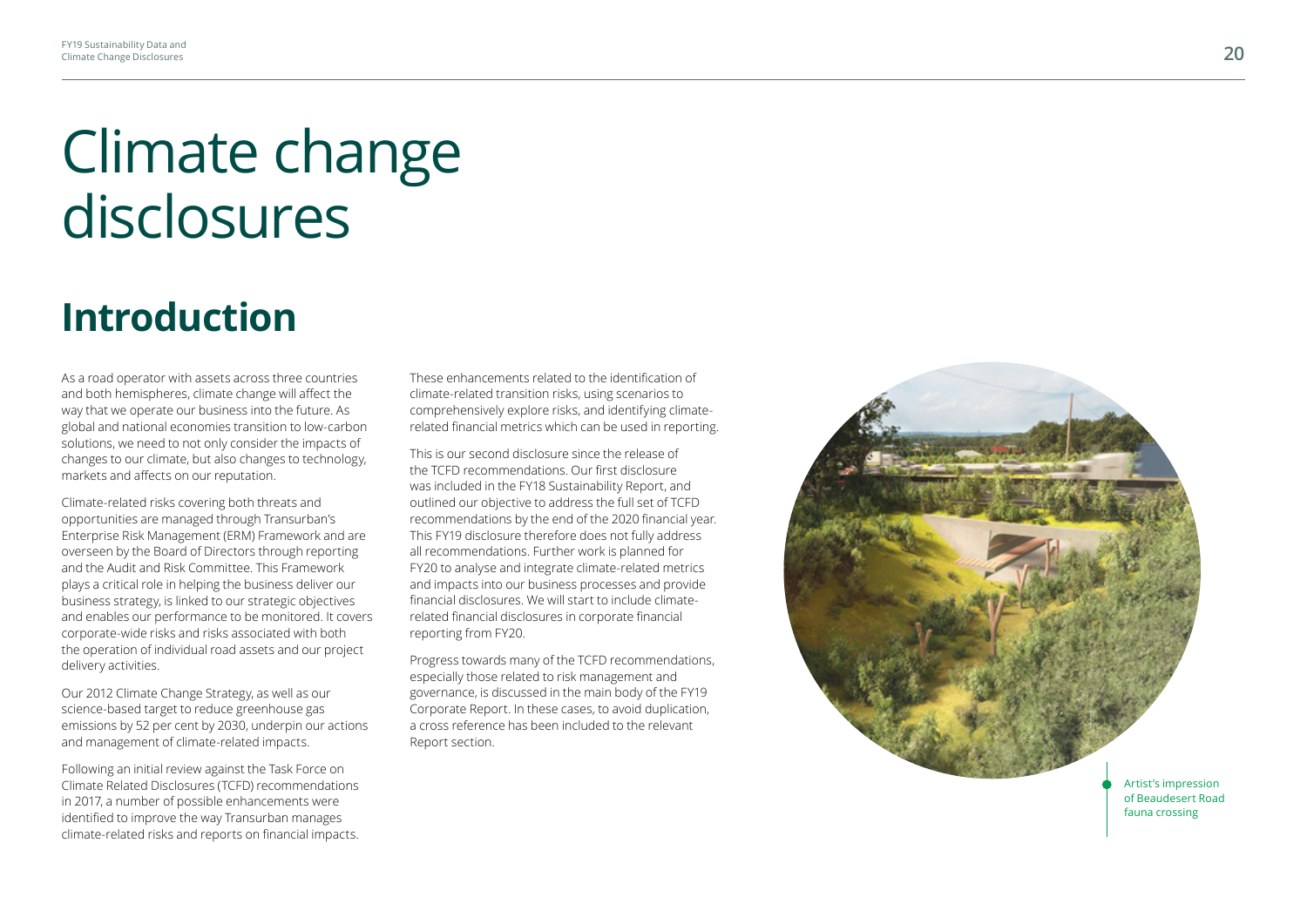# **Task Force on Climate-related Financial Disclosures roadmap**

#### **Table 1: Status summary—TCFD recommendations**

| <b>TCFD</b>                   | <b>Summary of recommendations</b>                                                                                                           | <b>Actions needed to address recommendations</b>                                                                                                   | <b>Status</b>                                                                                                                                                                                                    |  |  |  |
|-------------------------------|---------------------------------------------------------------------------------------------------------------------------------------------|----------------------------------------------------------------------------------------------------------------------------------------------------|------------------------------------------------------------------------------------------------------------------------------------------------------------------------------------------------------------------|--|--|--|
| Governance                    | Disclose the organisation's governance<br>around climate-related risks and                                                                  | Enhance disclosure including approach to managing climate risk with Board<br>and Executive                                                         | Complete<br>Refer to 'Risk' section in FY19 Corporate Report                                                                                                                                                     |  |  |  |
|                               | opportunities                                                                                                                               | Update our existing climate change strategy to align with TCFD<br>recommendations                                                                  | Underway<br>Transurban has had a climate change strategy in place since 2012.<br>This strategy will be updated In FY20                                                                                           |  |  |  |
| <b>Strategy</b>               | Disclose the actual and potential impacts of<br>climate-related risks on the organisation's<br>businesses, strategy, and financial planning | Enhance disclosure outlining our material climate-related risks and how<br>scenario analysis is used in the identification process                 | Complete <sup>*</sup><br>Material risks are presented below                                                                                                                                                      |  |  |  |
|                               | where such information is material                                                                                                          | Complete scenario analysis and document all climate-related emerging,<br>strategic or market level risks (transition and physical risks)           | Complete*<br>Material risks are presented below                                                                                                                                                                  |  |  |  |
|                               |                                                                                                                                             | Confirm existing controls and identify key actions required to mitigate high<br>and medium residual risks                                          | Underway <sup>*</sup><br>All controls have not been presented, however a summary of the key<br>business opportunities have been outlined                                                                         |  |  |  |
|                               |                                                                                                                                             | Develop an approach for considering climate related issues in the financial<br>planning processes and disclose the financial impacts               | Not started<br>To occur in FY20                                                                                                                                                                                  |  |  |  |
|                               | Risk Management Disclose how the organisation identifies,<br>assesses, and manages climate-related risks                                    | Enhance disclosure related to risk management processes including detail<br>on how emerging and strategic risks are assessed and managed           | Complete<br>Refer to 'Risk' section in FY19 Corporate Report                                                                                                                                                     |  |  |  |
|                               |                                                                                                                                             | Undertake modelling and further studies to understand the size and scope<br>of identified material climate impacts (eg supply chain vulnerability) | Underway<br>The size and scope of identified risk's material climate impacts have been<br>determined qualitatively, this initiative continues and further information<br>will be provided in the FY20 disclosure |  |  |  |
| <b>Metrics</b><br>and targets | Disclose the metrics and targets used to<br>assess and manage relevant climate related                                                      | Investigate additional metrics to manage climate-related impacts                                                                                   | Not started<br>To occur in FY20                                                                                                                                                                                  |  |  |  |
|                               | risks where such information is material                                                                                                    | Continue to disclose our GHG emissions data and targets                                                                                            | Complete<br>Refer to FY19 Corporate Report-'Minimising our impacts'                                                                                                                                              |  |  |  |

\* Note: the work completed to date has focused on our Australian assets and business operations only. This work will be expanded during FY20 to also cover our North American business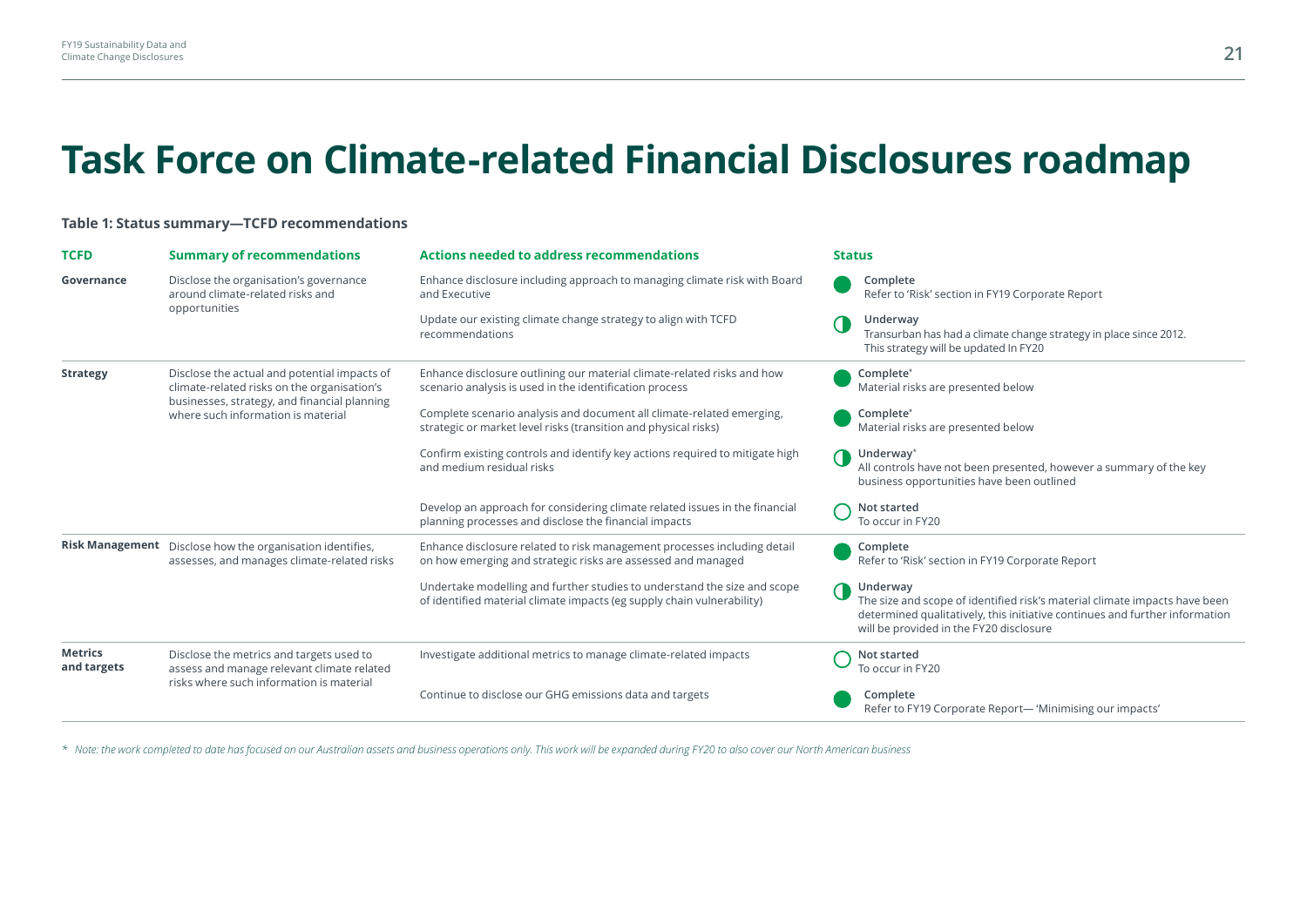# **Scenario analysis and material risks**

### **Scenario analysis**

In FY19 we undertook scenario analysis to confirm transition and physical risks that will have short, medium or long-term impacts on our operations. To make sure the full breadth of possible physical and transition risks were considered, three scenarios were selected and developed with advice from external experts.

Scenarios were selected to align with the TCFD requirements, Australian Government commitments and represent the range of impacts which may occur. These scenarios included trends and assumptions across eight different variables to describe the extent of potential changes which may be possible. Variables include the carbon market, the economy, technology, social and community, environmental, freight, transport technology and urbanisation.

A summary of each scenario is presented in Figure 1.

## **Identifying and managing material risks**

Climate-related threats and opportunities were assessed in FY19 via a two stage process:

- 1. Interviews and workshops with various asset and delivery team employees to review the physical risks relevant across each Australian region, including a review of the existing risk registers. To assess the physical risk of climate change, the worst case climate change projection was used (RCP 8.5). During the workshops, participants also considered RCP 2.6 and RCP 4.5 when assigning various risk levels.
- 2. Developing the three climate scenarios and delivering workshops to identify and assess transition-related threats and opportunities. Each of these scenarios are customisable and will be updated as part of the overall approach to climate risk management.

Both pieces of work have now been combined and the assessment was finalised to determine the most material climate-related threats and opportunities for reporting.

#### **Figure 1: Key climate scenario characteristics for TCFD purposes**

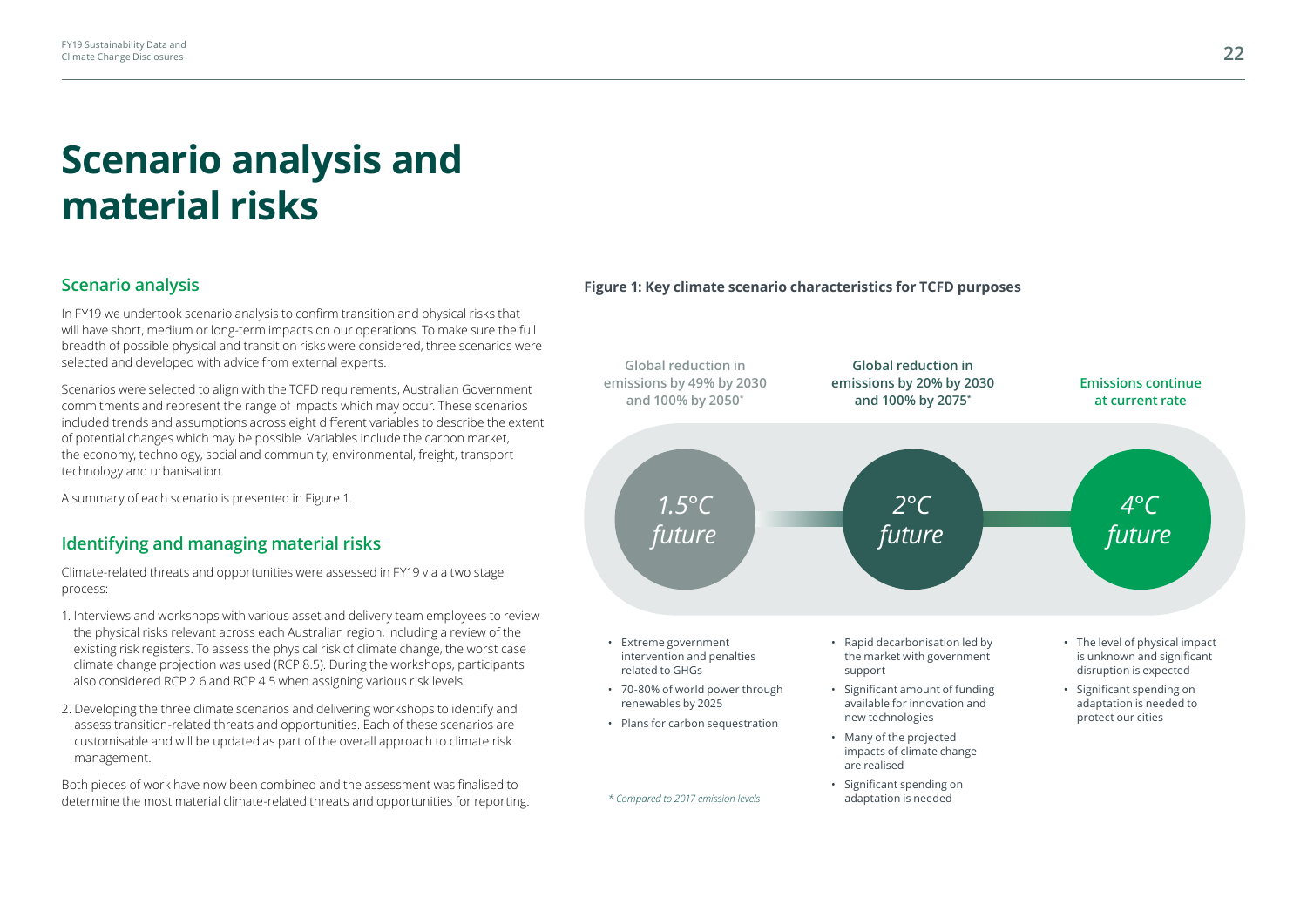At this stage the assessment is still considered qualitative, as further studies and research are yet to be completed, however it does indicate which risks may potentially have a material impact on Transurban's business. Each of these risks will be assessed further to confirm the scope and relative impact of the different consequences to better inform the management approach and reporting for future years.

An important consideration in the assessment of each risk was the relevant timeframe where the risk may be realised. In each case, the relevant scenario was documented and the most likely time horizon was identified. The likelihood and consequence was then assigned based on those parameters.

Our approach to managing climate-related risks is generally aligned to three key principles:

- **Assess and measure:** Use an evidence based approach to assess and measure climate related risks.
- **Adapt:** Identify the optimal adaptation solution and timeline using asset lifecycle models and best practice solutions.
- **Transition:** Pursue opportunities to decarbonise our business and transition towards a low emission future.

Table 2 includes a summary of the 11 material risks and outlines the existing controls which are currently in place. Other risks related to the price of oil, customer behaviour, regulatory changes related to air quality, international trade patterns, and shifts in urban development were also identified, however due to the longer timeframes and emerging nature of each risk, have not been reported at this time.

### **Managing climate risks on major projects**

For major projects, our commitment 'to identify and respond to climate change-related risks for new assets', is supported by a number of contractual requirements. These include a requirement to undertake a climate change risk assessment, and consider the impact of design and construction on the environment, as well as a requirement to achieve sustainability performance ratings. In Australia, all major projects are required to achieve at least an 'Excellent' Infrastructure Sustainability rating through design and construction.

The Infrastructure Sustainability rating tool is facilitated by the Infrastructure Sustainability Council of Australia and sets best practice sustainability for projects. The framework includes specific requirements related to climate risk and adaptation and supports projects to deliver innovative and resilient infrastructure that can withstand physical impacts under a worst case scenario of approximately 4 degrees of warming by 2100.

# **The Logan Enhancement Project**

# **Completing a comprehensive climate change risk assessment and adaptation response**

Through the Logan Enhancement Project's commitment to address climate related risks, a comprehensive Climate Change Risk Assessment and Adaptation report was prepared and used to inform key design elements of the project.

The project is located primarily in the City of Brisbane at its southern border with the Logan City Council area. Brisbane is a sub-tropical locality, with a warm humid summer and mild winter. The area has experienced severe weather including tropical cyclones (rarely) and severe thunderstorms and hailstorms (annually). Southern Brisbane can be affected by drought, flood and bushfires. The local climate is affected by a variety of meteorological processes including the El Niño Southern Oscillation and the Pacific Decadal Oscillation.

In order to explore each risk and develop an informed approach to adaptation, the project team undertook the risk assessment through a multi-disciplinary workshop and also considered the four accepted emissions scenarios; Representative Concentration Pathways (RCPs) 2.6, 4.5, 6.0 and 8.5. These scenarios were used to test the sensitivity of different climate parameters and inform the final risk rating.

In accordance with the Infrastructure Sustainability rating tool, where the project team identified risks with a high or very high risk rating, they developed an adaptation response, and where possible addressed that response through design. Where risks were related to operational aspects, recommendations have been made to Transurban to address through operations.

In total the project team addressed 100% of risks with a high rating, 50% of risks with a moderate rating, and 17% of risks with a low rating. All remaining risks will be captured and managed through operational management plans and in accordance with our Enterprise Risk Management Framework.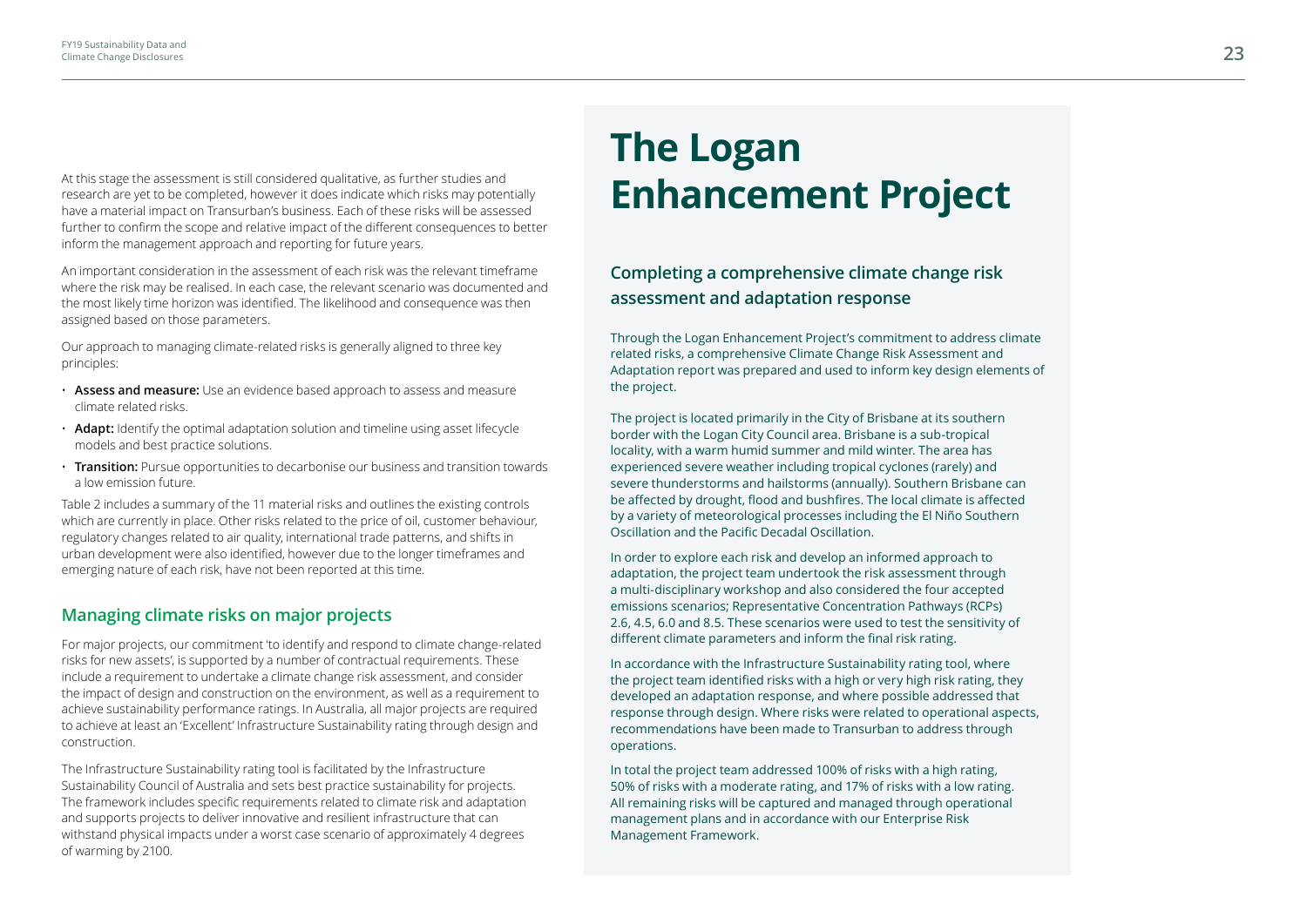### **Table 2: Material risks and controls**

| <b>Time horizon for</b><br>risk to be realised | <b>TCFD</b><br>category | <b>Scenario</b>                              | <b>Risk/opportunity</b><br>description                                                                                                                | <b>Existing controls</b>                                                                                                                                                                                                                                                                               | <b>Example business opportunities</b>                                                                                                                               |
|------------------------------------------------|-------------------------|----------------------------------------------|-------------------------------------------------------------------------------------------------------------------------------------------------------|--------------------------------------------------------------------------------------------------------------------------------------------------------------------------------------------------------------------------------------------------------------------------------------------------------|---------------------------------------------------------------------------------------------------------------------------------------------------------------------|
| <b>Opportunities</b>                           |                         |                                              |                                                                                                                                                       |                                                                                                                                                                                                                                                                                                        |                                                                                                                                                                     |
| Short term                                     | Markets                 | All scenarios                                | Transurban takes a leadership<br>position in climate mitigation<br>demonstrating a strong<br>commitment and continues to<br>drive enhanced outcomes.  | In all areas of our business we strive to be leaders in our sector, and<br>sustainability and climate mitigation are no different.                                                                                                                                                                     | • Continue to enhance our climate change<br>disclosures in corporate reporting                                                                                      |
|                                                |                         |                                              |                                                                                                                                                       | In 2013 we established a clear energy reduction target to reduce our energy use<br>by 10% by 2023. This was followed by a science-based greenhouse gas reduction<br>target to reduce our emissions by 52% by 2030 (from a 2016 baseline).                                                              | • Participate in the Carbon Disclosure Project<br>(from 2019)                                                                                                       |
|                                                |                         |                                              |                                                                                                                                                       | To ensure we are at the forefront of sustainability aspirations, we have also<br>recently revised our Sustainability Strategy to align with the UN Sustainable<br>Development Goals (SDGs). Goal 13 "Take urgent action to combat climate<br>change and its impacts" is a material SDG for Transurban. |                                                                                                                                                                     |
| Short to mid term                              | Policy                  | $2^{\circ}$ C and $4^{\circ}$ C<br>futures   | Provide a safe and reliable<br>option for travel during periods<br>of extreme weather.                                                                | As above, there are a number of mitigation measures in place to reduce the risk<br>to road users during extreme weather events.                                                                                                                                                                        | • Together with Traffic Management Centres<br>across our networks, further explore                                                                                  |
|                                                |                         |                                              |                                                                                                                                                       | Our customer apps and tools, like the LinktGo and Linkt mobile app, provide<br>platforms for engagement and information sharing related to weather patterns<br>and safety.                                                                                                                             | opportunities to integrate weather<br>related information and updates into<br>communications with customers (eg via<br>appropriate and safe use of mobiles apps and |
|                                                |                         |                                              |                                                                                                                                                       | We conduct emergency management exercises and tests to ensure we have<br>the capability to respond to the impacts of extreme weather on our roads. We<br>regularly collaborate with emergency services to ensure familiarity with our<br>assets and response processes.                                | variable message signage on motorways).                                                                                                                             |
|                                                |                         |                                              |                                                                                                                                                       | Our Operations teams prepare for extreme weather events to minimise the<br>potential impact to our customers.                                                                                                                                                                                          |                                                                                                                                                                     |
| Mid term                                       | Resource<br>Efficiency  | 2°C future                                   | A shift towards reuse and<br>recycling reduces our operating<br>costs and enables better access<br>to goods/material within the<br>Australian market. | Our sustainability policy includes a commitment to examine and challenge the<br>way we plan, design, construct and operate assets to reduce their whole-of-life<br>impact while maintaining or improving their economic performance.                                                                   | • Establish targets for reducing embodied<br>carbon emissions for cement<br>• Engage with suppliers and road agencies                                               |
|                                                |                         |                                              |                                                                                                                                                       | We work with our suppliers to incorporate materials with recycled content<br>in projects (eg steel slag and recycled crushed glass) and reuse materials (eg<br>asphalt).                                                                                                                               | to explore strategies to achieve emission<br>reductions in key materials                                                                                            |
|                                                |                         |                                              |                                                                                                                                                       | There is also an initiative underway to develop a Circular Materials Strategy<br>focussing on concrete, asphalt and steel (refer to p43 in the FY19 Corporate<br>Report for information on a low carbon cement partnership with Beyond Zero<br>Emissions).                                             |                                                                                                                                                                     |
| Mid to long term                               | Resilience              | 1.5 $\degree$ C and 2 $\degree$ C<br>futures | Uptake of low emission<br>vehicles, ride sharing solutions                                                                                            | Global and local patterns related to low emissions vehicles are currently<br>managed through six-monthly trend analysis and reporting.                                                                                                                                                                 | • Identify additional opportunities to optimise<br>ventilation processes and reduce ongoing                                                                         |
|                                                |                         |                                              | and autonomous vehicles,<br>are accelerated due to climate                                                                                            | A business-wide working group has also been established to explore the various<br>operational impacts and opportunities related to low emission vehicle uptake.                                                                                                                                        | power requirements<br>• Continue to deliver strategic projects to                                                                                                   |
|                                                |                         |                                              | policy changes and therefore<br>reduces the amount of indirect<br>emissions caused by customer<br>vehicles on our network.                            | A number of strategic projects related to autonomous vehicles and ride sharing<br>are underway to encourage reduced emissions from customer vehicles.                                                                                                                                                  | encourage the uptake of low emission<br>vehicles and drive reduced customer<br>emissions                                                                            |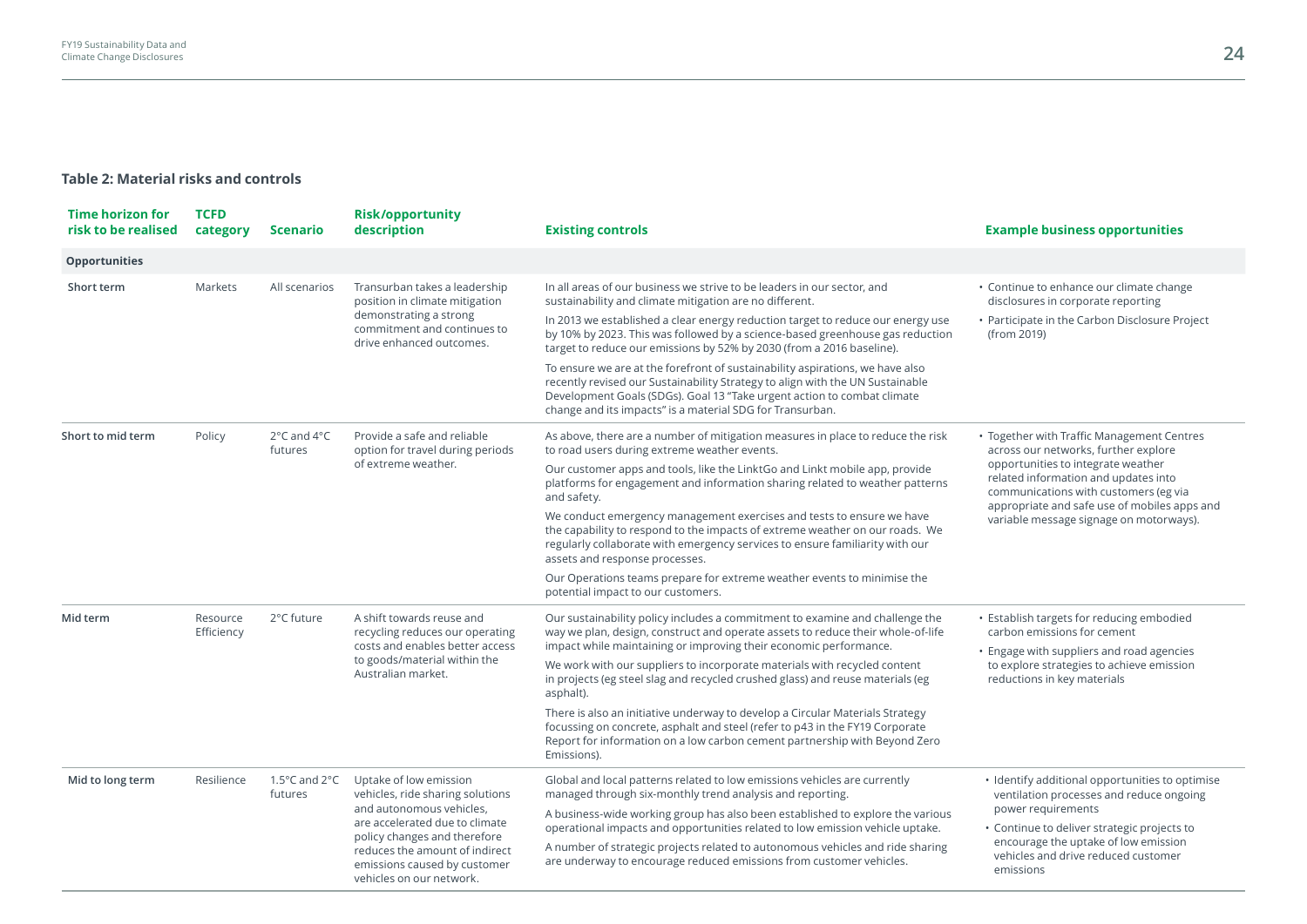### **Table 2: Material risks and controls (continued)**

| <b>Time horizon for</b><br>risk to be realised | <b>TCFD</b><br>category | <b>Scenario</b>                            | <b>Risk/opportunity</b><br>description                                                                                                                                                                          | <b>Existing controls</b>                                                                                                                                                                                                                                                                                                                                                         | <b>Example business opportunities</b>                                                                                                                            |
|------------------------------------------------|-------------------------|--------------------------------------------|-----------------------------------------------------------------------------------------------------------------------------------------------------------------------------------------------------------------|----------------------------------------------------------------------------------------------------------------------------------------------------------------------------------------------------------------------------------------------------------------------------------------------------------------------------------------------------------------------------------|------------------------------------------------------------------------------------------------------------------------------------------------------------------|
| <b>Threats</b>                                 |                         |                                            |                                                                                                                                                                                                                 |                                                                                                                                                                                                                                                                                                                                                                                  |                                                                                                                                                                  |
| Short term                                     | Physical                | $2^{\circ}$ C and $4^{\circ}$ C<br>futures | More periods of intense rain<br>reduces visibility, pools water,<br>and affects road user safety.<br>This is less relevant for our<br>Victorian assets.                                                         | In line with the Safe System based strategies across Australia and around the<br>world, we recognise that road safety is a shared responsibility and we proactively<br>engage with our customers, partners and the community to make every journey<br>safe.                                                                                                                      | • Continue to assess the potential impacts of<br>adverse weather on operations and incident<br>response practices<br>• Continue investment into public education |
|                                                |                         |                                            |                                                                                                                                                                                                                 | We continue to strive for fatality and injury-free roads, using data and research<br>to inform our road safety activities and action plans, and to improve the safety<br>and performance of our networks.                                                                                                                                                                        | and behaviour change campaigns related to<br>road user safety and safe driving                                                                                   |
|                                                |                         |                                            |                                                                                                                                                                                                                 | Pavement designs across our network also incorporate mitigation measures to<br>protect against flooding and to avoid water pooling on our roads.                                                                                                                                                                                                                                 |                                                                                                                                                                  |
|                                                |                         |                                            |                                                                                                                                                                                                                 | Transurban Queensland has a Prolonged Severe Weather Events procedure in<br>place to manage severe weather events which includes operational readiness,<br>preparation, management and recovery phase requirements.                                                                                                                                                              |                                                                                                                                                                  |
| Short to mid term                              | Market                  | 2°C future                                 | Institutional investors and<br>banks introduce more stringent<br>lending requirements related<br>to carbon management and<br>climate change, prioritising<br>investment in 'green'<br>companies and challenging | To validate our position as leaders in sustainability, we report against a number of<br>third party assessment frameworks including:                                                                                                                                                                                                                                             | • Participate in the Carbon Disclosure Project<br>(CDP)                                                                                                          |
|                                                |                         |                                            |                                                                                                                                                                                                                 | Global Real Estate Benchmark (GRESB)-currently ranked first in the Global<br>Transport Infrastructure sector                                                                                                                                                                                                                                                                     | · Enhance our performance in additional<br>third-party sustainability benchmarking                                                                               |
|                                                |                         |                                            |                                                                                                                                                                                                                 | Dow Jones Sustainability Index (DJSI)—currently ranked second in the Transport<br>and Transportation Infrastructure Sector                                                                                                                                                                                                                                                       | assessments and ESG risk ratings                                                                                                                                 |
|                                                |                         |                                            | Transurban's ability to attract<br>capital at an acceptable rate.                                                                                                                                               | Application of the Infrastructure Sustainability (IS) rating tool for major projects                                                                                                                                                                                                                                                                                             |                                                                                                                                                                  |
| Short to mid term                              | Physical                | 2°C and 4°C<br>futures                     | Rising average temperatures<br>and an increase in days of<br>extreme heat create an unsafe<br>working environment for<br>employees and sub-contractors<br>required to work outside.                             | Transurban has a strong safety culture and encourages active reporting and<br>management of health, safety and environmental risks and issues. There is also<br>requirements for HSE training and awareness including practical exercises. All<br>contractors are required to undertake an induction process and are expected to<br>comply with Transurban minimum requirements. |                                                                                                                                                                  |
|                                                |                         |                                            |                                                                                                                                                                                                                 | Incident response vehicles are also fitted with water and fridges for employees<br>required to be out on the assets for extended periods of time.<br>Most relevant in QLD, with the southern states longer term.                                                                                                                                                                 |                                                                                                                                                                  |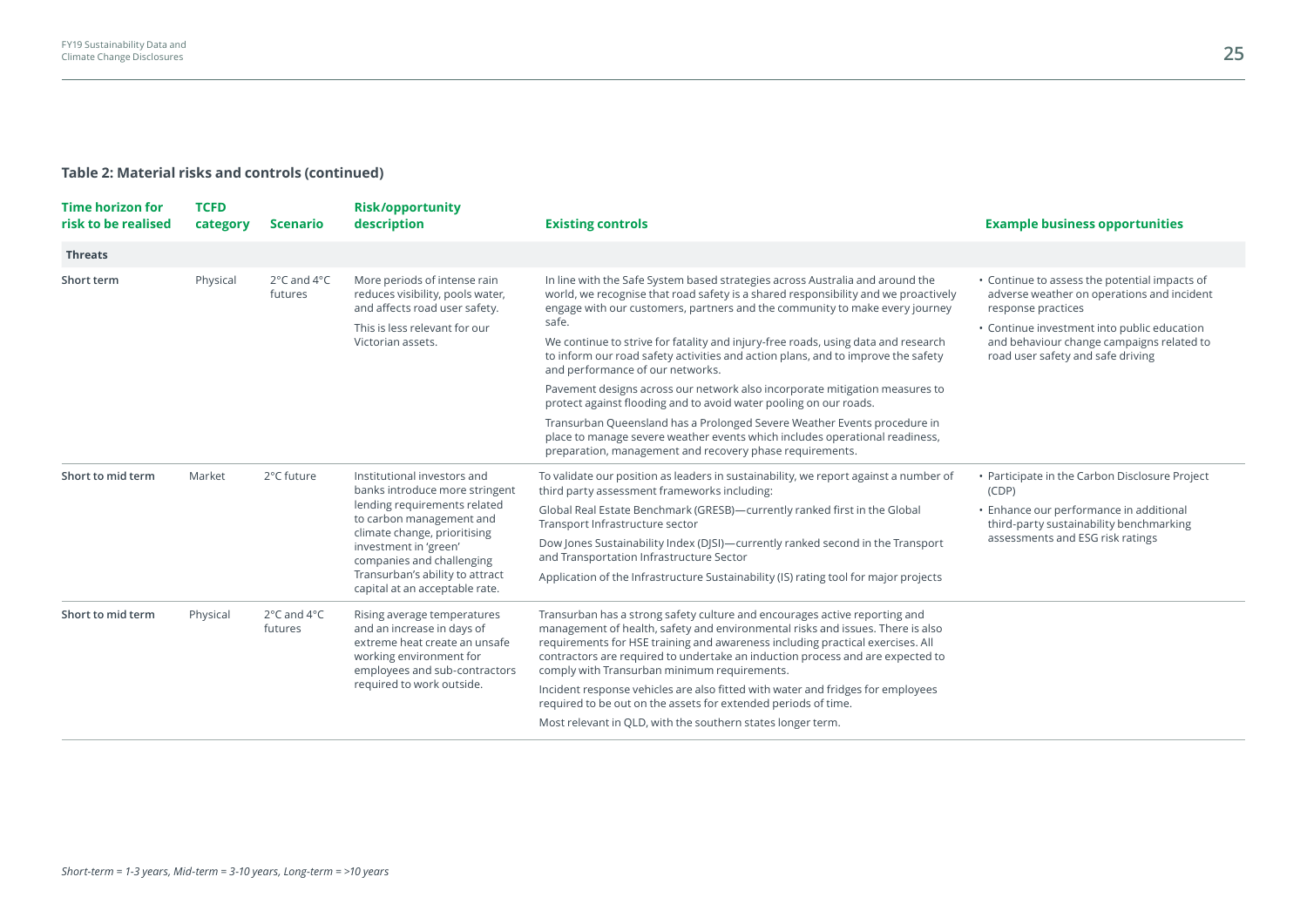### **Table 2: Material risks and controls (continued)**

| <b>TCFD</b><br>category | <b>Scenario</b>                                | <b>Risk/opportunity</b><br>description                                                                                                                          | <b>Existing controls</b>                                                                                                                                                                                                                                                                                                                                                                                                                                                                                                                                                                                                                   | <b>Example business opportunities</b>                                                                                                                                                                                          |
|-------------------------|------------------------------------------------|-----------------------------------------------------------------------------------------------------------------------------------------------------------------|--------------------------------------------------------------------------------------------------------------------------------------------------------------------------------------------------------------------------------------------------------------------------------------------------------------------------------------------------------------------------------------------------------------------------------------------------------------------------------------------------------------------------------------------------------------------------------------------------------------------------------------------|--------------------------------------------------------------------------------------------------------------------------------------------------------------------------------------------------------------------------------|
|                         |                                                |                                                                                                                                                                 |                                                                                                                                                                                                                                                                                                                                                                                                                                                                                                                                                                                                                                            |                                                                                                                                                                                                                                |
| Physical                | $2^{\circ}$ C and $4^{\circ}$ C<br>futures     | Unplanned and high cost<br>maintenance activities due to<br>accelerated deterioration of<br>road surfaces from severe<br>weather.                               | Pavements and structural elements of our assets are designed and delivered in<br>accordance with best practice and state required specifications. These designs<br>consider weather-related impacts and therefore already incorporate a strong level of<br>adaptation.<br>All parts of our network are inspected at least yearly. For some components, asset<br>stress testing is also undertaken.<br>Alternative materials that promise better durability while also meeting specifications<br>are being trialled (eg stone mastic asphalt on the M2). These trials are important so<br>products with enhanced performance can be tested. | · Integrate climate-related considerations into<br>lifecycle planning processes and measure asset<br>resilience<br>• Explore opportunities for smart monitoring and<br>real-time alerts for key components of the assets       |
| Physical                | 4°C future                                     | Access to, and use of, our network<br>is negatively impacted during<br>periods of extreme weather.                                                              | We strive to create strong relationships with all our stakeholders, including<br>governments. This relationship creates opportunities to discuss issues and work<br>together to deliver solutions.<br>Many of our government partners have existing adaptation strategies in place to<br>manage the effects of climate change. The City of Sydney and Melbourne Council are                                                                                                                                                                                                                                                                | • Actively monitor local and state government<br>resilience plans to identify vulnerabilities and<br>partnership opportunities.<br>• Integrate climate metrics and data into traffic<br>modelling to further measure this risk |
|                         |                                                |                                                                                                                                                                 | Cooperative arrangements with the various Traffic Management Centres in NSW,<br>QLD, and VIC to alert road users in instances of extreme weather.                                                                                                                                                                                                                                                                                                                                                                                                                                                                                          | • Explore opportunities to communicate weather-<br>related information to our customers through<br>digital messaging channels                                                                                                  |
| Policy                  | 1.5 $^{\circ}$ C and 2 $^{\circ}$ C<br>futures | The price of electricity continues<br>to increase, driven by new<br>government mandates and<br>carbon pricing, and increases<br>asset operating costs.          | A target to reduce our energy use by 10 per cent by 2023 is currently in place. This<br>target is supported by specific objectives and actions.<br>A number of specific actions are underway to improve the energy efficiency of our<br>network including upgrading to LED lights and optimising ventilation systems.                                                                                                                                                                                                                                                                                                                      | • Continue to explore opportunities for renewable<br>energy procurement and installations                                                                                                                                      |
| Resource<br>Efficiency  | 1.5 $\degree$ C and 2 $\degree$ C<br>futures   | Changes in international trade<br>and impacts from overseas<br>weather events affects our<br>supply chain and access<br>to critical materials and<br>equipment. | Our sustainable procurement approach is informed by the International<br>Guidance Standard on Sustainable Procurement (ISO 20400:2017). Work is well<br>underway to better understand sustainability and human rights risks across our<br>supply chain.<br>Our Supplier Sustainability Code of Practice also sets governance, community,<br>environmental management, social responsibility and supply chain criteria for<br>all suppliers working with Transurban.<br>This increased transparency across our supply chain will help us manage                                                                                             | • Building on the sustainable procurement<br>program of activities, undertake a study into<br>our supply chain's vulnerability to climate<br>impacts                                                                           |
|                         |                                                |                                                                                                                                                                 |                                                                                                                                                                                                                                                                                                                                                                                                                                                                                                                                                                                                                                            | also part of the 100 Resilient Cities network.<br>additional risks as they arise.                                                                                                                                              |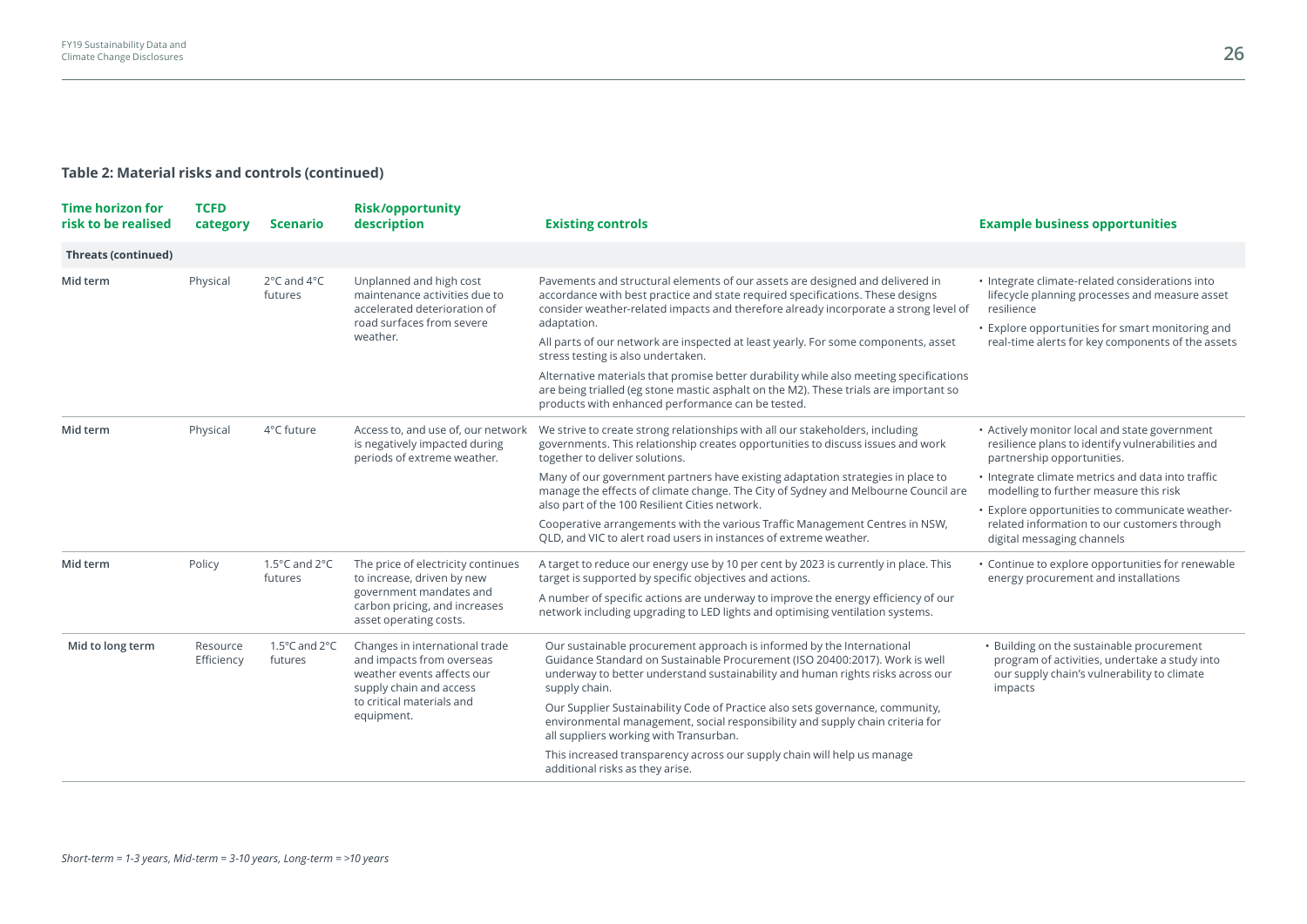# Global Reporting Initiative (GRI) annotated index

# **GRI Index**

Transurban reports non-financial data with reference to the Global Reporting Initiative (GRI) Standards. The table below either shows where content for a specific GRI indicator can be found within Transurban's FY19 Reporting Suite and/or contains a brief comment in relation to the indicator.

| <b>GRI</b> | <b>Disclosure</b>                          | Location or response <sup>1</sup>                                                                                                         |
|------------|--------------------------------------------|-------------------------------------------------------------------------------------------------------------------------------------------|
|            | <b>General Disclosures</b>                 |                                                                                                                                           |
| $102-1$    | Name of the organisation                   | Transurban Limited                                                                                                                        |
| $102 - 2$  | Activities, brands, products, and services | FY19 Corporate Report/Introduction and overview/About us                                                                                  |
| $102 - 3$  | Location of headquarters                   | Tower Five, Collins Square, 727 Collins Street, Docklands, Victoria Australia                                                             |
| $102 - 4$  | Location of operations                     | FY19 Corporate Report/Introduction and overview/About us                                                                                  |
| 102-5      | Ownership and legal form                   | FY19 Corporate Governance Statement                                                                                                       |
| 102-6      | Markets served                             | FY19 Corporate Report/Introduction and overview/About us                                                                                  |
| 102-7      | Scale of the organisation                  | FY19 Corporate Report/Introduction and overview/About us<br>FY19 Corporate Report/Our business performance, Financial statements          |
| $102 - 8$  | Information on employees and other workers | FY19 Corporate Report/Our business performance/Our people<br>FY19 Sustainability Data and Climate Change Disclosures/Employee data tables |
|            |                                            |                                                                                                                                           |

1 Not applicable—indicator does not apply to Transurban's business or operations: Non-core—indicator designated by GRI as discretionary for reporting purposes: Not material—indicator is not considered important to our stak *potential consequences; Not reported—material indicator but data are not available (data collection methodology and processes are under development)*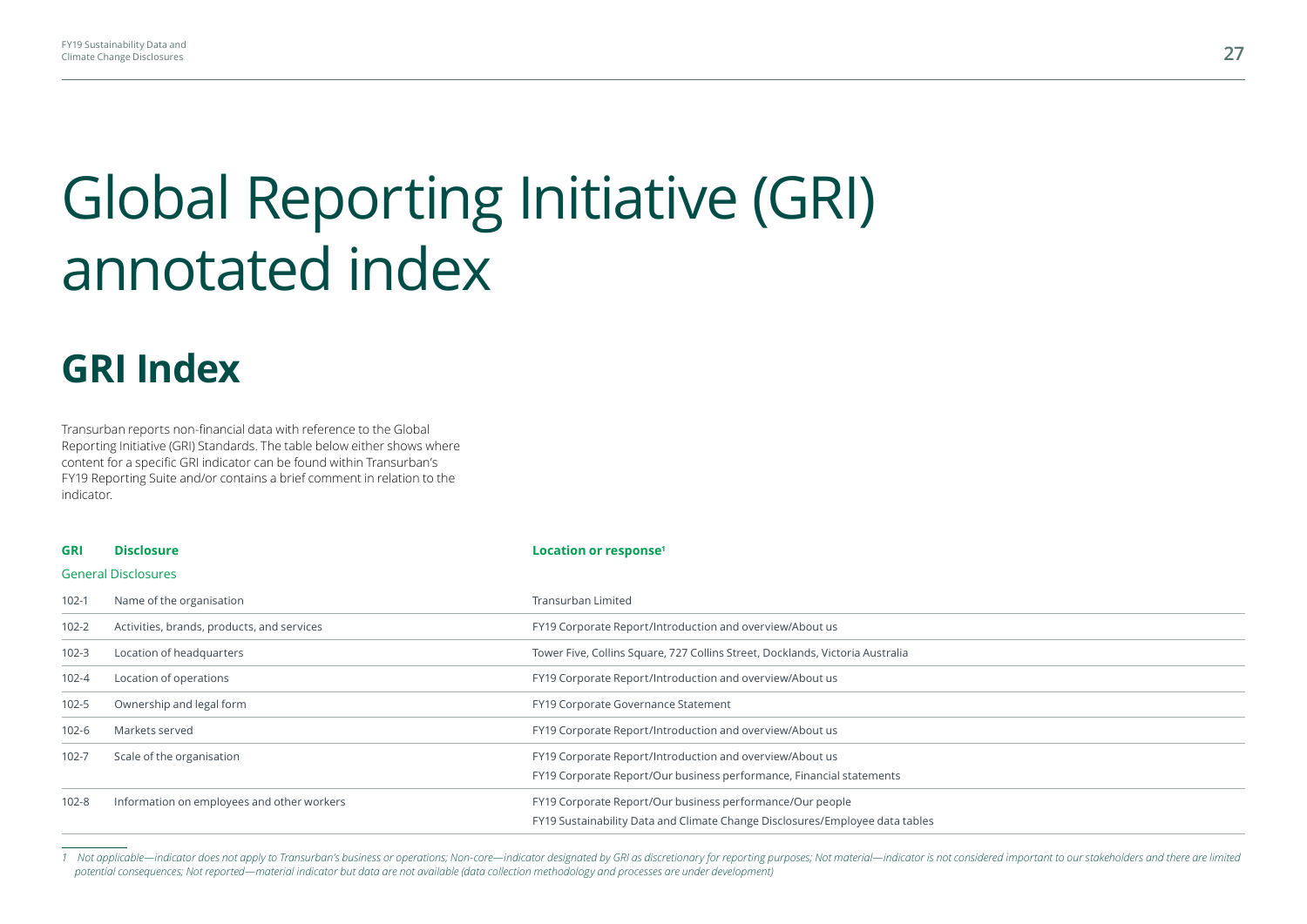| <b>GRI</b> | <b>Disclosure</b>                                            | Location or response <sup>1</sup>                                                                                                                                                                                                                                                                                                                                                                                                                                                                                                                                            |                                                                                                                                                                                                                                                                                                                                                                                                                                   |  |  |  |  |  |
|------------|--------------------------------------------------------------|------------------------------------------------------------------------------------------------------------------------------------------------------------------------------------------------------------------------------------------------------------------------------------------------------------------------------------------------------------------------------------------------------------------------------------------------------------------------------------------------------------------------------------------------------------------------------|-----------------------------------------------------------------------------------------------------------------------------------------------------------------------------------------------------------------------------------------------------------------------------------------------------------------------------------------------------------------------------------------------------------------------------------|--|--|--|--|--|
| $102 - 9$  | Supply chain                                                 | FY19 Corporate Report/Our business performance/Business partners and suppliers                                                                                                                                                                                                                                                                                                                                                                                                                                                                                               |                                                                                                                                                                                                                                                                                                                                                                                                                                   |  |  |  |  |  |
|            |                                                              | Transurban has a large and complex supply chain covering day-to-day operations and major projects. In FY19 we engaged directly with<br>over 1,600 suppliers. Key spend categories include Infrastructure (our highest spend area-65% of total spend), Technology and Corporate<br>Services. We have 47 spend sub-categories and highest spend areas include Major Project Construction and Acquisition, Operations<br>and Maintenance Prime Services, Intelligent Transport Systems, Professional Services and Consulting, Financial Services and Customer<br>Communications |                                                                                                                                                                                                                                                                                                                                                                                                                                   |  |  |  |  |  |
| 102-10     | Significant changes to the organization and its supply chain | FY19 Corporate Report/Introduction and overview/About us                                                                                                                                                                                                                                                                                                                                                                                                                                                                                                                     |                                                                                                                                                                                                                                                                                                                                                                                                                                   |  |  |  |  |  |
|            |                                                              | FY19 Corporate Report/Our business performance/Investors, Business partners and suppliers                                                                                                                                                                                                                                                                                                                                                                                                                                                                                    |                                                                                                                                                                                                                                                                                                                                                                                                                                   |  |  |  |  |  |
|            |                                                              | FY19 Directors' Report                                                                                                                                                                                                                                                                                                                                                                                                                                                                                                                                                       |                                                                                                                                                                                                                                                                                                                                                                                                                                   |  |  |  |  |  |
|            |                                                              | FY19 Investor Presentation                                                                                                                                                                                                                                                                                                                                                                                                                                                                                                                                                   |                                                                                                                                                                                                                                                                                                                                                                                                                                   |  |  |  |  |  |
| 102-11     | Precautionary Principle or approach                          | Quebec Ministry of Transport) on Montreal's A25 by waiving tolls                                                                                                                                                                                                                                                                                                                                                                                                                                                                                                             | The Precautionary Principle applies to Transurban in terms of vehicle use on our roads and air emissions. Transurban ensures that air<br>emissions from tunnels comply with all regulatory requirements and is investigating potential solutions to improve air quality through our<br>Junglefy Breathing Wall trial on Sydney's Eastern Distributor and Hills M2 and promoting use of electric vehicles (in partnership with the |  |  |  |  |  |
| 102-12     | External initiatives                                         | Transurban subscribes to or endorses a number of economic, environmental and social charters, principles or other initiatives including:                                                                                                                                                                                                                                                                                                                                                                                                                                     |                                                                                                                                                                                                                                                                                                                                                                                                                                   |  |  |  |  |  |
|            |                                                              | • United Nations Global Compact                                                                                                                                                                                                                                                                                                                                                                                                                                                                                                                                              |                                                                                                                                                                                                                                                                                                                                                                                                                                   |  |  |  |  |  |
|            |                                                              | • United Nations' Sustainable Development Goals                                                                                                                                                                                                                                                                                                                                                                                                                                                                                                                              |                                                                                                                                                                                                                                                                                                                                                                                                                                   |  |  |  |  |  |
|            |                                                              | • Infrastructure Sustainability ratings for major projects (Australia)                                                                                                                                                                                                                                                                                                                                                                                                                                                                                                       |                                                                                                                                                                                                                                                                                                                                                                                                                                   |  |  |  |  |  |
|            |                                                              | • Envision sustainability ratings for major projects in North America                                                                                                                                                                                                                                                                                                                                                                                                                                                                                                        |                                                                                                                                                                                                                                                                                                                                                                                                                                   |  |  |  |  |  |
|            |                                                              | · ISO 20400 - Sustainable procurement (guidance)                                                                                                                                                                                                                                                                                                                                                                                                                                                                                                                             |                                                                                                                                                                                                                                                                                                                                                                                                                                   |  |  |  |  |  |
|            |                                                              | • ASX Council's Corporate Governance Principles                                                                                                                                                                                                                                                                                                                                                                                                                                                                                                                              |                                                                                                                                                                                                                                                                                                                                                                                                                                   |  |  |  |  |  |
| 102-13     | Membership of associations                                   | Key Australian memberships include:                                                                                                                                                                                                                                                                                                                                                                                                                                                                                                                                          | Key North American memberships include:                                                                                                                                                                                                                                                                                                                                                                                           |  |  |  |  |  |
|            |                                                              | • Committee for Economic Development of Australia                                                                                                                                                                                                                                                                                                                                                                                                                                                                                                                            | • The Association for the Improvement of American                                                                                                                                                                                                                                                                                                                                                                                 |  |  |  |  |  |
|            |                                                              | • Infrastructure Partnerships Australia                                                                                                                                                                                                                                                                                                                                                                                                                                                                                                                                      | Infrastructure                                                                                                                                                                                                                                                                                                                                                                                                                    |  |  |  |  |  |
|            |                                                              | • Business Council of Australia                                                                                                                                                                                                                                                                                                                                                                                                                                                                                                                                              | • American Highway Users Alliance                                                                                                                                                                                                                                                                                                                                                                                                 |  |  |  |  |  |
|            |                                                              | • Infrastructure Sustainability Council of Australia (ISCA)                                                                                                                                                                                                                                                                                                                                                                                                                                                                                                                  | • American Road and Transportation Builders Association                                                                                                                                                                                                                                                                                                                                                                           |  |  |  |  |  |
|            |                                                              | • Roads Australia                                                                                                                                                                                                                                                                                                                                                                                                                                                                                                                                                            | • International Bridge, Tunnel and Turnpike Association                                                                                                                                                                                                                                                                                                                                                                           |  |  |  |  |  |
|            |                                                              | • Electric Vehicle Council                                                                                                                                                                                                                                                                                                                                                                                                                                                                                                                                                   | • Intelligent Transportation Society of America                                                                                                                                                                                                                                                                                                                                                                                   |  |  |  |  |  |
|            |                                                              | • Business Renewables Centre Australia                                                                                                                                                                                                                                                                                                                                                                                                                                                                                                                                       | • Intelligent Transportation Society of Virginia                                                                                                                                                                                                                                                                                                                                                                                  |  |  |  |  |  |
|            |                                                              | • Intelligent Transport Systems Australia                                                                                                                                                                                                                                                                                                                                                                                                                                                                                                                                    | • Northern Virginia Transportation Alliance                                                                                                                                                                                                                                                                                                                                                                                       |  |  |  |  |  |
|            |                                                              | • Signatory member of UN Global Compact/Global Compact Network<br>Australia                                                                                                                                                                                                                                                                                                                                                                                                                                                                                                  |                                                                                                                                                                                                                                                                                                                                                                                                                                   |  |  |  |  |  |
|            |                                                              | • ISCA Modern Slavery Coalition pilot (road construction sector)                                                                                                                                                                                                                                                                                                                                                                                                                                                                                                             |                                                                                                                                                                                                                                                                                                                                                                                                                                   |  |  |  |  |  |
|            |                                                              | • National Road Safety Partnership Program                                                                                                                                                                                                                                                                                                                                                                                                                                                                                                                                   |                                                                                                                                                                                                                                                                                                                                                                                                                                   |  |  |  |  |  |
|            |                                                              | • Thriving Communities Partnership                                                                                                                                                                                                                                                                                                                                                                                                                                                                                                                                           |                                                                                                                                                                                                                                                                                                                                                                                                                                   |  |  |  |  |  |
|            |                                                              | • Social Traders                                                                                                                                                                                                                                                                                                                                                                                                                                                                                                                                                             |                                                                                                                                                                                                                                                                                                                                                                                                                                   |  |  |  |  |  |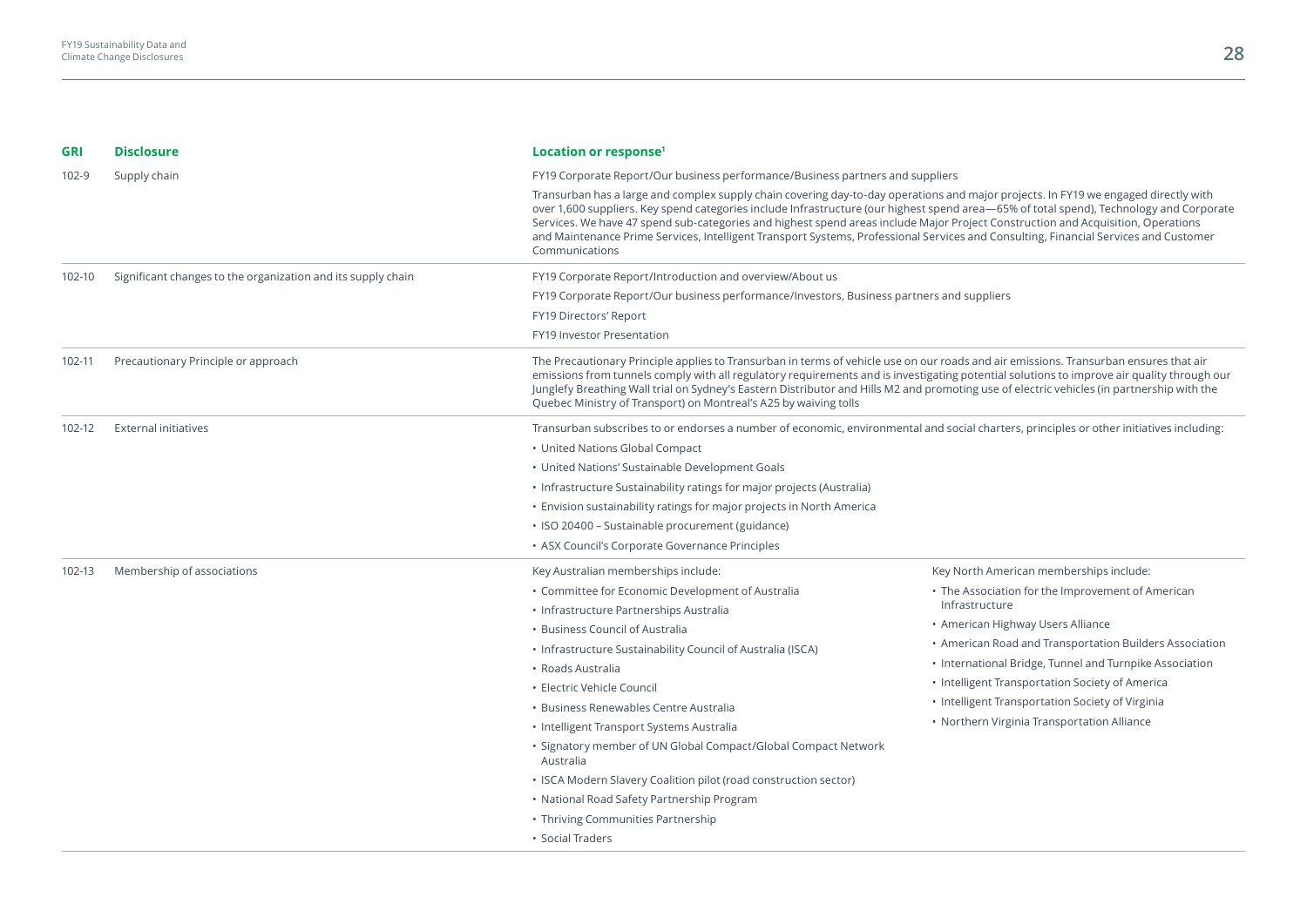| <b>GRI</b> | <b>Disclosure</b>                                                             | Location or response <sup>1</sup>                                                                 |
|------------|-------------------------------------------------------------------------------|---------------------------------------------------------------------------------------------------|
| 102-14     | Statement from senior decision-maker                                          | FY19 Corporate Report/CEO message                                                                 |
| 102-15     | Key impacts, risks, and opportunities                                         | FY19 Corporate Report/Our business performance/Communities                                        |
|            |                                                                               | FY19 Corporate Report/Governance and risk                                                         |
| 102-16     | Values, principles, standards, and norms of behaviour                         | FY19 Corporate Governance Statement                                                               |
| 102-17     | Mechanisms for advice and concerns about ethics                               | FY19 Corporate Governance Statement                                                               |
| 102-18     | Governance structure                                                          | FY19 Corporate Governance Statement                                                               |
| 102-19     | Delegating authority                                                          | FY19 Corporate Governance Statement                                                               |
| 102-20     | Executive-level responsibility for economic, environmental, and social topics | The following executives were responsible for economic, environmental and social matters in FY19: |
|            |                                                                               | • Economic performance and sustainable procurement: Chief Financial Officer (Adam Watson)         |
|            |                                                                               | · Sustainability: Group Executive Victoria and Strategy (Wes Ballantine)                          |
|            |                                                                               | • Health, safety and environment: Group Executive, Project Delivery (Tony Adams)                  |
|            |                                                                               | • Community: Group Executive, Corporate Affairs (Henry Byrne)                                     |
|            |                                                                               | • Customer: Group Executive, Customer (Kris Cooney)                                               |
|            |                                                                               | • Diversity: Group Executive, People and Culture (Suzette Corr)                                   |
| 102-21     | Consulting stakeholders on economic, environmental, and social topics         | FY19 Corporate Report/Introduction and overview/Stakeholder engagement                            |
| 102-22     | Composition of the highest governance body and its committees                 | FY19 Corporate Governance Statement                                                               |
|            |                                                                               | FY19 Corporate Report/Governance and Risk (Board of Directors)                                    |
| 102-23     | Chair of the highest governance body                                          | FY19 Corporate Governance Statement                                                               |
| 102-24     | Nominating and selecting the highest governance body                          | FY19 Corporate Governance Statement                                                               |
| 102-25     | Conflicts of interest                                                         | FY19 Corporate Governance Statement                                                               |
| 102-26     | Role of highest governance body in setting purpose, values, and strategy      | FY19 Corporate Report/Governance and Risk                                                         |
| 102-27     | Collective knowledge of highest governance body                               | Non-core and Not material                                                                         |
| 102-28     | Evaluating the highest governance body's performance                          | Non-core and Not material                                                                         |
| 102-29     | Identifying and managing economic, environmental, and social impacts          | FY19 Corporate Governance Statement                                                               |
| 102-30     | Effectiveness of risk management processes                                    | FY19 Corporate Governance Statement                                                               |
| 102-31     | Review of economic, environmental, and social topics                          | FY19 Corporate Governance Statement                                                               |
| 102-32     | Highest governance body's role in sustainability reporting                    | The FY19 Corporate Report has been reviewed by Transurban's Board                                 |
| 102-33     | Communicating critical concerns                                               | Non-core and Not material                                                                         |
| 102-34     | Nature and total number of critical concerns                                  | Non-core and Not material                                                                         |
|            |                                                                               |                                                                                                   |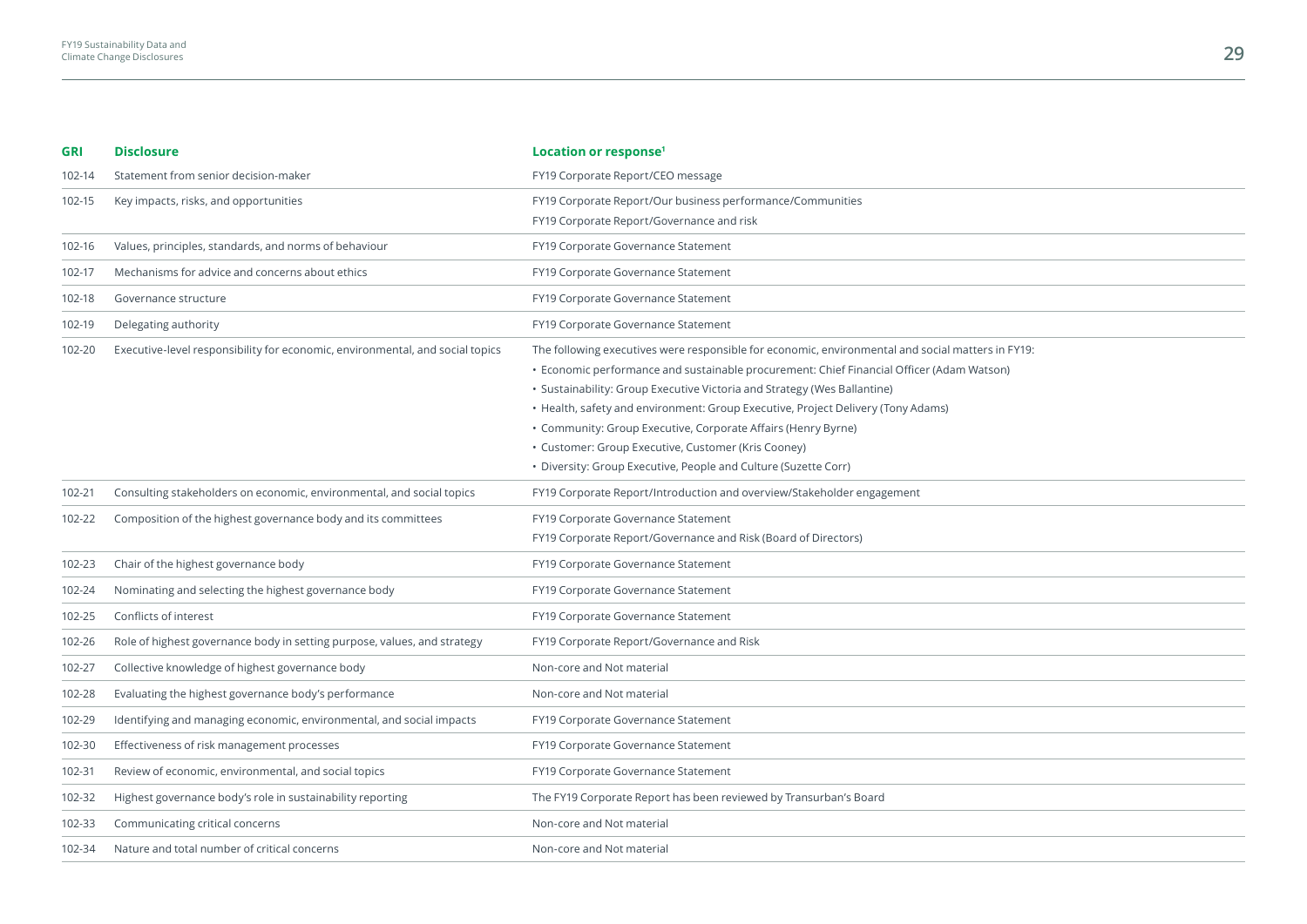| <b>GRI</b> | <b>Disclosure</b>                                          | Location or response <sup>1</sup>                                                                                                                |
|------------|------------------------------------------------------------|--------------------------------------------------------------------------------------------------------------------------------------------------|
| 102-35     | Remuneration policies                                      | FY19 Remuneration Report                                                                                                                         |
| 102-36     | Process for determining remuneration                       | FY19 Remuneration Report                                                                                                                         |
| 102-37     | Stakeholders' involvement in remuneration                  | FY19 Remuneration Report                                                                                                                         |
| 102-38     | Annual total compensation ratio                            | Non-core and Not material                                                                                                                        |
| 102-39     | Percentage increase in annual total compensation ratio     | Non-core and Not material                                                                                                                        |
| 102-40     | List of stakeholder groups                                 | FY19 Corporate Report/Introduction and overview/Our Strategy, Stakeholders                                                                       |
| 102-41     | Collective bargaining agreements                           | FY19 Sustainability Data and Climate Change Disclosures/Employee data tables                                                                     |
| 102-42     | Identifying and selecting stakeholders                     | FY19 Corporate Report/Introduction and overview/Our Strategy, Stakeholders                                                                       |
| 102-43     | Approach to stakeholder engagement                         | FY19 Corporate Report/Introduction and overview/Our Strategy, Stakeholders<br>FY19 Corporate Report/Our business performance/Customers           |
| 102-44     | Key topics and concerns raised                             | FY19 Corporate Report/Introduction and overview/Our Strategy, Stakeholders                                                                       |
| 102-45     | Entities included in the consolidated financial statements | <b>FY19 Financial Statements</b>                                                                                                                 |
| 102-46     | Defining report content and topic Boundaries               | FY19 Sustainability Data and Climate Change Disclosures/Reporting scope and materiality                                                          |
| 102-47     | List of material topics                                    | FY19 Sustainability Data and Climate Change Disclosures/Reporting scope and materiality                                                          |
| 102-48     | Restatements of information                                | No restatements are provided for FY18                                                                                                            |
| 102-49     | Changes in reporting                                       | FY19 Sustainability Data and Climate Change Disclosures/Reporting scope and materiality                                                          |
| 102-50     | Reporting period                                           | FY19 Corporate Report/Introduction and overview/About this report                                                                                |
| 102-51     | Date of most recent report                                 | Our FY18 sustainability report was released 11 October 2018                                                                                      |
| 102-52     | Reporting cycle                                            | Transurban reports annually on an Australian Financial Year basis                                                                                |
| 102-53     | Contact point for questions regarding the report           | FY19 Corporate Report/Back cover; Corporate@transurban.com                                                                                       |
| 102-54     | Claims of reporting in accordance with the GRI Standards   | FY19 Corporate Report/Introduction and overview/About this report                                                                                |
| 102-55     | <b>GRI</b> content index                                   | This table                                                                                                                                       |
| 102-56     | External assurance                                         | FY19 Corporate Report/Introduction and overview/About this report<br>FY19 Sustainability Data and Climate Change Disclosures/Assurance statement |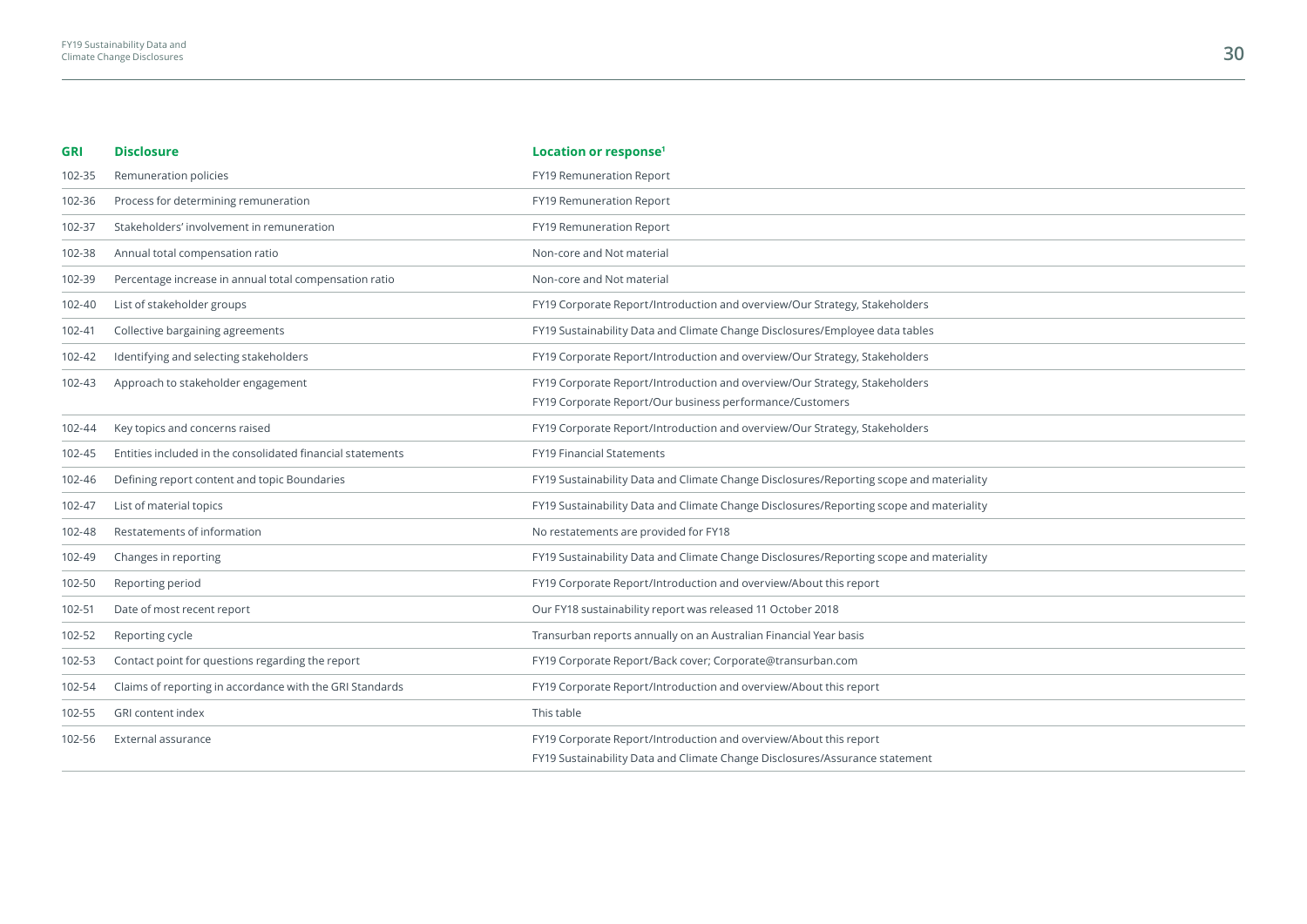| <b>GRI</b>                   | <b>Disclosure</b>                                                              | Location or response <sup>1</sup>                                                                                                                                                                                                                         |  |  |
|------------------------------|--------------------------------------------------------------------------------|-----------------------------------------------------------------------------------------------------------------------------------------------------------------------------------------------------------------------------------------------------------|--|--|
|                              | Management Approach                                                            |                                                                                                                                                                                                                                                           |  |  |
| $103-1$                      | Explanation of the material topic and its Boundary                             | FY19 Sustainability Data and Climate Change Disclosures/Reporting scope and materiality                                                                                                                                                                   |  |  |
|                              |                                                                                | FY19 Corporate Report/Our business performance/Customers, Communities, Our people, Government and industry, Business partners<br>and suppliers, Investors                                                                                                 |  |  |
| $103 - 2$                    | The management approach and its components                                     | FY19 Corporate Report/Our business performance/Customers, Communities, Our people, Government and industry, Business partners<br>and suppliers, Investors                                                                                                 |  |  |
| $103 - 3$                    | Evaluation of the management approach                                          | FY19 Corporate Report/Introduction and overview/Stakeholder engagement (material topics are discussed in the context of each<br>stakeholder group)                                                                                                        |  |  |
|                              | <b>Economic Performance</b>                                                    |                                                                                                                                                                                                                                                           |  |  |
| $201-1$                      | Direct economic value generated and distributed                                | FY19 Investor Presentation                                                                                                                                                                                                                                |  |  |
|                              |                                                                                | FY19 Corporate Report/Our business performance/Communities                                                                                                                                                                                                |  |  |
| $201 - 2$                    | Financial implications and other risks and opportunities due to climate change | FY19 Corporate Report/Governance and risk (discusses our progress with implementing TCFD recommendations)                                                                                                                                                 |  |  |
| $201 - 3$                    | Defined benefit plan obligations and other retirement plans                    | Non-core and Not material                                                                                                                                                                                                                                 |  |  |
| $201 - 4$                    | Financial assistance received from government                                  | Not reported                                                                                                                                                                                                                                              |  |  |
|                              | <b>Market Presence</b>                                                         |                                                                                                                                                                                                                                                           |  |  |
| $202-1$                      | Ratios of standard entry level wage by gender compared to local minimum wage   | Non-core and Not material                                                                                                                                                                                                                                 |  |  |
| 202-2                        | Proportion of senior management hired from the local community                 | Non-core and Not material                                                                                                                                                                                                                                 |  |  |
|                              | <b>Indirect Economic Impacts</b>                                               |                                                                                                                                                                                                                                                           |  |  |
| 203-1                        | Infrastructure investments and services supported                              | FY19 Investor Presentation                                                                                                                                                                                                                                |  |  |
| $203 - 2$                    | Significant indirect economic impacts                                          | FY19 Corporate Report/Our business performance/Customers, Our People, Business partners and suppliers                                                                                                                                                     |  |  |
| <b>Procurement Practices</b> |                                                                                |                                                                                                                                                                                                                                                           |  |  |
| 204-1                        | Proportion of spending on local suppliers                                      | Our total procurement spend in FY19 was \$1.85B. 99.4% of this spend was with local suppliers (Australia-94.4% or USA-5%) and the<br>balance (0.6%) with suppliers in other countries                                                                     |  |  |
|                              | Anti-corruption                                                                |                                                                                                                                                                                                                                                           |  |  |
| 205-1                        | Operations assessed for risks related to corruption                            | 100% of operations assessed for corruption in FY19                                                                                                                                                                                                        |  |  |
| $205 - 2$                    | Communication and training about anti-corruption policies and procedures       | Training on anti-corruption policies and procedures are undertaken annually across the organisation and employee opinions about the<br>effectiveness of controls are assessed via the 'Our Voice' survey. Training is supported by internal communication |  |  |
| $205 - 3$                    | Confirmed incidents of corruption and actions taken                            | Nil incidents in FY19                                                                                                                                                                                                                                     |  |  |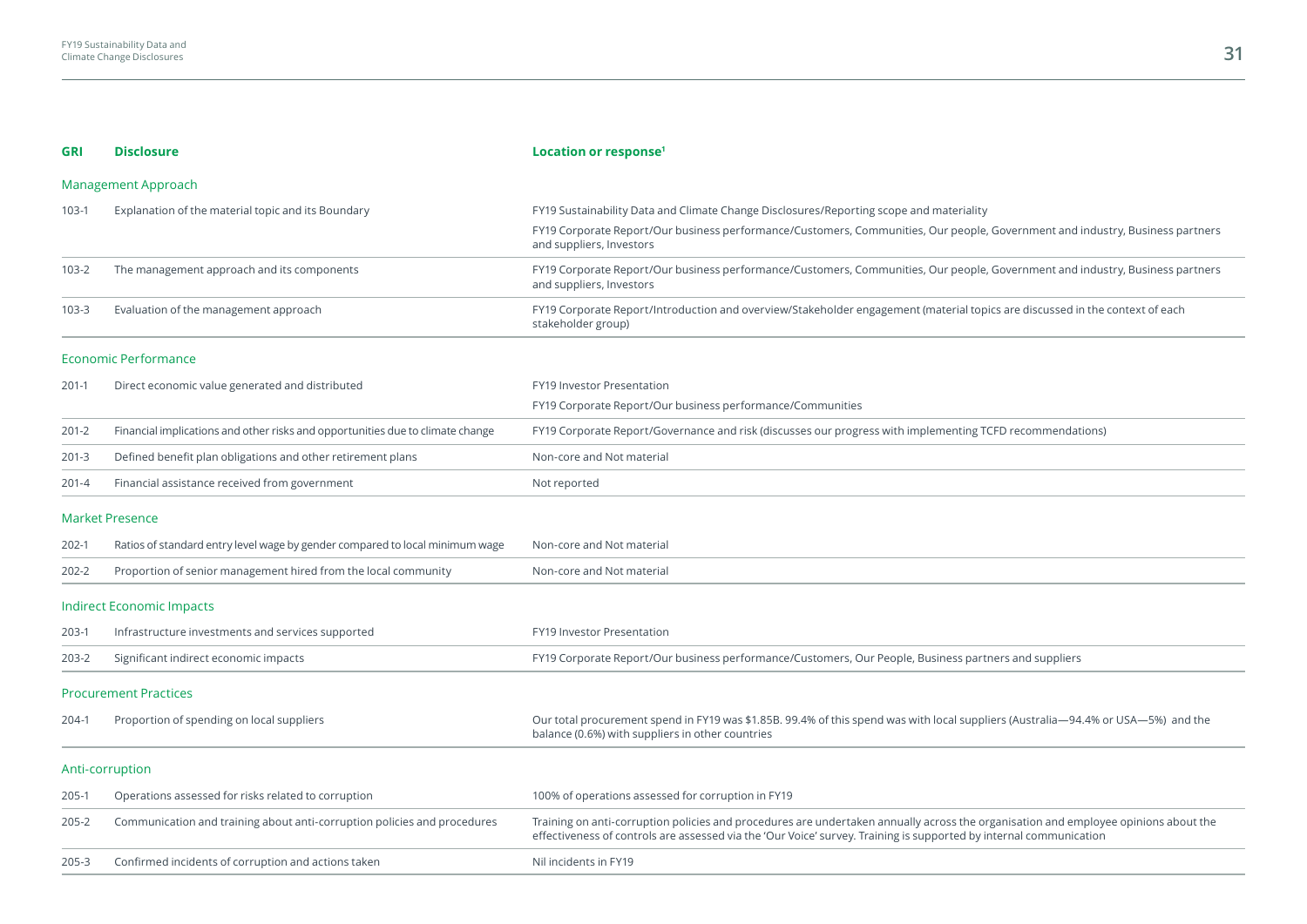| <b>GRI</b>          | <b>Disclosure</b>                                                                                                                            | Location or response <sup>1</sup>                                                                                                 |  |  |
|---------------------|----------------------------------------------------------------------------------------------------------------------------------------------|-----------------------------------------------------------------------------------------------------------------------------------|--|--|
|                     | Anti-competitive Behaviour                                                                                                                   |                                                                                                                                   |  |  |
| 206-1               | Legal actions for anti-competitive behaviour, anti-trust, and monopoly practices Nil actions for FY19                                        |                                                                                                                                   |  |  |
|                     | <b>Materials</b>                                                                                                                             |                                                                                                                                   |  |  |
| $301-1$             | Materials used by weight or volume                                                                                                           | Not reported                                                                                                                      |  |  |
| $301 - 2$           | Recycled input materials used                                                                                                                | Not reported                                                                                                                      |  |  |
| $301 - 3$           | Reclaimed products and their packaging materials                                                                                             | Not applicable                                                                                                                    |  |  |
| Energy              |                                                                                                                                              |                                                                                                                                   |  |  |
| $302-1$             | Energy consumption within the organization                                                                                                   | FY19 Corporate Report/Our business performance/Communities                                                                        |  |  |
|                     |                                                                                                                                              | FY19 Sustainability Data and Climate Change Disclosures/Environmental data tables                                                 |  |  |
| $302 - 2$           | Energy consumption outside of the organization                                                                                               | Not reported                                                                                                                      |  |  |
| $302 - 3$           | Energy intensity                                                                                                                             | FY19 SDG Progress Report/Goal 7                                                                                                   |  |  |
| $302 - 4$           | Reduction of energy consumption                                                                                                              | FY19 Corporate Report/Our business performance/Communities                                                                        |  |  |
|                     |                                                                                                                                              | FY19 SDG Progress Report/Goal 7                                                                                                   |  |  |
| $302 - 5$           | Reductions in energy requirements of products and services                                                                                   | Not applicable                                                                                                                    |  |  |
|                     | <b>Water and Effluents</b>                                                                                                                   |                                                                                                                                   |  |  |
| $303-1$             | Interactions with water as a shared resource                                                                                                 | Non-core and Not material                                                                                                         |  |  |
| 303-2               | Management of water discharge-related impacts                                                                                                | Non-core and Not material                                                                                                         |  |  |
| $303 - 3$           | Water withdrawal                                                                                                                             | FY19 Sustainability Data and Climate Change Disclosures/Environmental data tables                                                 |  |  |
| $303 - 4$           | Water discharge                                                                                                                              | FY19 Sustainability Data and Climate Change Disclosures/Environmental data tables                                                 |  |  |
| $303 - 5$           | Water consumption                                                                                                                            | FY19 Sustainability Data and Climate Change Disclosures/Environmental data tables                                                 |  |  |
| <b>Biodiversity</b> |                                                                                                                                              |                                                                                                                                   |  |  |
| $304-1$             | Operational sites owned, leased, managed in, or adjacent to, protected<br>areas and areas of high biodiversity value outside protected areas | Sections of the following motorways are located adjacent to areas of high biodiversity value (National Parks or nature reserves): |  |  |
|                     |                                                                                                                                              | • Hills M2 (Sydney-Lane Cove National Park)                                                                                       |  |  |

- Gateway Motorway (Brisbane—Karawatha Forest, Nudgee Waterhole Reserve, Belmont Hills Reserve, Stretton Wetland )
- Legacy Way (Brisbane—Mount Coot-Tha Forest/D'Aguilar National Park Reserve)
- Logan Motorway (Brisbane—Glider Forest Conservation Area, Sergeant Dan Stiller Memorial Reserve)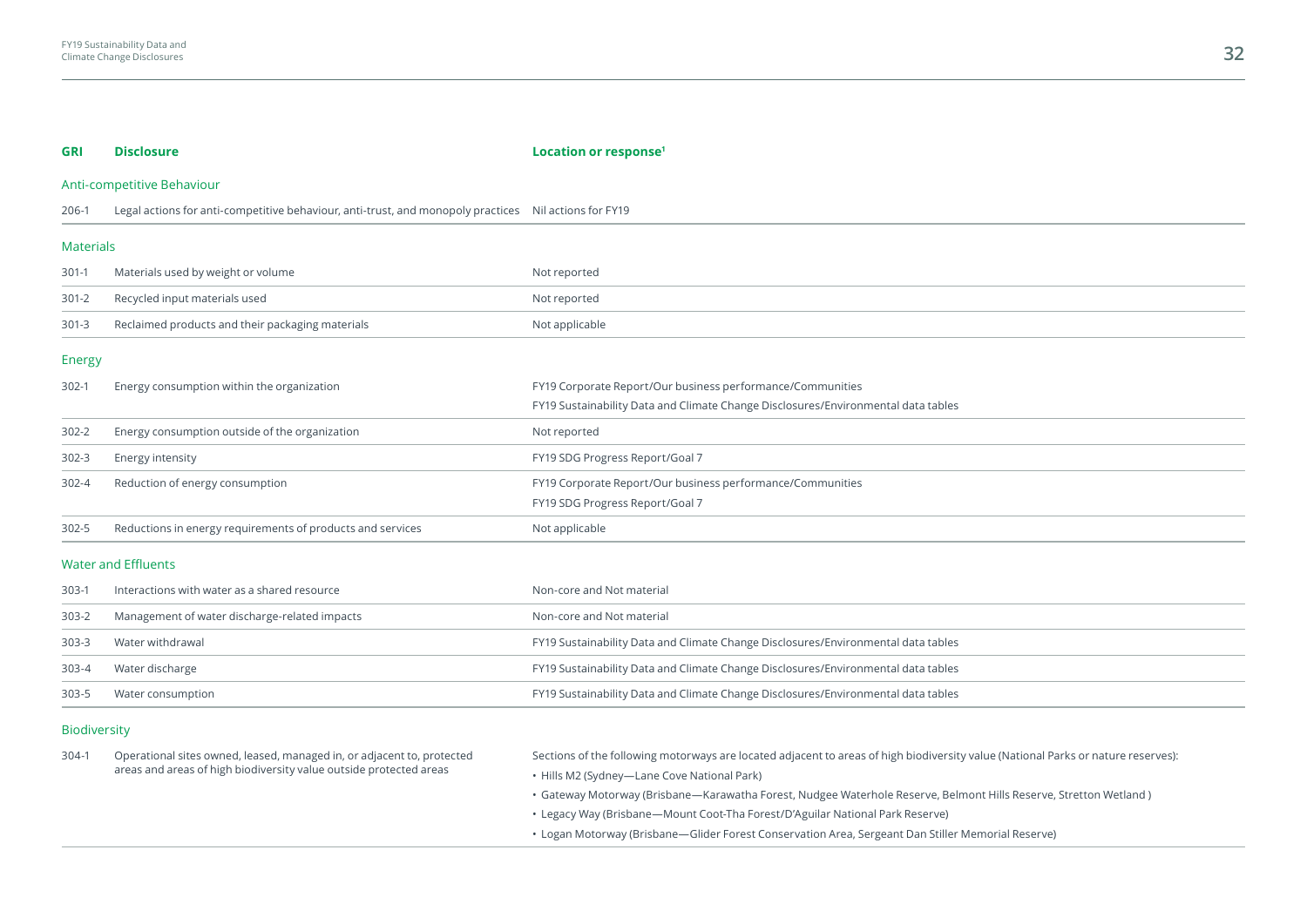| <b>GRI</b>       | <b>Disclosure</b>                                                                                             | Location or response <sup>1</sup>                                                                                                                                                                                                                                                                                                      |  |
|------------------|---------------------------------------------------------------------------------------------------------------|----------------------------------------------------------------------------------------------------------------------------------------------------------------------------------------------------------------------------------------------------------------------------------------------------------------------------------------|--|
| 304-2            | Significant impacts of activities, products, and services on biodiversity                                     | In some cases, motorways run through areas of fragmented natural habitat (routes were approved under relevant environmental impact<br>assessment and planning approval processes). As a consequence, there are impacts on wildlife movement in certain areas and potential for<br>fatalities through interaction with motorway traffic |  |
| 304-3            | Habitats protected or restored                                                                                | Ongoing assessment of two past restoration/regeneration projects underway with Landcare Australia (Power St Loop-Victoria and M2<br>Motorscapes-NSW)                                                                                                                                                                                   |  |
|                  |                                                                                                               | For the Logan Enhancement Project in QLD, habitat connectivity will be enhanced by 41% and there will be a 20% improvement in the<br>overall ecological value of the project area                                                                                                                                                      |  |
| 304-4            | IUCN Red List species and national conservation list species with habitats in<br>areas affected by operations | Not reported                                                                                                                                                                                                                                                                                                                           |  |
| <b>Emissions</b> |                                                                                                               |                                                                                                                                                                                                                                                                                                                                        |  |
| 305-1            | Direct (Scope 1) GHG emissions                                                                                | FY19 Sustainability Data and Climate Change Disclosures/Environmental data tables                                                                                                                                                                                                                                                      |  |
| $305 - 2$        | FY19 Corporate Report/Our business performance/Communities                                                    | FY19 Sustainability Data and Climate Change Disclosures/Environmental data tables                                                                                                                                                                                                                                                      |  |
|                  |                                                                                                               | FY19 Corporate Report/Our business performance/Communities                                                                                                                                                                                                                                                                             |  |
| $305 - 3$        | Other indirect (Scope 3) GHG emissions                                                                        | FY19 Sustainability Data and Climate Change Disclosures/Environmental data tables                                                                                                                                                                                                                                                      |  |
|                  |                                                                                                               | FY19 Corporate Report/Our business performance/Communities                                                                                                                                                                                                                                                                             |  |
| $305 - 4$        | GHG emissions intensity                                                                                       | FY19 SDG Progress Report/Goal 9                                                                                                                                                                                                                                                                                                        |  |
| $305 - 5$        | Reduction of GHG emissions                                                                                    | FY19 Corporate Report/Our business performance/Communities                                                                                                                                                                                                                                                                             |  |
| $305 - 6$        | Emissions of ozone-depleting substances (ODS)                                                                 | Not applicable                                                                                                                                                                                                                                                                                                                         |  |
| 305-7            | Nitrogen oxides (NOX), sulphur oxides (SOX), and other significant air<br>emissions                           | FY19 Sustainability Data and Climate Change Disclosures/Environmental data tables                                                                                                                                                                                                                                                      |  |
|                  | <b>Effluents and Waste</b>                                                                                    |                                                                                                                                                                                                                                                                                                                                        |  |
| 306-2            | Waste by type and disposal method                                                                             | FY19 Sustainability Data and Climate Change Disclosures/Environmental data tables                                                                                                                                                                                                                                                      |  |
| 306-3            | Significant spills                                                                                            | Nil significant spills in FY19                                                                                                                                                                                                                                                                                                         |  |
| 306-4            | Transport of hazardous waste                                                                                  | Not reported                                                                                                                                                                                                                                                                                                                           |  |
|                  | <b>Environmental Compliance</b>                                                                               |                                                                                                                                                                                                                                                                                                                                        |  |
| 307-1            | Non-compliance with environmental laws and regulations                                                        | Nil significant fines or significant non-monetary sanctions in FY19                                                                                                                                                                                                                                                                    |  |
|                  | <b>Supplier Environmental Assessment</b>                                                                      |                                                                                                                                                                                                                                                                                                                                        |  |

# 308-1 New suppliers that were screened using environmental criteria Key suppliers are required to complete 'returnable schedules' which include questions regarding environmental criteria 308-2 Negative environmental impacts in the supply chain and actions taken Not reported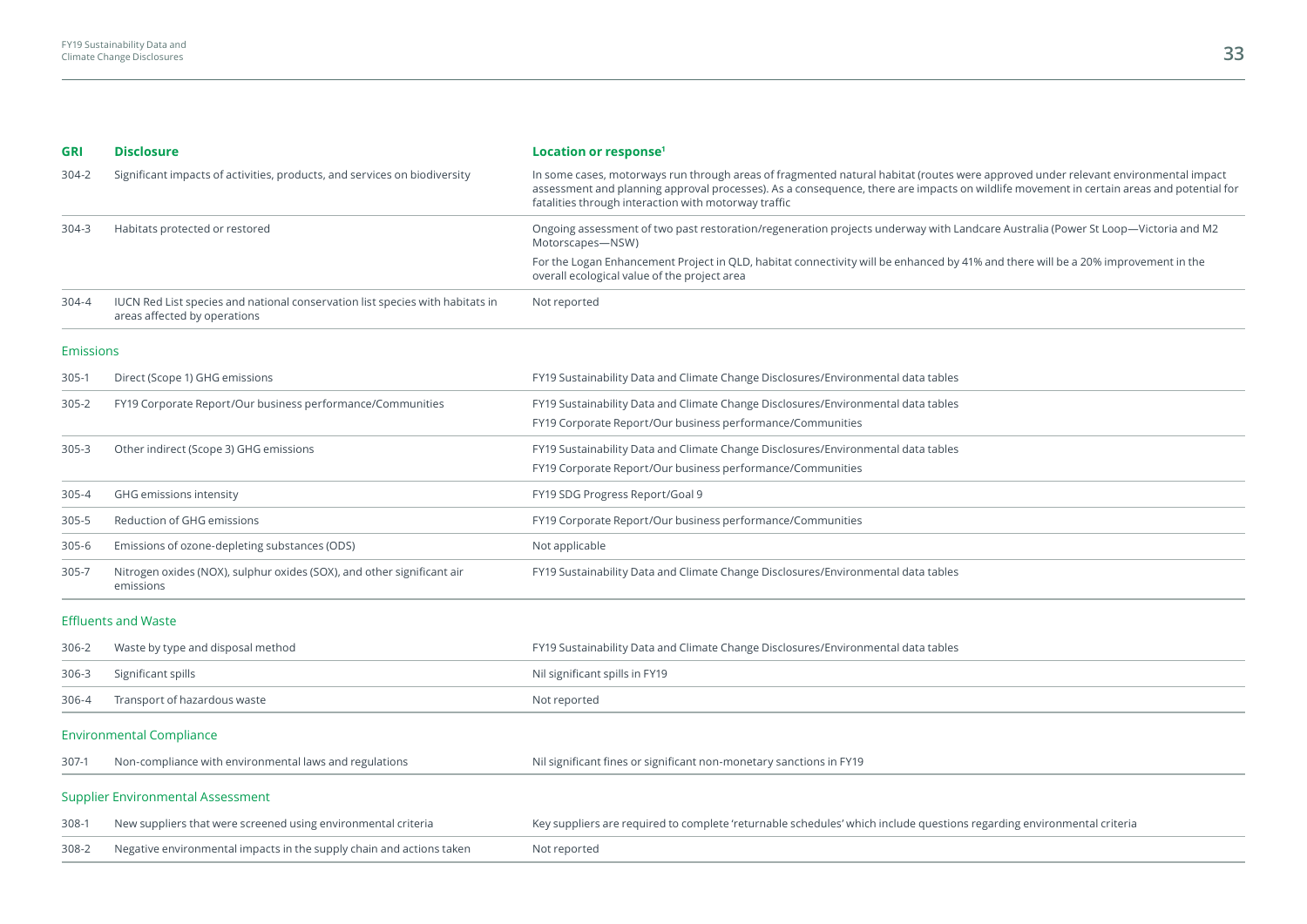| <b>GRI</b> | <b>Disclosure</b>                                                                                                | Location or response <sup>1</sup>                                                                                                                                                                                                                                                                                             |
|------------|------------------------------------------------------------------------------------------------------------------|-------------------------------------------------------------------------------------------------------------------------------------------------------------------------------------------------------------------------------------------------------------------------------------------------------------------------------|
| Employment |                                                                                                                  |                                                                                                                                                                                                                                                                                                                               |
| 401-1      | New employee hires and employee turnover                                                                         | FY19 Sustainability Data and Climate Change Disclosures/Employee data tables                                                                                                                                                                                                                                                  |
| $401 - 2$  | Benefits provided to full-time employees that are not provided to temporary<br>or part-time employees            | FY19 Sustainability Data and Climate Change Disclosures/Employee data tables                                                                                                                                                                                                                                                  |
| $401 - 3$  | Parental leave                                                                                                   | FY19 Sustainability Data and Climate Change Disclosures/Employee data tables                                                                                                                                                                                                                                                  |
|            | Labour/Management Relations                                                                                      |                                                                                                                                                                                                                                                                                                                               |
| 402-1      | Minimum notice periods regarding operational changes                                                             | As per enterprise agreements and standard practice, we notify employees as soon as practicable after a decision is made, allowing a period<br>for consultation with employees who may be adversely affected (period varies depending on nature of change, but generally provide a<br>minimum consultation period of one week) |
|            | Occupational Health and Safety                                                                                   |                                                                                                                                                                                                                                                                                                                               |
| 403-1      | Occupational health and safety management system                                                                 | Transurban has an occupational health and safety (OHS) management system aligned with international management system standards<br>ISO 45001                                                                                                                                                                                  |
| 403-2      | Hazard identification, risk assessment, and incident investigation                                               | Transurban has an enterprise risk management framework, standards, procedures and systems to systematically conduct risk<br>assessments, identify hazards and conduct incident investigations                                                                                                                                 |
| 403-3      | Occupational health services                                                                                     | Transurban promotes and supports worker health through Belonging and wellbeing programs. Belonging and wellbeing program focuses<br>on four pillars: Mind, Body, Connected and Recognition in and outside of the workplace                                                                                                    |
| 403-4      | Worker participation, consultation, and communication on occupational health<br>and safety                       | Transurban has various methods and forums to enable worker participation, consultation and communication on occupational health and<br>safety                                                                                                                                                                                 |
| 403-5      | Worker training on occupational health and safety                                                                | Transurban has a group wide Health, Safety and Environment Induction for all employees and contractors. In addition, various OHS training<br>is undertaken on specific work-related hazards, high risk activities, or hazardous situations                                                                                    |
| $403 - 6$  | Promotion of worker health                                                                                       | Transurban promotes and supports worker health through Belonging and wellbeing programs. Belonging and wellbeing program focuses<br>on four pillars: Mind, Body, Connected and Recognition                                                                                                                                    |
| 403-7      | Prevention and mitigation of occupational health and safety impacts directly<br>linked by business relationships | Transurban's OHS management system sets out clear standards, procedures, systems and tools to prevent and mitigate occupational<br>health and safety impacts directly linked by business relationships                                                                                                                        |
| $403 - 8$  | Workers covered by an occupational health and safety management system                                           | Transurban has an OHS management system aligned to international management system standard ISO 45001, and is applicable to all<br>employees and other workers under the management and control of Transurban                                                                                                                 |
| 403-9      | Work-related injuries                                                                                            | FY19 Corporate Report/Business Partners and Suppliers                                                                                                                                                                                                                                                                         |
|            |                                                                                                                  | FY19 Corporate Report/Our People                                                                                                                                                                                                                                                                                              |
| 403-10     | Work-related ill health                                                                                          | FY19 Corporate Report/Business Partners and Suppliers                                                                                                                                                                                                                                                                         |
|            |                                                                                                                  | FY19 Corporate Report/Our People                                                                                                                                                                                                                                                                                              |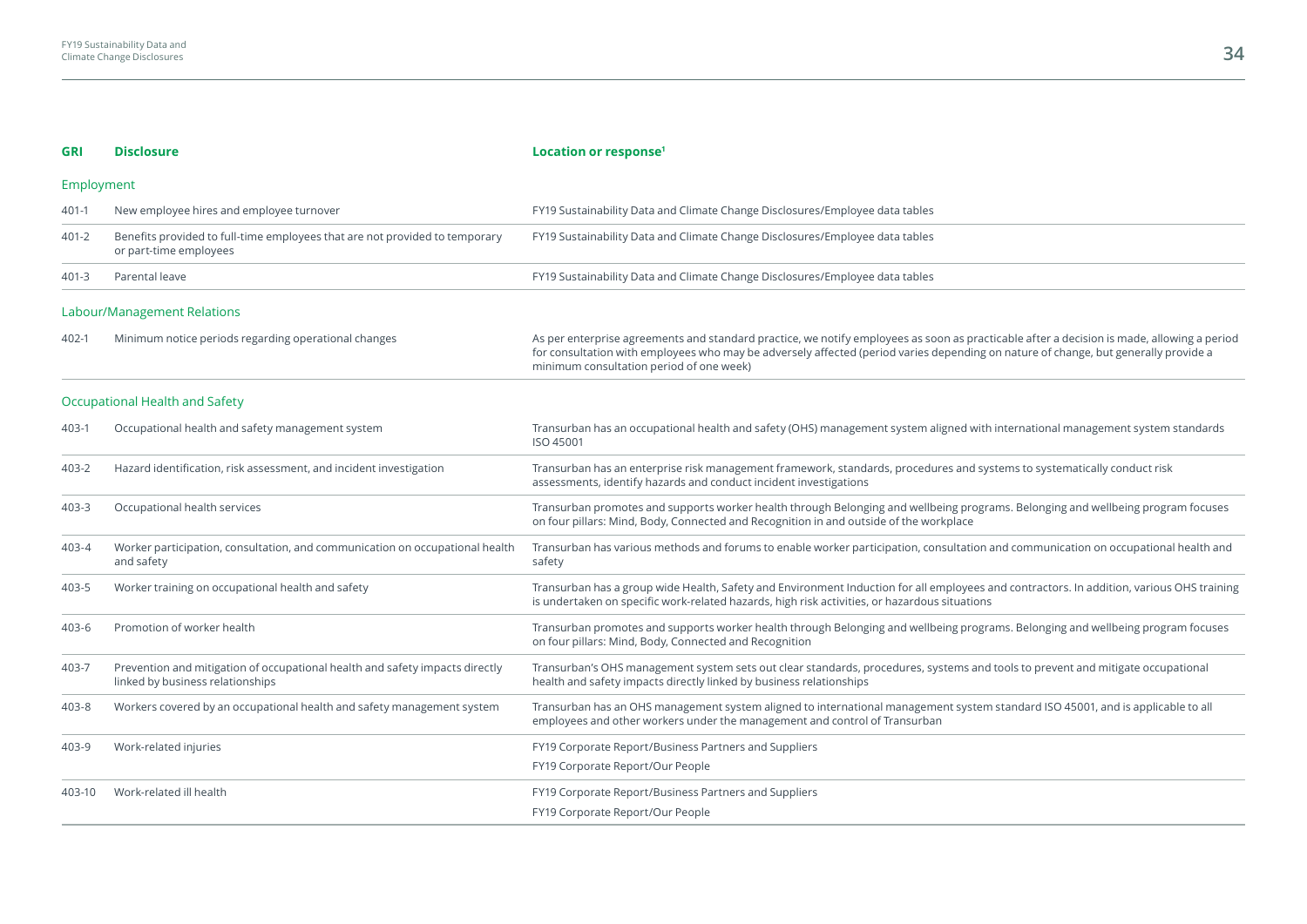| <b>GRI</b>                  | <b>Disclosure</b>                                                                                                 | Location or response <sup>1</sup>                                                                                                                                                               |  |
|-----------------------------|-------------------------------------------------------------------------------------------------------------------|-------------------------------------------------------------------------------------------------------------------------------------------------------------------------------------------------|--|
|                             | <b>Training and Education</b>                                                                                     |                                                                                                                                                                                                 |  |
| $404-1$                     | Average hours of training per year per employee                                                                   | FY19 Sustainability Data and Climate Change Disclosures/Employee data tables                                                                                                                    |  |
| 404-2                       | Programs for upgrading employee skills and transition assistance programs                                         | FY19 Corporate Report/Our people/Building capability                                                                                                                                            |  |
|                             |                                                                                                                   | In the event that an employee's role is made redundant and there is no alternative role, Outplacement Services are provided<br>to the employee                                                  |  |
| $404 - 3$                   | Percentage of employees receiving regular performance and career<br>development reviews                           | 100%                                                                                                                                                                                            |  |
|                             | <b>Diversity and Equal Opportunity</b>                                                                            |                                                                                                                                                                                                 |  |
| $405 - 1$                   | Diversity of governance bodies and employees                                                                      | FY19 Corporate Governance Statement                                                                                                                                                             |  |
| $405 - 2$                   | Ratio of basic salary and remuneration of women to men                                                            | FY19 Sustainability Data and Climate Change Disclosures/Employee data tables                                                                                                                    |  |
|                             | Non-discrimination                                                                                                |                                                                                                                                                                                                 |  |
| 406-1                       | Incidents of discrimination and corrective actions taken                                                          | Nil instances in FY19                                                                                                                                                                           |  |
|                             | Freedom of Association and Collective Bargaining                                                                  |                                                                                                                                                                                                 |  |
| 407-1                       | Operations and suppliers in which the right to freedom of association<br>and collective bargaining may be at risk | Non-core and Not material                                                                                                                                                                       |  |
| <b>Child Labour</b>         |                                                                                                                   |                                                                                                                                                                                                 |  |
| 408-1                       | Operations and suppliers at significant risk for incidents of child labour                                        | Transurban is developing its approach to addressing Modern Slavery in our supply chains and will release a Modern Slavery Statement<br>in FY21 as per the Commonwealth Modern Slavery Act, 2018 |  |
| Forced or Compulsory Labour |                                                                                                                   |                                                                                                                                                                                                 |  |
| 409-1                       | Operations and suppliers at significant risk for incidents of forced or<br>compulsory labour                      | Transurban is developing its approach to addressing Modern Slavery in our supply chains and will release a Modern Slavery Statement<br>in FY21 as per the Commonwealth Modern Slavery Act, 2018 |  |
|                             | <b>Security Practices</b>                                                                                         |                                                                                                                                                                                                 |  |
| $410 - 1$                   | Security personnel trained in human rights policies or procedures                                                 | Not applicable                                                                                                                                                                                  |  |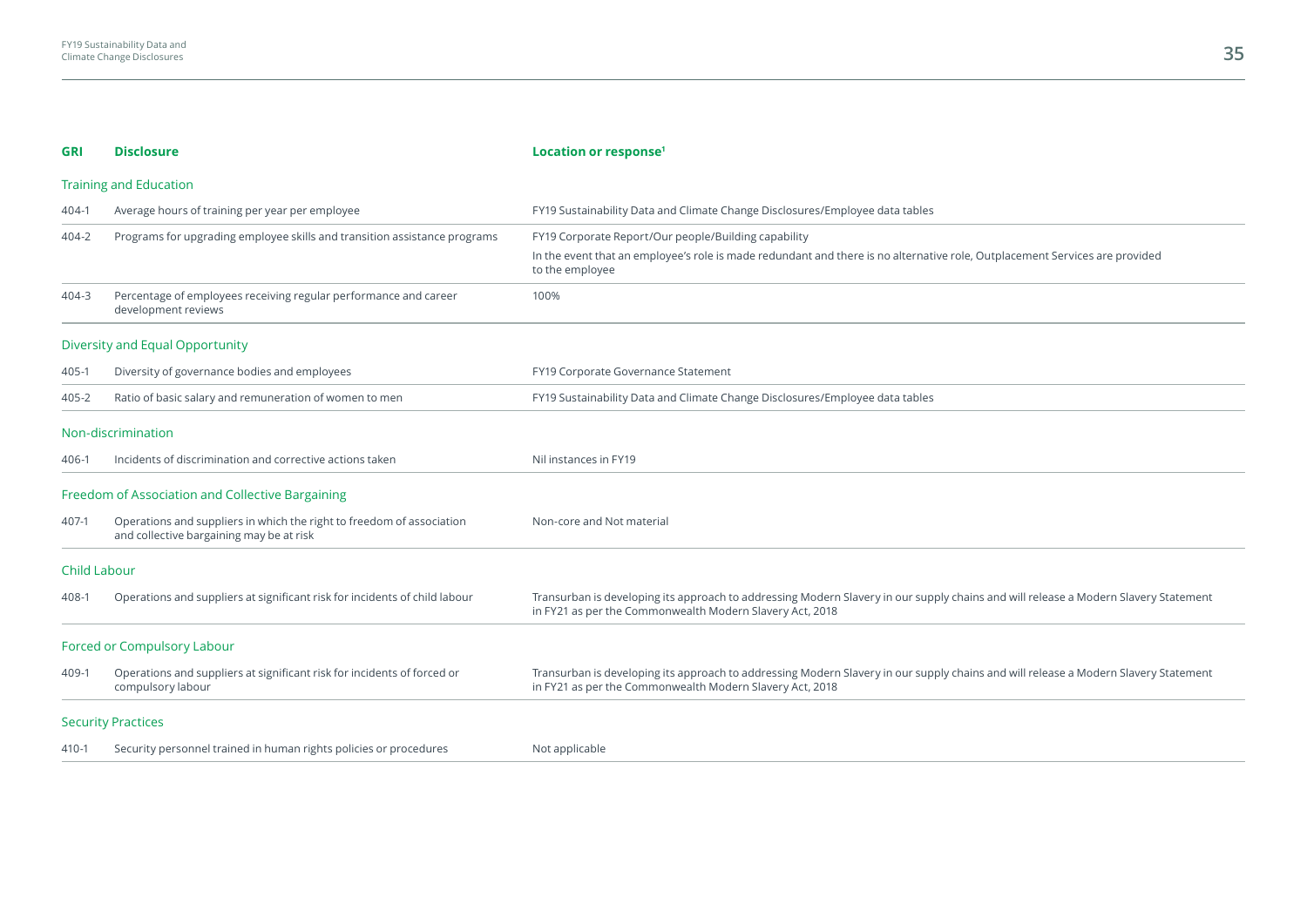| <b>GRI</b>           | <b>Disclosure</b>                                                                                                             | Location or response <sup>1</sup>                                                                                                                                                                                                                                                                                                                                                                                                                                                                                                                                                                                                                                                                                                                                                                                        |  |
|----------------------|-------------------------------------------------------------------------------------------------------------------------------|--------------------------------------------------------------------------------------------------------------------------------------------------------------------------------------------------------------------------------------------------------------------------------------------------------------------------------------------------------------------------------------------------------------------------------------------------------------------------------------------------------------------------------------------------------------------------------------------------------------------------------------------------------------------------------------------------------------------------------------------------------------------------------------------------------------------------|--|
|                      | <b>Rights of Indigenous Peoples</b>                                                                                           |                                                                                                                                                                                                                                                                                                                                                                                                                                                                                                                                                                                                                                                                                                                                                                                                                          |  |
| $411 - 1$            | Incidents of violations involving rights of indigenous peoples                                                                | Not applicable                                                                                                                                                                                                                                                                                                                                                                                                                                                                                                                                                                                                                                                                                                                                                                                                           |  |
|                      | <b>Human Rights Assessment</b>                                                                                                |                                                                                                                                                                                                                                                                                                                                                                                                                                                                                                                                                                                                                                                                                                                                                                                                                          |  |
| 412-1                | Operations that have been subject to human rights reviews or impact<br>assessments                                            | Non-core and Not material                                                                                                                                                                                                                                                                                                                                                                                                                                                                                                                                                                                                                                                                                                                                                                                                |  |
| 412-2                | Employee training on human rights policies or procedures                                                                      | FY19 Sustainability Data and Climate Change Disclosures/Employee data tables                                                                                                                                                                                                                                                                                                                                                                                                                                                                                                                                                                                                                                                                                                                                             |  |
| 412-3                | Significant investment agreements and contracts that include human rights<br>clauses or that underwent human rights screening | All suppliers are subject to Transurban's Supplier Sustainability Code of Practice which include human rights requirements                                                                                                                                                                                                                                                                                                                                                                                                                                                                                                                                                                                                                                                                                               |  |
|                      | <b>Local Communities</b>                                                                                                      |                                                                                                                                                                                                                                                                                                                                                                                                                                                                                                                                                                                                                                                                                                                                                                                                                          |  |
| $413 - 1$            | Operations with local community engagement, impact assessments, and<br>development programs                                   | FY19 Corporate Report/Our business performance/Communities                                                                                                                                                                                                                                                                                                                                                                                                                                                                                                                                                                                                                                                                                                                                                               |  |
| 413-2                | Operations with significant actual and potential negative impacts on local<br>communities                                     | FY19 Corporate Report/Our business performance/Communities                                                                                                                                                                                                                                                                                                                                                                                                                                                                                                                                                                                                                                                                                                                                                               |  |
|                      | <b>Supplier Social Assessment</b>                                                                                             |                                                                                                                                                                                                                                                                                                                                                                                                                                                                                                                                                                                                                                                                                                                                                                                                                          |  |
| 414-1                | New suppliers that were screened using social criteria                                                                        | Key suppliers are required to complete 'returnable schedules' which include questions regarding social criteria                                                                                                                                                                                                                                                                                                                                                                                                                                                                                                                                                                                                                                                                                                          |  |
| 414-2                | Negative social impacts in the supply chain and actions taken                                                                 | Contractors for all major projects have and implement procedures to record and manage community complaints                                                                                                                                                                                                                                                                                                                                                                                                                                                                                                                                                                                                                                                                                                               |  |
| <b>Public Policy</b> |                                                                                                                               |                                                                                                                                                                                                                                                                                                                                                                                                                                                                                                                                                                                                                                                                                                                                                                                                                          |  |
| $415 - 1$            | Political contributions                                                                                                       | FY19 Corporate Governance Statement                                                                                                                                                                                                                                                                                                                                                                                                                                                                                                                                                                                                                                                                                                                                                                                      |  |
|                      |                                                                                                                               | Data are reported annually to the Australian Electoral Commission                                                                                                                                                                                                                                                                                                                                                                                                                                                                                                                                                                                                                                                                                                                                                        |  |
|                      | <b>Customer Health and Safety</b>                                                                                             |                                                                                                                                                                                                                                                                                                                                                                                                                                                                                                                                                                                                                                                                                                                                                                                                                          |  |
| 416-1                | Assessment of the health and safety impacts of product and service categories                                                 | FY19 Corporate Report/Our business performance/Customers<br>FY19 SDG Progress Report/Goal 3                                                                                                                                                                                                                                                                                                                                                                                                                                                                                                                                                                                                                                                                                                                              |  |
| 416-2                | Incidents of non-compliance concerning the health and safety impacts of<br>products and services                              | In January 2019, a Tullamarine Freeway sign, which was among assets built by CPB Contractors as part of the CityLink Tulla Widening Project,<br>fell and hit a passenger vehicle. An extensive investigation into the incident confirmed the preliminary finding that the absence of 'stiffener<br>plates' inside the gantry the sign was mounted on, was the primary cause. The investigation, which has been independently reviewed<br>and verified, highlighted that the missing stiffener plates are the result of failures in the quality control and inspection processes during<br>fabrication of the gantry. While on-site audits show no signs of deterioration or stress, to ensure the signage meets a 100 year life-span,<br>similar top-mounted signs installed as part of the Project will be strengthened |  |